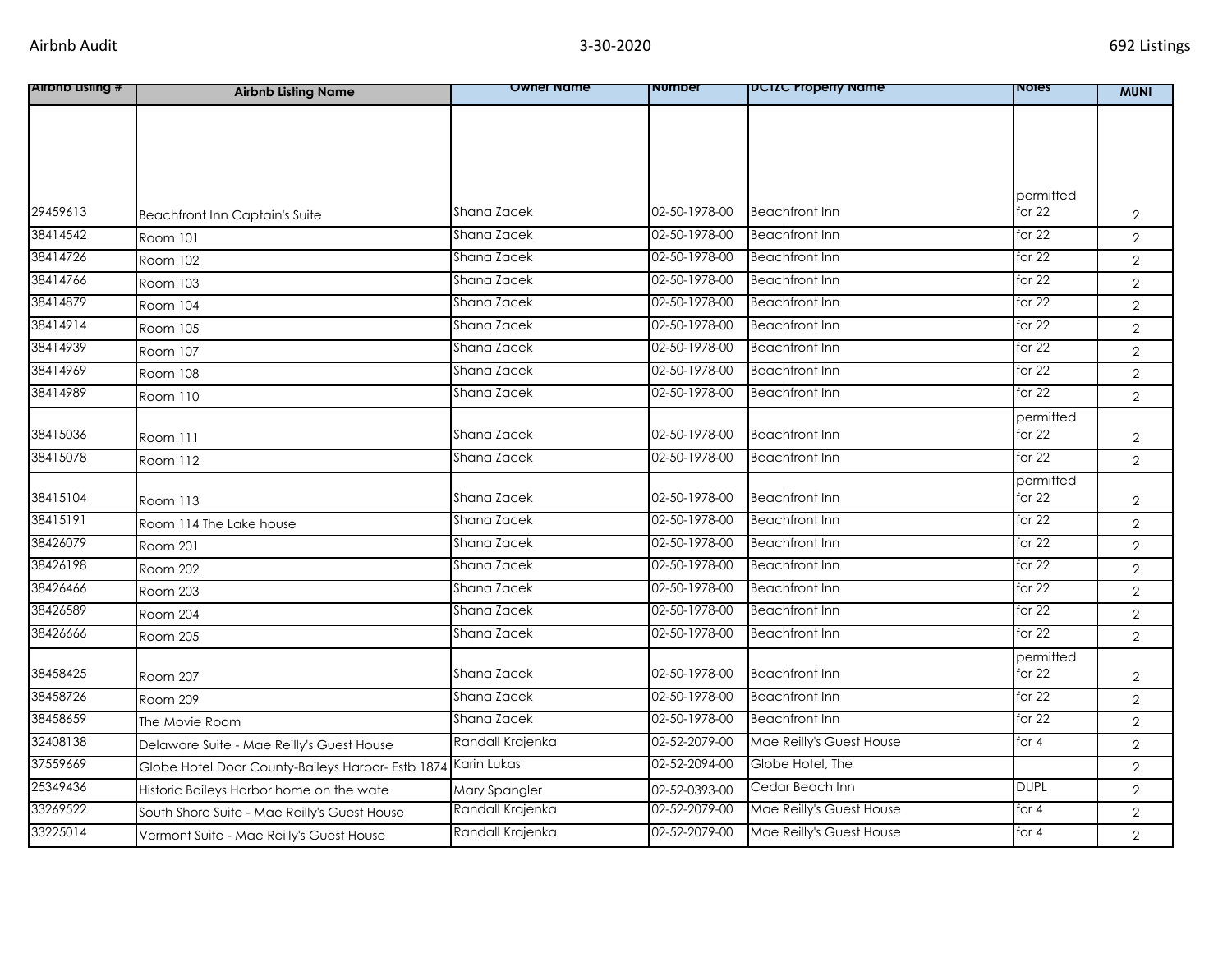|          |                                                                               | Mae Reilly Properties LLC -                  |               |                                          | permitted                         |                |
|----------|-------------------------------------------------------------------------------|----------------------------------------------|---------------|------------------------------------------|-----------------------------------|----------------|
| 33267878 | Wentworth Suite - Mae Reilly's Guest House                                    | Randall Krajenka                             | 02-52-2079-00 | Mae Reilly's Guest House                 | for $4$                           | 2              |
| 33794104 | ◆◆Relaxing, Historic and Hip Havngård House◆◆                                 | Kurt Heggland                                | 02-56-2104-00 | <b>Havngard House</b>                    |                                   | $\overline{2}$ |
| 25126829 | A True Farm House Experience                                                  | Paul Grav                                    | 02-56-1930-00 | A True Farm House Experience             |                                   | $\overline{2}$ |
| 25354536 | Apartment c7                                                                  | John L. Anderson                             | 02-56-0111-00 | <b>Bean Town Campground</b>              | for $6$                           | $\overline{2}$ |
| 28416543 | As seen on HGTV Lakefront Bargain Hunt Renovatio Phu Nguyen - Pelican Bay LLC |                                              | 02-56-2016-00 | Baileys Large Home for Families - Nguyen |                                   | $\overline{2}$ |
| 42067747 | Baileys Frogtown Bay View Home                                                | Particia Sloan                               | 02-56-0540-21 | <b>Baileys Frogtown</b>                  | Lindsley                          | $\overline{2}$ |
| 20009178 | Baileys Harbor Near Kangaroo Lake                                             | Alyssa Lebakken                              | 02-56-1782-00 | Baileys Harbor Near Kangaroo Lake        | for 2                             | $\overline{2}$ |
| 20697030 | Baileys Harbor Near Kangaroo Lake North Unit                                  | Alyssa Lebakken                              | 02-56-1782-00 | Baileys Harbor Near Kangaroo Lake        | for $2$                           | $\overline{2}$ |
| 23543488 | <b>Baileys Harbor Pioneer Log Cabin</b>                                       | Colin Doherty                                | 02-56-1766-00 | Roots Cabin in Baileys                   |                                   | $\overline{2}$ |
| 22186390 | Baileys Harbor Yellow Home with a View                                        | Matt Horton                                  | 02-56-1826-00 | <b>Baileys Harbor Yellow House</b>       | for $4$                           | $\overline{2}$ |
| 26806205 | Cana Point Lakehouse on the Water for large group Cana Pointe LLC             |                                              | 02-56-1694-00 | Cana Pointe                              |                                   | $\overline{2}$ |
| 38598698 | Carraig Beag Cottage - Charming Down Town Hon Carraig Cottages                |                                              | 02-56-0652-09 | Carraig Beag                             | Carraig                           | $\mathcal{P}$  |
| 33398744 | Carraig Mor Cottage - Awesome Downtown Cotta Carraig Cottages                 |                                              | 02-56-0653-09 | Carraig Mor                              | Carraig                           | $\overline{2}$ |
| 37455372 | Carraigeen Cottage                                                            | <b>Carraig Cottages</b>                      | 02-56-1052-09 | Carraigeen Cottage                       | Carraig                           | $\overline{2}$ |
| 38024230 | Charming Orchard Cabin/Cottage on 5 Acres                                     | Leonard Pappone                              | 02-56-2207-00 | Door County Orchard Cottage              |                                   | $\overline{2}$ |
| 38175501 | Charming Wooded Cottage Minutes from Downtov Pam Schmitz                      |                                              | 02-56-2178-00 | Baileys on the Rocks Cottages-Schmitz    | permitted<br>for $2$              | $\overline{2}$ |
| 38316622 | Cozy Lakeview, Walk to Town                                                   | Pam Schmitz                                  | 02-56-2178-00 | Baileys on the Rocks Cottages-Schmitz    | permitted<br>for 2                | $\overline{2}$ |
| 8673729  | Door County Cabin in the Woods                                                | Karen Berndt                                 | 02-56-1564-00 | Door County Cabin in the Woods           |                                   | $\overline{2}$ |
| 25458028 | Door County Dreaming                                                          | Kate and Robert Lindsley                     | 02-56-1960-00 | Door County Dream                        |                                   | $\overline{2}$ |
| 17656602 | Door County Retreat on the "Quiet Side"                                       | Diana Wallace                                | 02-56-1734-00 | Door County Retreat on the Quiet Side    |                                   | $\overline{2}$ |
| 20565326 | Door County Scotland Yard                                                     | Thomas and Michele Bronsky                   | 02-56-1794-00 | Door County Scotland Yard Haven          | Permitted for<br>$\overline{2}$   | $\overline{2}$ |
| 20989165 | Door County Scotland Yard Haven-Native America Thomas and Michele Bronsky     |                                              | 02-56-1794-00 | Door County Scotland Yard Haven          | 2                                 | $\overline{2}$ |
| 11676845 | Door County Vacation Rental Home                                              | Dr. Phil Arnold                              | 02-56-1563-00 | West Meadow Rental                       |                                   | 2              |
| 37746737 | Harborview                                                                    | <b>Timothy Magnin</b>                        | 02-56-2158-06 | Harbor View - Magnin                     | <b>DCPM</b>                       | $\overline{2}$ |
| 4709576  | Heart of the Door Homestead                                                   | Nicole Henquinet                             | 02-56-1455-00 | Heart of the Door Homestead, LLC         |                                   | $\overline{2}$ |
| 22163891 | Heggeland                                                                     | Dennis & Jeff Hickey                         | 02-56-0200-06 | Heggeland                                | <b>DCPM</b>                       | $\overline{2}$ |
| 41259246 | Howard House - New From Door County's #1 Host                                 | Jacinda Dufin                                | 02-56-1935-20 | <b>Howard House</b>                      | <b>DOCO</b><br>Vacation<br>Renals | $\overline{2}$ |
| 27594171 | <b>Islandview Lake House</b>                                                  | Michael Servais                              | 02-56-1893-00 | <b>Islandview Lake House</b>             |                                   | $\overline{2}$ |
| 42384551 | Kangaroo East Shore Lodge                                                     | 7251 HWY 57 LLC - William and H02-56-2259-06 |               | Kangaroo East Shore                      | <b>DCOM</b>                       | $\overline{2}$ |
| 22163915 | Kangaroo Lake Retreat                                                         | <b>Will Anderson</b>                         | 02-56-1543-06 | Kangaroo Lake Retreat                    | <b>DCPM</b>                       | $\overline{2}$ |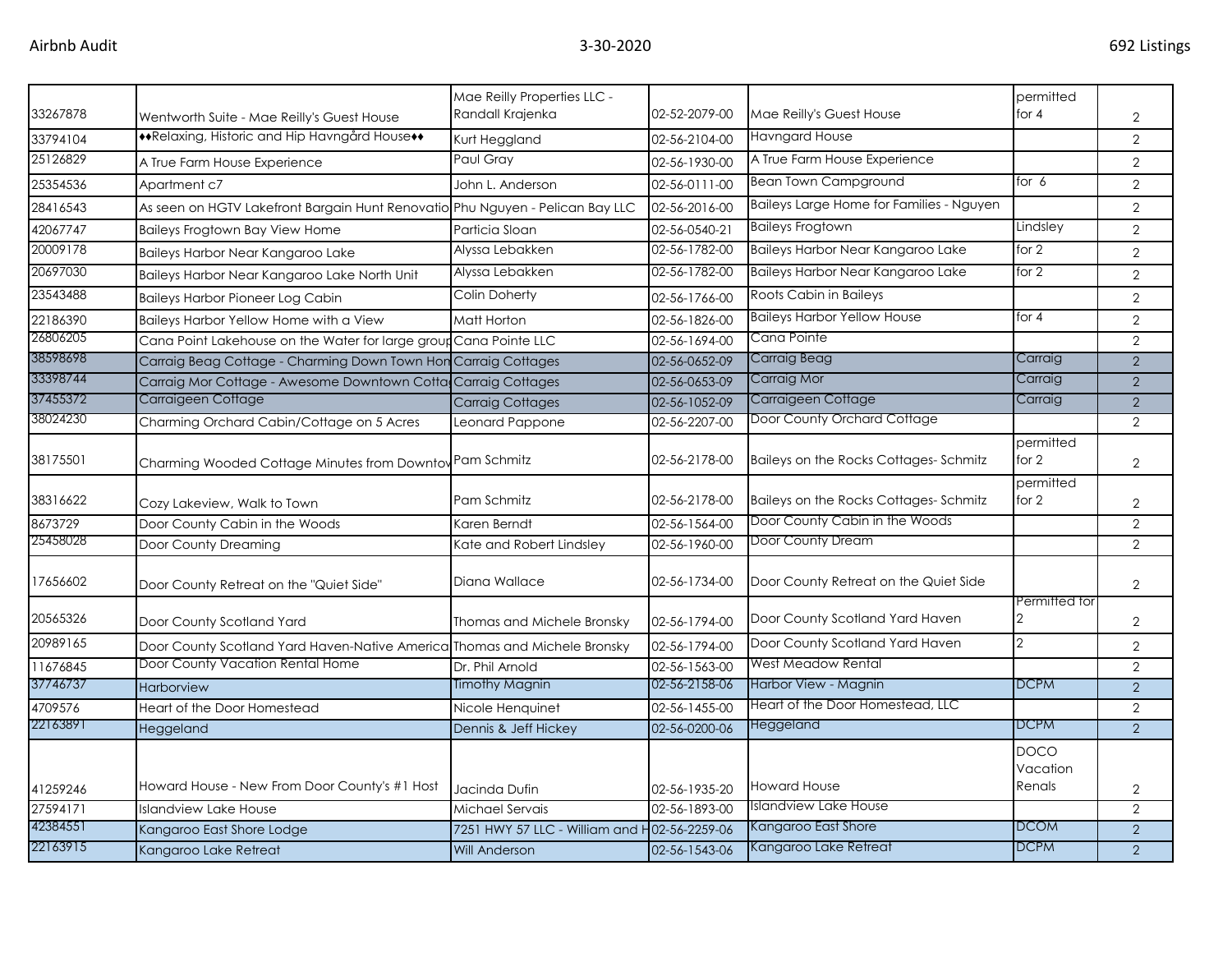| 22163920             | Kangaroo Lake Road Cottage                         | <b>Jeff Wiswell</b>                           | 02-56-1696-06 | Kangaroo Lake House Wiswell                                          | <b>DCPM</b>          | $\overline{2}$ |
|----------------------|----------------------------------------------------|-----------------------------------------------|---------------|----------------------------------------------------------------------|----------------------|----------------|
|                      |                                                    |                                               |               |                                                                      |                      |                |
| 23877408             | Lakeview Cottage in Downtown Baileys Harbor        | Christopher & Pamela Schmitz                  | 02-56-1876-00 | <b>Baileys Harbor Beach House - Schmitz</b>                          |                      | $\overline{2}$ |
| 23750440             | Lighthouse Cove                                    | Maureen McGrath                               | 02-56-1614-00 | <b>Best of Times</b>                                                 | <b>Bacon</b>         | $\overline{2}$ |
| 7069697              | Loft • Central • Comfy • Private                   | Sarah and Brian Bonovich                      | 02-56-1644-00 | <b>Wooded Lane Guest House</b>                                       |                      | $\overline{2}$ |
| 28380457             | Meadowland of Baileys Harbor                       | James Weikel                                  | 32-56-2004-00 | Meadowland of Baileys Harbor                                         |                      | $\overline{2}$ |
| 41374756             | Muirfield Flat Studio - Brand New Listing!         | Pinkmoto Revocable Trust - Kary 02-56-2235-07 |               | Muirfield Flats                                                      | SimpleLife           | $\overline{2}$ |
| 23205775             | NEW! Baileys Harbor Studio on Lake Michigan!       | James Dillenburg                              | 02-56-1257-00 | Shalom Stone                                                         |                      | $\overline{2}$ |
| 22163978             | Our Place                                          | Family Style Contractor LLC                   | 02-56-0339-06 | Our Place on Kangaroo Lake                                           | <b>DCPM</b>          | $\overline{2}$ |
| 19471677             | Raspberry Fields                                   | Stewart Dawson                                | 02-56-1741-00 | Dawson Farm - Ahrens Road                                            |                      | $\overline{2}$ |
| 22163997             | Rocky Bottom Lodge                                 | Natalie & Terry McAllister                    | 02-56-0885-06 | Rocky Bottom Lodge                                                   | <b>DCPM</b>          | 2              |
| 22164003             | <b>Schook Shack</b>                                | Cole Family LLC                               | 02-56-1607-06 | <b>Schook Shack</b>                                                  | <b>DCPM</b>          | $\overline{2}$ |
| 23698728             | Seculded Waterfront on North Bay                   | Eva McKee                                     | 02-56-1850-06 | Seculded Waterfront on Northbay                                      | <b>DCPM</b>          | $\overline{2}$ |
| 34908317             | Shakespeare apartment with a view.                 | Matt Horton                                   | 02-56-1826-00 | <b>Baileys Harbor Yellow Hse-South Ln</b><br>Cottage-Shakespeare Apt | permitted<br>for $4$ | $\overline{2}$ |
| 25236810             | Sleeper Bunk House                                 | John L. Anderson                              | 02-56-0111-00 | <b>Bean Town Campground</b>                                          | for 6                | $\overline{2}$ |
| 24420171             | South Lane Cottage #1                              | Matt Horton                                   | 02-56-1826-00 | <b>Baileys Harbor Yellow House</b>                                   | permitted<br>for $4$ | $\overline{2}$ |
| 24420991             | South Lane Cottage #2                              | Matt Horton                                   | 02-56-1826-00 | <b>Baileys Harbor Yellow House</b>                                   | permitted<br>for $4$ | $\overline{2}$ |
| 28100002             | The Stone House                                    | Emil & Mary Baukert                           | 02-56-1974-06 | Stone House - 8112 STH 57                                            | <b>DCPM</b>          | 2              |
| 25236630             | Tiny Cabin @ Beantown Campground                   | John L. Anderson                              | 02-56-0111-00 | <b>Bean Town Campground</b>                                          | permitted<br>for 6   | $\mathbf{2}$   |
| 26421936<br>32437206 | Tiny cabin @beantown campground                    | John L. Anderson<br>David & Ashley Paplham    | 02-56-0111-00 | Bean Town Campground<br>Sitting on the Dock of Moonlight Bay         | permitted<br>for 6   | $\mathbf{2}$   |
|                      | Waterfront Views in Moonlight Bay                  |                                               | 02-56-2090-00 |                                                                      |                      | $\overline{2}$ |
| 22164047             | Wildwood Beach Home                                | Laura Thometz                                 | 02-56-1640-06 | Wildwood Beach Home                                                  | <b>DCPM</b>          | 2              |
| 3831684              | New-Private-Secluded Home                          | <b>Patrick Donley</b>                         | 06-56-1521-00 | Donely - 6058 CTH OO                                                 |                      | 6              |
|                      |                                                    |                                               |               |                                                                      |                      |                |
| 41376554             | ** Calmer Days - Resort.                           | Lorie Scarborough - Swanky Pror 08-53-2007-00 |               | Landmark Resort - Zanky Properties LLC                               |                      | 8              |
| 26397865             | 2 Bedroom, 1 Bath Condo overlooking lake           | Jon Pesek                                     | 08-53-1856-00 | Landmark Resort Pesek                                                |                      | 8              |
| 33076453             | Bay and Breeze Door County 1 bedroom Water<br>view | Christopher and Sara Spencer                  | 08-53-1686-00 | Landmark Resort - Unit 1225 - Spencer                                |                      | 8              |
| 27426270             | Bay View at the Landmark Resort                    | Dean Hellwig                                  | 08-53-1984-00 | Landmark Resort - Bay View Bungalow<br>Hellwig                       |                      | 8              |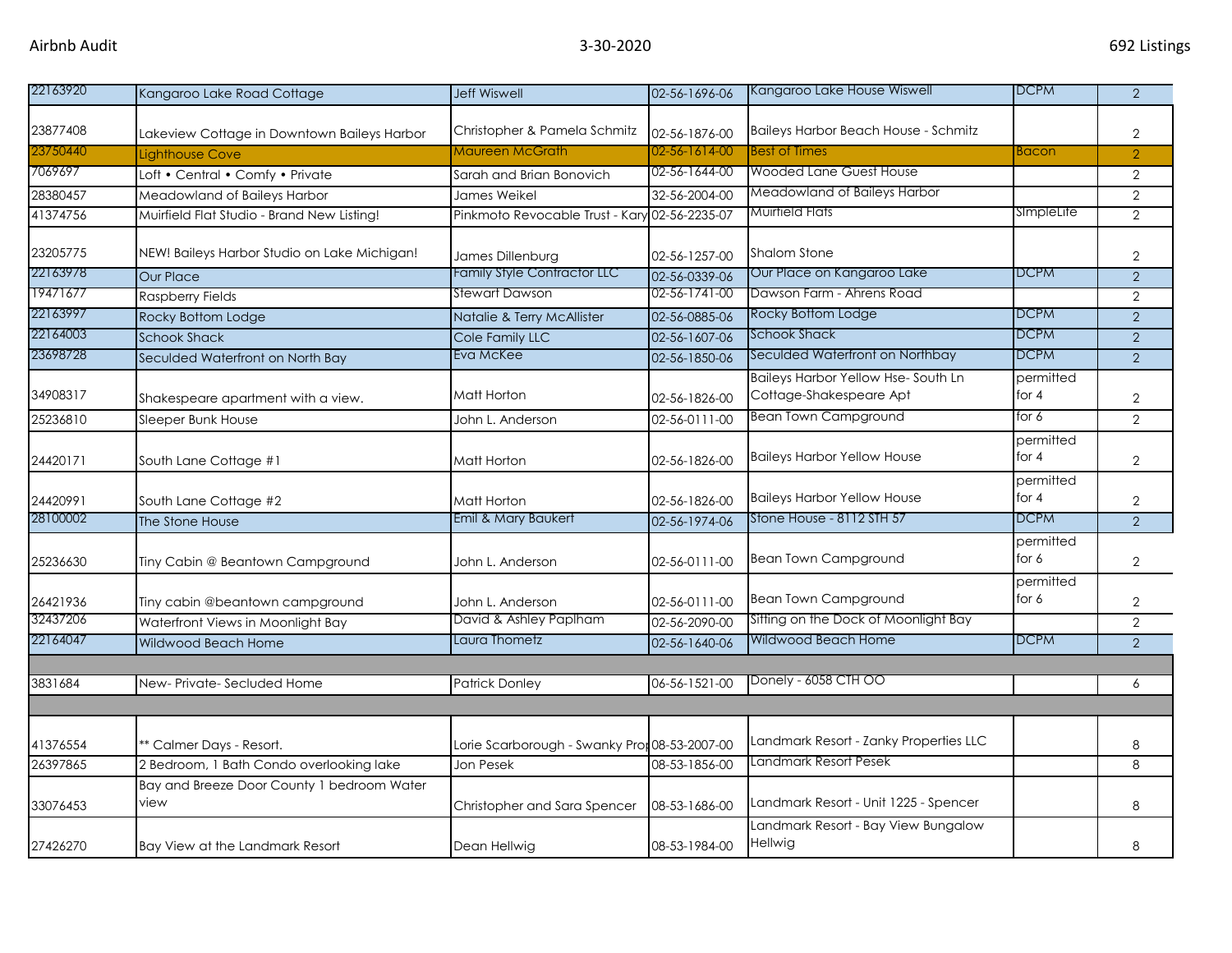| 28553484 | <b>Bayview Escape</b>                                                                        | Lorie Scarborough - Swanky Pror 08-53-2007-00 |               | Landmark Resort - Zanky Properties LLC                       |                      | 8       |
|----------|----------------------------------------------------------------------------------------------|-----------------------------------------------|---------------|--------------------------------------------------------------|----------------------|---------|
|          |                                                                                              |                                               |               | Landmark Resort- Beautiful Water View                        |                      |         |
| 15951113 | <b>Beautiful Waterview Condo</b>                                                             | Kathlyn Geracie                               | 08-53-1689-00 | Condo                                                        |                      | 8       |
|          | Big discount off Landmark Rates on beautiful                                                 |                                               |               |                                                              | permitted<br>for $2$ |         |
| 21595419 | condo                                                                                        | Jewelette Neary                               | 08-53-1817-00 | Landmark Resort-Neary                                        |                      | 8       |
| 22011733 | Big discount on Landmark Resort rates on 1BR<br>condo                                        | Jewelette Neary                               | 08-53-1817-00 | Landmark Resort-Neary                                        | permitted<br>for $2$ | 8       |
| 7989119  | <b>Breathtaking Water View Condo</b>                                                         | Michael and Leigh Dicks                       | 08-53-1554-00 | Landmark Resort - Dicks Rental                               |                      | 8       |
| 36355412 | Door County Getaway @Landmark Resort                                                         | Michal & Monika Anna Chiu                     | 08-53-2031-00 | Landmark Resort #2230-Peaceful one bed<br>bath - Chiu        |                      | 8       |
| 41775747 | Door County Getaway-2 Bedroom Condo                                                          | Jerold and Jennifer Schuetz                   | 08-53-2267-00 | Landmark Resort - Schuetz - Unit 2332                        |                      | 8       |
| 34258383 | Door County Happy Place                                                                      | Michal & Monika Anna Chiu                     | 08-53-2031-00 | Landmark Resort #2230-Peaceful one bed<br>bath - Chiu        |                      | 8       |
| 27784412 | Egg Harbor Sunset Bluff Condo                                                                | David Polich and Kristine Kappe 08-53-1997-00 |               | Egg Harbor Sunset Bluff Condo                                |                      | 8       |
| 19082486 | Gorgeous Waterview overlooking the bay of green Matthew A Pidgeon                            |                                               | 08-53-1754-00 | Landmark Resort - Pidgeon - Unit 205                         |                      | 8       |
| 28494097 | Light & Bright Bay View Retreat                                                              | Nicholas David Barber                         | 08-53-1990-00 | Landmark Resort - Nomad Ventures LLC -<br>#110               | permitted<br>for $3$ | 8       |
| 40424353 | NEW! 'The Landmark' Resort Condo - 1 Mi to<br>Beach!                                         | whitefishbayside llc                          | 08-53-2224-00 | Landmark Resort - Whitfishbayside LLC -<br>Unit 2224         | evolve               | 8       |
| 40235291 | NEW! Condo w/Resort Amenities, 1Mi to Beach +<br>Golf                                        | John Jordan                                   | 08-53-2212-00 | Landmark Resort- Mister Kaplan Invest Unit<br>1220           |                      | 8       |
| 33578702 | NEW! Landmark Resort Condo w/ Spectacular View Good Faith Financial LLC - Tony 08-53-1970-00 |                                               |               | Landmark Resort - Good Faith Financial -<br><b>Unit 2324</b> |                      | 8       |
| 35716622 | NEWLY LISTED - Our Other Piece of the Door                                                   | Roby Onan                                     | 08-53-1652-00 | Landmark Resort - Our Piece of the Door -<br>Onan #3224      | permitted<br>for $2$ | 8       |
| 33971518 | Newly Updated Lake View Escape                                                               | Nicholas David Barber                         | 08-53-1990-00 | Landmark Resort - Nomad Ventures LLC -<br>#110               | permitted<br>for $3$ | 8       |
| 13479701 | Our Piece of the Door                                                                        | Roby Onan                                     | 08-53-1652-00 | Landmark Resort - Our Piece of the Door -<br>Onan #3224      | permitted<br>for $2$ | 8       |
| 23238045 | Quaint Door County Haven                                                                     | Mark Lorenzo                                  | 08-53-1832-00 | Landmark Resort Lorenzo                                      |                      | $\,8\,$ |
| 41347108 | Scenic and Spacious Condo in Landmark Resort                                                 | Dominion LLC                                  | 08-53-2239-00 | Landmark Resort - Dominion LLC                               |                      | 8       |
| 34414390 | Scenic Egg Harbor Get Away                                                                   | Noble Assets Inc.                             | 08-53-2123-00 | Landmark Resort - Noble Assets Inc #1226                     |                      | 8       |
| 30348557 | Seas the Bay - time for summer in Egg Harbor!                                                | Michael White                                 | 08-53-1834-07 | Landmark Resort White                                        | SImpleLife           | 8       |
| 18287078 | Serene 1 Bed 1 Bath Condo w/ Woods View                                                      | <b>Brian Wiegland</b>                         | 08-53-1688-00 | Landmark Resort - Door County Getaways- permitted<br>Wiegand | for 4 units          | 8       |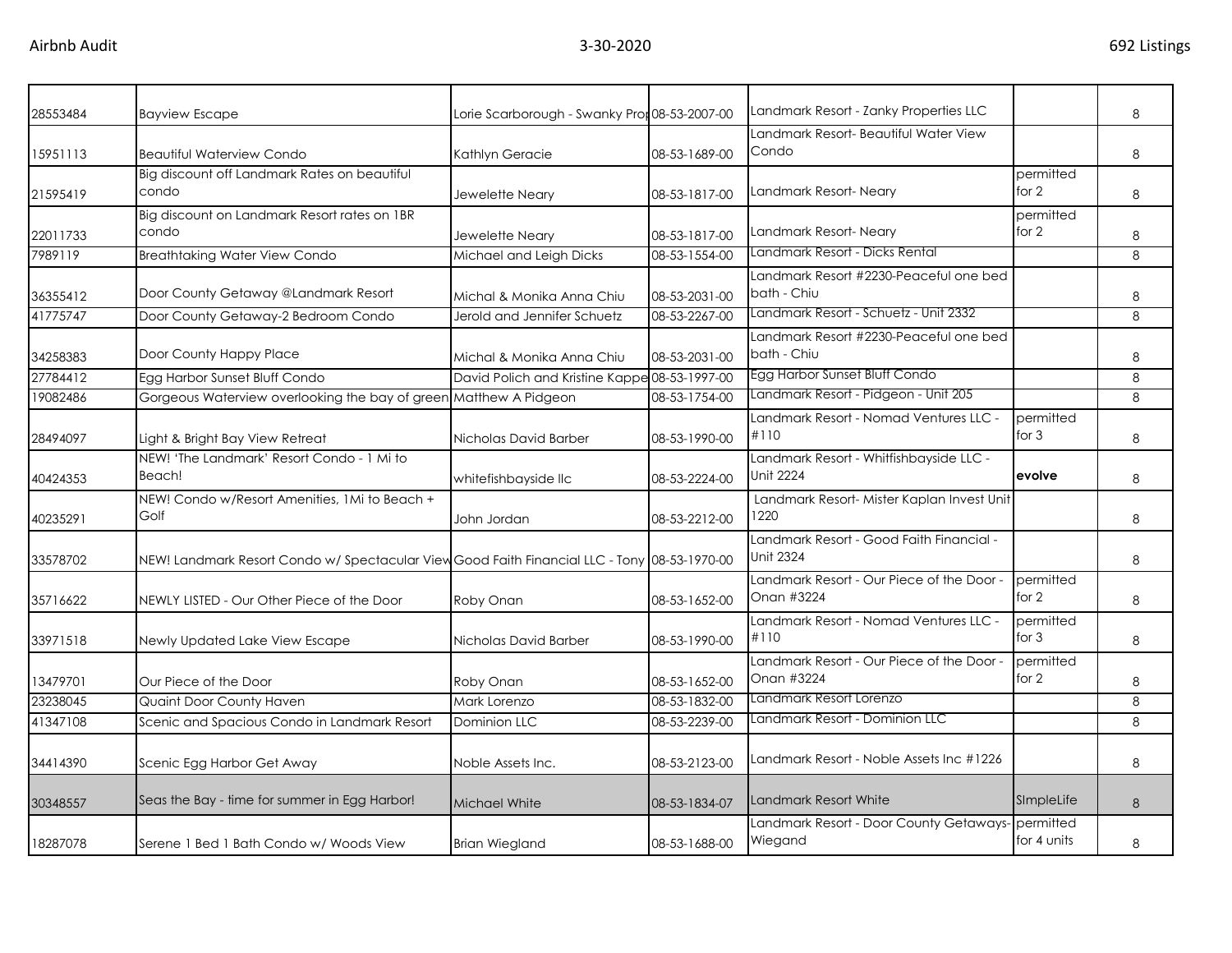| 26631795 | Serene Lake Retreat                                                 | Natalia Luque                                 | 08-53-1929-00 | Landmark Luque Unit 1232                                           |                                                                                  | 8 |
|----------|---------------------------------------------------------------------|-----------------------------------------------|---------------|--------------------------------------------------------------------|----------------------------------------------------------------------------------|---|
| 33972329 | Serene Lake View Condo                                              | Nicholas David Barber                         | 08-53-1990-00 | Landmark Resort - Nomad Ventures LLC -<br>#110                     | permitted<br>for 3                                                               | 8 |
| 4950769  | The Treehouse at Plum Bottom                                        | Chad Luberger/ Marlyn &<br>Pamela Moore       | 08-56-1284-00 | The Treehouse at Plum Bottom/ The<br>Carriage House at Plum Bottom | for two units<br>owner is                                                        | 8 |
| 26360966 | *NEW listing* Shimmering Water cottage on the<br>Lake               | Robert Ray                                    | 08-56-2161-00 | Shimmering Water Cottage                                           |                                                                                  | 8 |
| 35570795 | A Waterfront home   Lieffort Lodge   Door County   James R Lieffort |                                               | 08-56-2145-17 | Lieffort Lodge                                                     | Restassure                                                                       | 8 |
| 38695375 | <b>Beech Circle Cottage</b>                                         | Karen Jenovai                                 | 08-56-2211-00 | <b>Beech Circle Cottage</b>                                        | Bacon                                                                            | 8 |
| 24133770 | <b>Bluff Cottage Sunsets NEW CONSTRUCTION Egg</b><br>Harbor         | Gail Bergman                                  | 08-56-1874-00 | <b>Bluff Cottage</b>                                               | permitted<br>for 4 units                                                         | 8 |
| 13606442 | Cozy Farmhouse Studio                                               | Renee Schwaller and Steve Bea 08-56-1649-00   |               | Farmhouse Studio                                                   |                                                                                  | 8 |
| 26020119 | Door Haven                                                          | Ronald & Christine Puszynski                  | 08-56-0099-02 | Door Haven                                                         | lundquist                                                                        | 8 |
| 17748137 | Egg Harbor Cottage on the Waters of Green Bay                       | Patti Jo Hedeen                               | 08-55-0302-00 | Sunset on Bay Shore                                                |                                                                                  | 8 |
| 42789004 | Koenen's Panorama                                                   | Margaret Koenen                               | 08-56-0155-00 | Koenen's Panorama                                                  |                                                                                  | 8 |
| 41376611 | New Listing! Cabin in the Woods!                                    | David and Lynn Zawojski                       | 08-56-2148-07 | Cabin in the woods                                                 | SImpleLife                                                                       | 8 |
| 20123459 | NEW! 2BR Egg Harbor House on 2 Acres!                               | Kerri Zergoski                                | 08-56-1768-00 | Lodge 42                                                           |                                                                                  | 8 |
| 22339046 | <b>Ohlson Chateau</b>                                               | David Ohlson - Charles Chilcote 08-56-0729-06 |               | <b>Ohlson Chateau</b>                                              | <b>DCPM</b>                                                                      | 8 |
| 25729564 | Pebble Beach House                                                  | Edgar and Nancy Muenzer TRUS 08-56-1962-00    |               | Pebble Beach House                                                 |                                                                                  | 8 |
| 20403760 | Pet friendly Applewood cottage in Egg Harbor                        | <b>Sharon Hughes</b>                          | 08-55-0093-00 | Applewood Cottage                                                  |                                                                                  | 8 |
| 16987204 | Relaxing Nostalgic Log Home "Green Apple Lodge                      | Patricia Culliton                             | 08-56-1715-00 | Green Apple Lodge                                                  |                                                                                  | 8 |
| 15399898 | Relaxing Waterfront Door County Lake House                          | Brianne & Barry Tegel                         | 08-56-1707-00 | Door County Lake House Tegel                                       |                                                                                  | 8 |
| 29054697 | <b>Stones Throw</b>                                                 | <b>Jeff Garbers</b>                           | 08-56-1396-07 | Stone's Throw                                                      | SimpleLife                                                                       | 8 |
| 29054699 | <b>Stony Shore Cabin</b>                                            | <b>Jeff Garbers</b>                           | 08-56-1395-07 | Stony Shores                                                       | SImpleLife                                                                       | 8 |
| 6677520  | Sunset Bluff Getaway in Egg Harbor                                  | Michael & Christina Hauge                     | 08-53-0384-00 | Sunset Bluff Condo - Unit 2- Hauge                                 |                                                                                  | 8 |
| 22164013 | <b>Sunset Sanctuary</b>                                             | Daniel & Wanda Kupsco                         | 08-56-1566-06 | Sunset Sanctuary                                                   | <b>DCPM</b>                                                                      | 8 |
|          |                                                                     | Chad Luberger/ Marlyn &<br>Pamela Moore       |               | The Treehouse at Plum Bottom/The<br>Carriage House at Plum Bottom  | permitted<br>for two units<br>owner is<br>hedging<br>bets with<br>three listings | 8 |
| 7340588  | The Cabin at Plum Bottom                                            |                                               | 08-56-1284-00 |                                                                    |                                                                                  |   |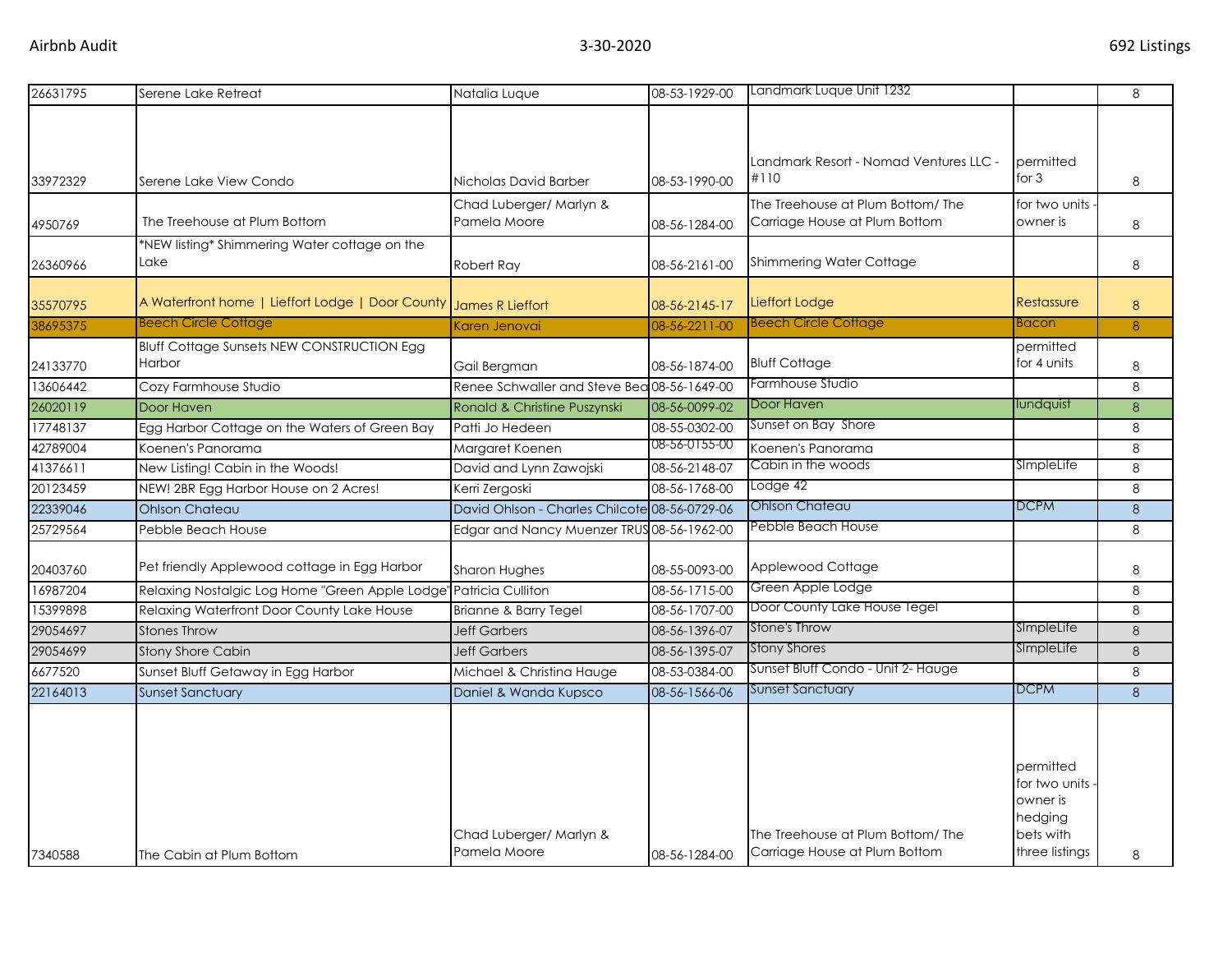| 28614069 | The Cabin at Shady Grove                      | Maureen Gribble                               | 08-56-1925-00 | <b>Shady Grove Gribble</b>                  |                             | 8 |
|----------|-----------------------------------------------|-----------------------------------------------|---------------|---------------------------------------------|-----------------------------|---|
|          |                                               |                                               |               |                                             |                             |   |
|          |                                               |                                               |               |                                             |                             |   |
|          |                                               |                                               |               |                                             |                             |   |
|          |                                               |                                               |               |                                             | permitted<br>for two units. |   |
|          |                                               |                                               |               |                                             | owner is                    |   |
|          |                                               |                                               |               |                                             | hedging                     |   |
|          |                                               |                                               |               | The Treehouse at Plum Bottom/ The           | bets with                   |   |
| 8163799  | The Cottage at Plum Bottom                    | Chad Luberger/ Marlyn & Pame 08-56-1284-00    |               | Carriage House at Plum Bottom               | three listings              | 8 |
| 30973479 | White Cliff Landing                           | Aymee and David Balison - Balis 08-56-2034-06 |               | White Cliff Landing                         | <b>DCPM</b>                 | 8 |
| 22164041 | Whitestone at the Water                       | Sara Steinhardt & Jon Chapmar 08-56-1316-06   |               | Whitestone at the Water                     | <b>DCPM</b>                 | 8 |
| 22083085 | <b>Woodwalk Retreat</b>                       | Andrew and Jillaine Seefeldt                  | 08-56-1873-00 | Woodwalk Retreat                            |                             | 8 |
|          |                                               |                                               |               |                                             | permitted                   |   |
| 19117481 | O.B.P. Baliwick Unit                          | Claire & Frank Murphy                         | 08-59-1233-16 | Off the Beaten Path                         | for 4 units                 | 8 |
|          |                                               |                                               |               |                                             | permitted                   |   |
| 19119678 | O.B.P. Bunk Unit                              | Claire & Frank Murphy                         | 08-59-1233-16 | Off the Beaten Path                         | for 4 units                 | 8 |
|          |                                               |                                               |               |                                             | permitted                   |   |
| 19123032 | O.B.P. Kornerstone Unit                       | Claire & Frank Murphy                         | 08-59-1233-16 | Off the Beaten Path                         | for 4 units                 | 8 |
|          |                                               |                                               |               |                                             | permitted                   |   |
| 19120828 | O.B.P. Wildside Unit                          | Claire & Frank Murphy                         | 08-59-1233-16 | Off the Beaten Path                         | for 4 units                 | 8 |
|          |                                               |                                               |               |                                             |                             |   |
|          |                                               |                                               |               |                                             | permitted<br>for $25$       |   |
|          | <b>Sunset View Apartment</b>                  | Sarah Hastings-Sawyer                         | 09-50-0115-00 | Egg Harbor Lodge                            |                             | 9 |
| 17121280 | Awesome Sunset Condo                          | <b>Christine Crowley</b>                      | 09-53-0549-16 | Awesome Sunset Condo - Ridgewood<br>Condo 5 | Lighthouse                  | 9 |
| 19113075 | Awesome Sunset Condo TOO                      | Claire & Frank Murphy                         | 09-53-1445-16 | Awesome Sunset Condo TOO                    | Lighthouse                  | 9 |
|          |                                               |                                               |               |                                             | permitted                   |   |
| 9602336  | Downstown Sunset View Apartment               | Kathy Navis                                   | 09-53-1576-00 | <b>Sunset View Apartment</b>                | for $4$                     | 9 |
| 11512240 | Gorgeous View ~ Walk to Town                  | Melanie and Richard Parsons                   | 09-53-1609-00 | Ridgewood Bluff Condo - Parson              |                             | 9 |
| 20770425 | Green Door Inn Unit #5                        | Kathy Navis                                   | 09-53-1576-00 | <b>Sunset View Apartment</b>                | for 4                       | 9 |
|          |                                               |                                               |               |                                             | permitted                   |   |
| 20771252 | Green Door Inn Unit #6                        | Kathy Navis                                   | 09-53-1576-00 | <b>Sunset View Apartment</b>                | for $4$                     | 9 |
| 25688306 | Modern, updated, Door County condo with pool! | Michael and Georgina Styke                    | 09-53-1959-00 | Anchorage Condo - Style                     |                             | 9 |
| 22846687 | <b>Bay Tree Loft</b>                          | <b>Jill Sommers</b>                           | 09-56-1839-00 | <b>Bay Tree Loft</b>                        |                             | 9 |
| 42581351 | Carla's House Egg Harbor                      | <b>Bob Dickson</b>                            | 09-56-1453-00 | Falun House-Bluffside - Carla's House       |                             | 9 |
| 23769295 | <b>Church Street House</b>                    | Kaaren Northrup - SWNKCN LLC 09-56-1881-16    |               | <b>Church Street House</b>                  | Lighthouse                  | 9 |
|          | Door County Designer Cottage, wooded yard by  |                                               |               |                                             |                             |   |
| 28027474 | beach                                         | Shawn and Sonny Hennessy                      | 09-56-2010-00 | Cottage - Hennessy                          |                             | 9 |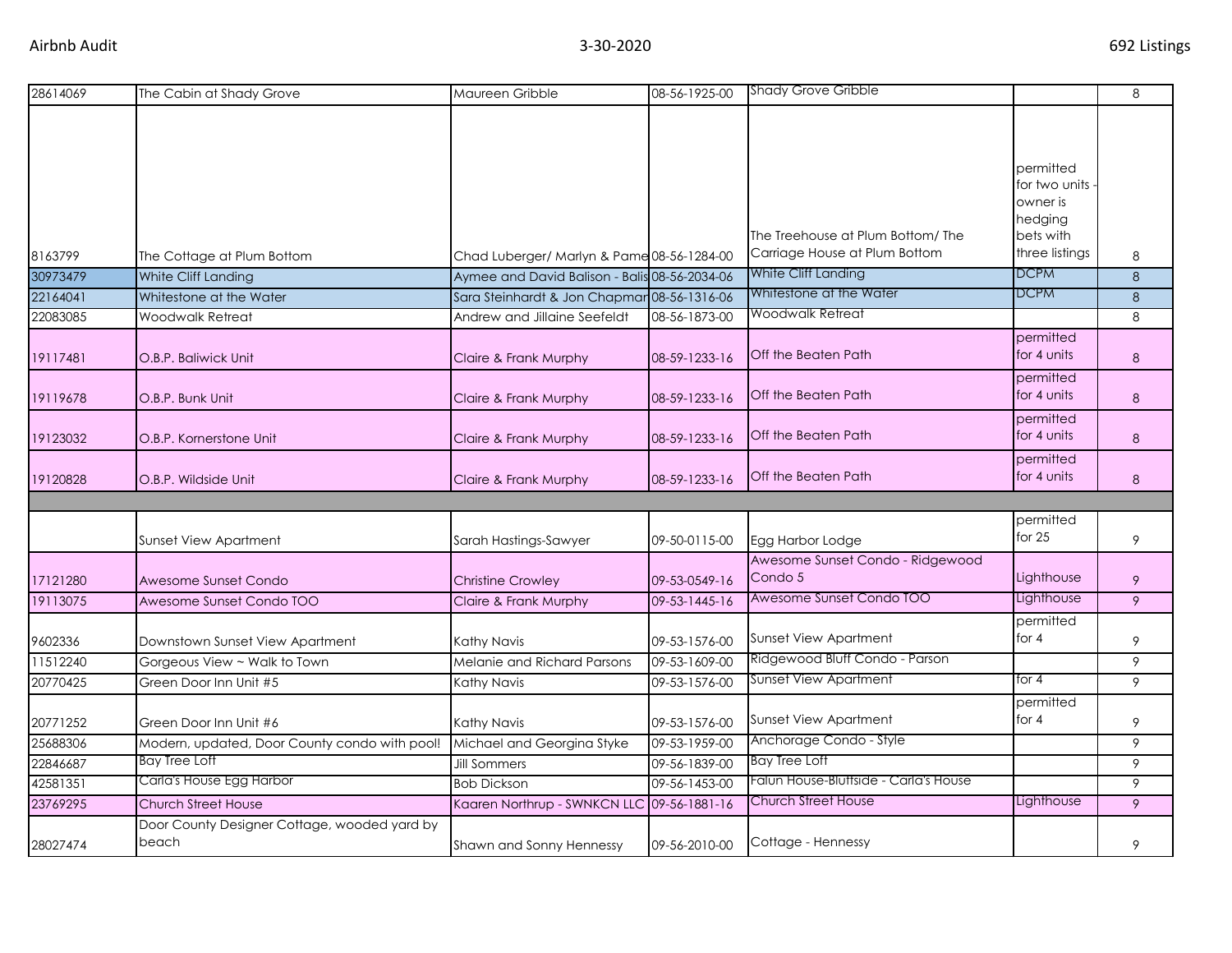|          |                                                                                |                                              |               | Door County Retreat-Sunset Views- Egg      |                                              |    |
|----------|--------------------------------------------------------------------------------|----------------------------------------------|---------------|--------------------------------------------|----------------------------------------------|----|
| 34708260 | Door County Retreat, Sunset Views, Egg Harbor                                  | Mark and Elizabeth Sternig                   | 09-56-2146-00 | <b>Harbor</b>                              |                                              | 9  |
| 13812976 | Egg Harbor Bluffwood House                                                     | Claire & Frank Murphy                        | 09-56-1232-00 | <b>Blluffwood House</b>                    |                                              | 9  |
| 20360386 | Egg Harbor Hideaway                                                            | RME Holdings - Robert Esposito 09-56-1780-00 |               | Egg Harbor Hideaway                        | permitted<br>for 2                           | 9  |
| 13589290 | Egg Harbor Log Cabin                                                           | Karen Berndt                                 | 09-56-1646-00 | Egg Harbor Log Cabin                       |                                              | 9  |
| 20975595 | Egg Harbor waterfront 4 bedroom ~ incredible<br>views                          | Mary Zeller                                  | 09-56-1882-00 | Point Beach Home                           |                                              | 9  |
| 22280403 | <b>Lighthouse Place</b>                                                        | Frank & Claire Murphy                        | 09-56-1830-16 | Lighthouse Place                           |                                              | 9  |
| 27360482 | Modern Craftsman Home and Hideaway                                             | RME Holdings - Robert Esposito 09-56-1780-00 |               | Egg Harbor Hideaway                        | permitted<br>for $2-$<br>combined<br>listing | 9  |
| 22446412 | Modern Craftsman Home in Egg Harbor                                            | RME Holdings - Robert Esposito 09-56-1780-00 |               | Egg Harbor Hideaway<br>On the Water Escape | permitted<br>for 2                           | 9  |
| 22163979 | On the Water Escape                                                            | Jan & Craig Bilgen                           | 09-55-0817-06 |                                            | <b>DCPM</b>                                  | 9  |
| 525258   | Quiaint Cozy A-Frame in Door County                                            | Tim & Kristin Mahoney                        | 09-56-1308-00 | Quaint Cozy A-Frame                        |                                              | 9  |
| 23697711 | Scenic Home in Egg Harbor                                                      | Massoud Maleki                               | 09-56-1086-06 | Scenic Home in Egg Harbor                  | <b>DCPM</b>                                  | 9  |
| 31711362 | The Flats on Church Street - #101                                              | Egg Bnb LLC                                  | 09-56-2071-00 | <b>Flats on Church Street</b>              | permitted<br>for $4$                         | 9  |
| 32686901 | The Flats on Church Street - #102                                              | Egg Bnb LLC                                  | 09-56-2071-00 | Flats on Church Street                     | permitted<br>for $4$                         | 9  |
| 32687171 | The Flats on Church Street - #103                                              | Egg Bnb LLC                                  | 09-56-2071-00 | Flats on Church Street                     | permitted<br>for $4$                         | 9  |
| 33310719 | The Flats on Church Street - #104                                              | Egg Bnb LLC                                  | 09-56-2071-00 | Flats on Church Street                     | permitted<br>for $4$                         | 9  |
| 15922477 | Treehouse Appartment                                                           | Kathy Navis                                  | 09-53-1576-00 | Sunset View Apartment                      | permitted<br>for 4                           | 9  |
| 16542621 | Village Cottage - walkable to waterfront and town A Village Cottage LLC        |                                              | 09-55-0735-00 | A Village Cottage LLC                      | tor 2                                        | 9  |
| 16911381 | Village Cottage- close to shops, dining, & water                               | A Village Cottage LLC                        | 09-55-0735-00 | A Village Cottage LLC                      | permitted<br>for 2                           | 9  |
| 22339056 | White Cliff Cottage                                                            | Michael & Dawn McCole                        | 09-56-0894-06 | White Cliff Cottage                        | <b>DCPM</b>                                  | 9  |
|          |                                                                                |                                              |               |                                            |                                              |    |
| 31743342 | Waterfront Studio with Private Beach in Ephraim #1 Evergreen Beachside, LLC    |                                              | 11-50-1479-00 | Evergreen Beachside Vacation Rentals       | permitted<br>for $4$                         | 11 |
| 32305284 | Waterfront Studio with Private Beach in Ephraim $\#2$ Evergreen Beachside, LLC |                                              | 11-50-1479-00 | Evergreen Beachside Vacation Rentals       | permitted<br>for 4                           | 11 |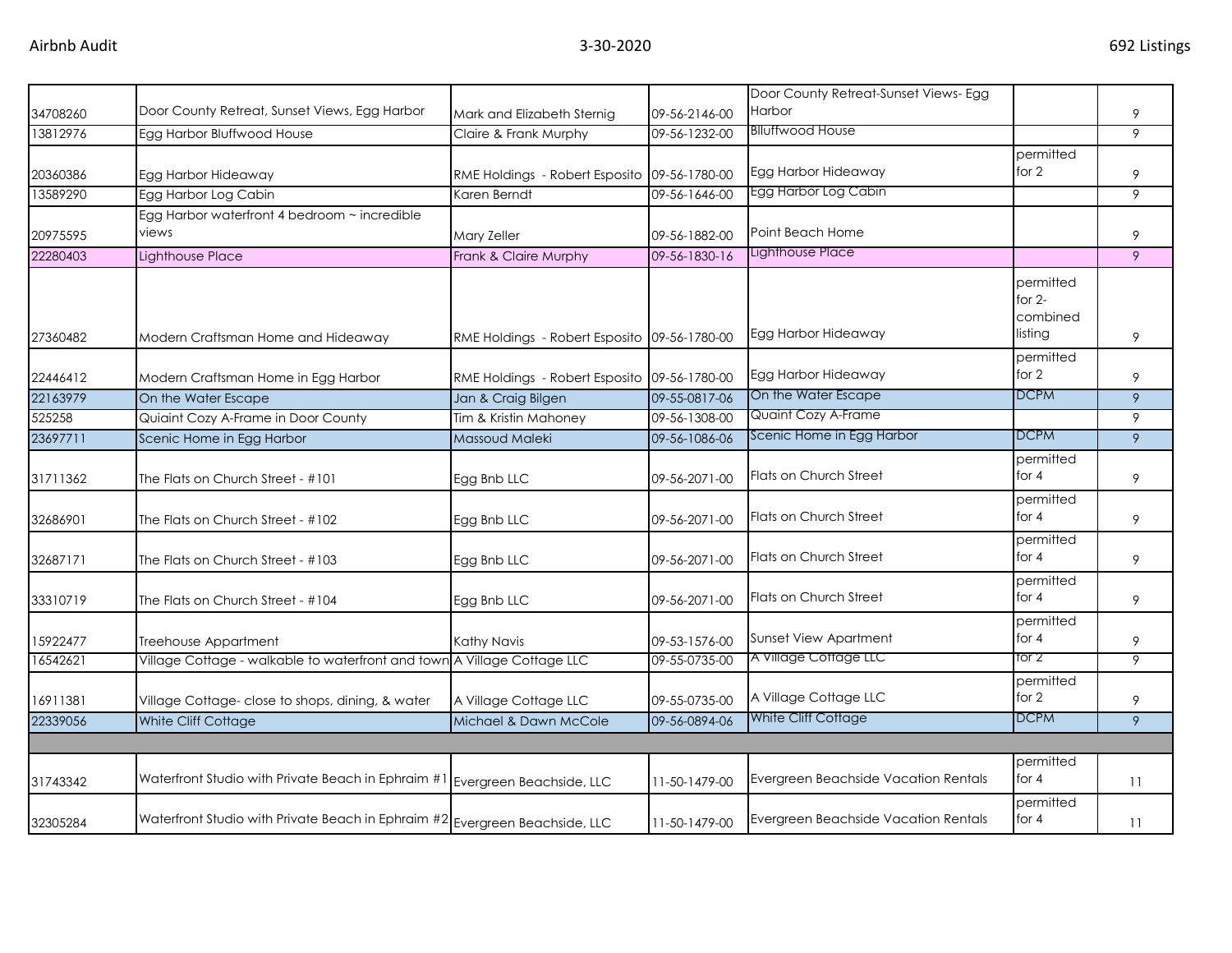|          |                                                                                |                                                  |               |                                          | permitted            |                 |
|----------|--------------------------------------------------------------------------------|--------------------------------------------------|---------------|------------------------------------------|----------------------|-----------------|
| 32304716 | Waterfront Studio with Private Beach in Ephraim $\#3$ Evergreen Beachside, LLC |                                                  | 11-50-1479-00 | Evergreen Beachside Vacation Rentals     | for $4$              | 11              |
|          |                                                                                |                                                  |               |                                          | permitted            |                 |
| 32305079 | Waterfront Studio with Private Beach in Ephraim #4 Evergreen Beachside, LLC    |                                                  | 11-50-1479-00 | Evergreen Beachside Vacation Rentals     | for $4$              | 11              |
| 36116048 | Cozy Brook North Cottage @ Ephraim Beach                                       | <b>Robert Carlisle</b>                           | 11-51-0430-00 | Ephraim Village Cottages                 |                      | 11              |
| 36114162 | Cozy Brook South Cottage @ Ephraim Beach                                       | <b>Robert Carlisle</b>                           | 11-51-0430-00 | Ephraim Village Cottages                 |                      | 11              |
| 35942416 | Ephraim Beach at Bayview (Lower Unit)                                          | <b>Robert Carlisle</b>                           | 11-51-0430-00 | Ephraim Village Cottages                 |                      | 11              |
| 35941818 | Ephraim Beach at Bayview (Upper Unit - Water View Robert Carlisle              |                                                  | 11-51-0430-00 | Ephraim Village Cottages                 |                      | 11              |
| 42780411 | Quaint and Sunny - Steps from Ephraim Beach                                    | <b>Robert Carlisle</b>                           | 11-51-0430-00 | <b>Ephraim Village Cottages</b>          |                      | 11              |
| 35938228 | Shady Rest North - a Short Walk to Ephraim Beach                               | <b>Robert Carlisle</b>                           | 11-51-0430-00 | <b>Ephraim Village Cottages</b>          |                      | 11              |
| 35916033 | Shady Rest South - a Short Walk to Ephraim Beach                               | <b>Robert Carlisle</b>                           | 11-51-0430-00 | <b>Ephraim Village Cottages</b>          |                      | 11              |
| 35996063 | The Cedars Near Ephraim Beach                                                  | <b>Robert Carlisle</b>                           | 11-51-0430-00 | <b>Ephraim Village Cottages</b>          |                      | 11              |
| 7746988  | #1 Peninsula Park and Island View                                              | James Lindbloom                                  | 11-56-1558-00 | Peninsula Park and Island View           | permitted<br>for 2   | 11              |
| 7833318  | #2 Peninsula Park and Island View                                              | James Lindbloom                                  | 11-56-1558-00 | Peninsula Park and Island View           | permitted<br>for 2   | 11              |
| 42271180 | *New Listing* Adorable Pet Friendly Cottage in the<br>Heart of Ephraim!        | Terry and Kim Cassidy                            | 11-56-1574-07 | Cassidy's Cottages                       | permitted<br>for $2$ | 11              |
| 42268703 | *New Listing* Walk to Everything Ephraim has to<br>Offer! Pet Friendly!        | Terry and Kim Cassidy                            | 11-56-1574-07 | Cassidy's Cottages                       | permitted<br>for $2$ | 11              |
| 22163846 | <b>Bay View Cottage</b>                                                        | <b>Rick Wegman</b>                               | 11-56-1498-06 | <b>Bay View Cottage</b>                  | <b>DCPM</b>          | 11              |
| 22163819 | <b>BD Thorp House</b>                                                          | <b>BD Thorp</b>                                  | 11-56-0809-06 | Thorpe House, The                        | <b>DCPM</b>          | 11              |
| 40227752 | <b>Beach View Cottage</b>                                                      | Stuart Chomeau BTC HOLDINGS 11-56-1295-00        |               | <b>Beach View Cottage</b>                |                      | 11              |
| 31168096 | Big & Beautiful Ephraim Vacation House and<br>Gardens                          | Colin Welford                                    | 11-56-2133-00 | Green Gables                             |                      | 11              |
| 35809467 | Binkhaven - A Norwegian Fairytale                                              | Cathcart Holdings LLC - Elliot Tai 11-56-2028-00 |               | Binkhaven the Rosemailing Cottage        |                      | 11              |
| 20916442 | Boutique Home in Door County w/Eagle Harbor Vie Carol S Corbett                |                                                  | 11-56-1806-00 | Harbor View Ephraim - Corbett            |                      | 11              |
| 22163826 | Cedar Barn                                                                     | Jennifer & Bjorn Larson                          | 11-56-1635-06 | Cedar Barn Rental                        | <b>DCPM</b>          | 11              |
| 22337314 | Cedar Glen                                                                     | John & Rachel Rothschild                         | 11-55-0758-06 | Cedar Glen                               | <b>DCPM</b>          | $\overline{11}$ |
| 39965933 | Charming & Historic Cottage in Door County                                     | Donna Moretti                                    | 11-56-1677-00 | Moretti - 10438 Water St - Nordic Hearth |                      | 11              |
| 22339193 | Coral Hill Cottage                                                             | Leslee and Morrie Goldman                        | 11-56-1258-06 | Coral Hill Cottage                       | <b>DCPM</b>          | 11              |
| 22163862 | Cottage on Townline                                                            | <b>Roy Elquist</b>                               | 11-56-1069-06 | Townline                                 | <b>DCPM</b>          | $\overline{11}$ |
| 27084618 | Eagle Harbor Cottage Loft                                                      | Meredith (Dee) Brestin                           | 11-56-1988-00 | Eagle Harbor Cottage Loft                |                      | 11              |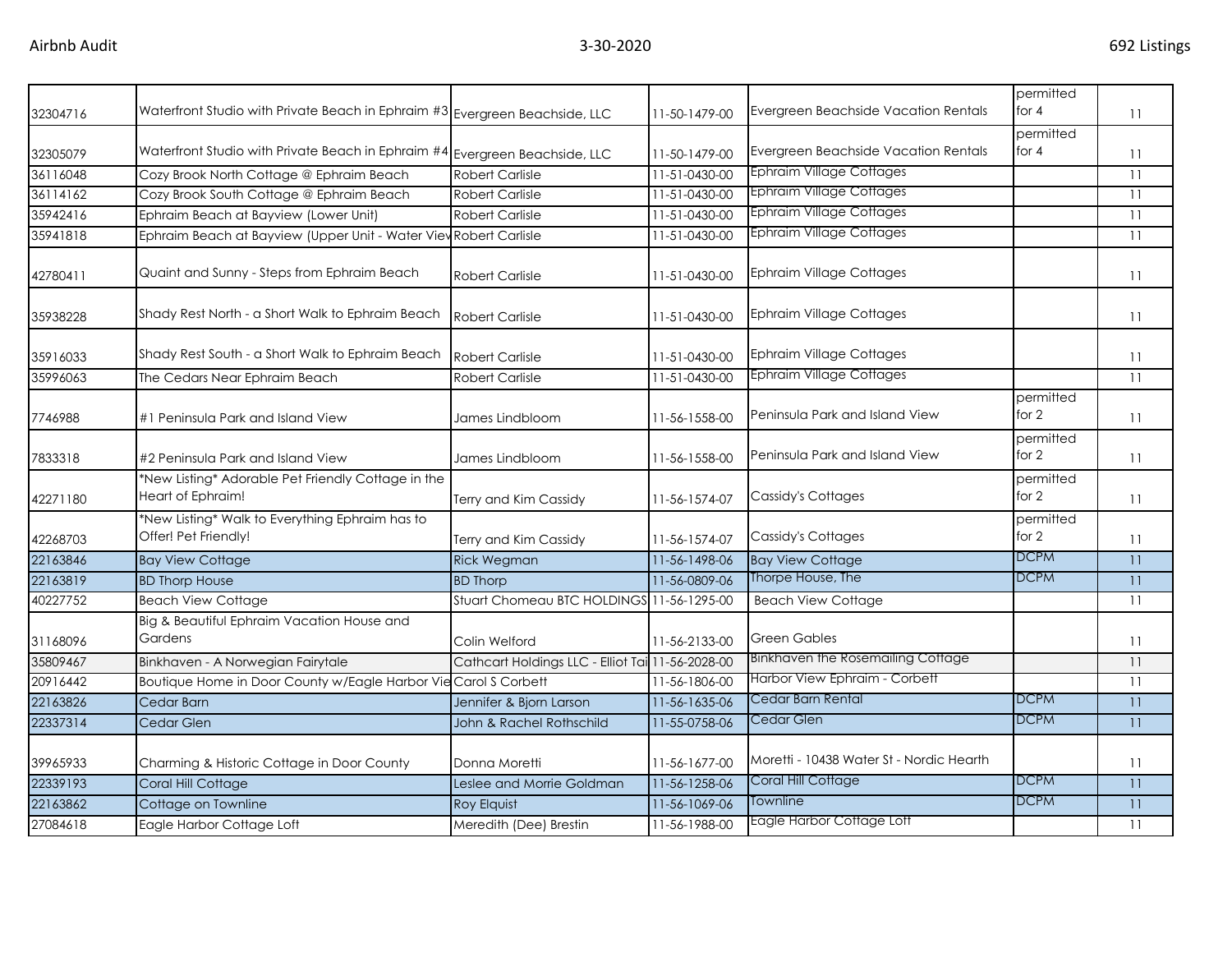|          |                                                                  |                                  |               |                                                 | permitted             |    |
|----------|------------------------------------------------------------------|----------------------------------|---------------|-------------------------------------------------|-----------------------|----|
| 37902032 | Elegant Retreat in the Heart of Door County                      | Colin Welford                    | 11-56-2133-00 | <b>Green Gables</b>                             | for 2                 | 11 |
| 23698434 | <b>Ephraim Boat House</b>                                        | <b>Robert and Nicole Collins</b> | 11-56-1708-06 | <b>Ephraim Boat House</b>                       | <b>DCPM</b>           | 11 |
| 26892652 | Ephraim Home.                                                    | David Vartanian                  | 11-56-1088-00 | Vartanian - 3235 Holand Rd                      |                       | 11 |
| 34809243 | Great Value Big Families! Luxury in Çof Door!                    | Brian & Amanda Jenkins           | 11-56-1407-00 | Norra Skoggen                                   |                       | 11 |
| 22163884 | <b>Harbor House</b>                                              | <b>Windsor McCutcheon</b>        | 11-56-1724-06 | Harbor House on North Shore                     | <b>DCPM</b>           | 11 |
| 13769377 | <b>Hollis House</b>                                              | Daniel & Lori Schwefel           | 11-56-1659-00 | <b>Hollis House</b>                             |                       | 11 |
| 22163929 | Kulma Cottages 1                                                 | Gregg & Janice Kulma             | 11-55-0279-06 | Kulma Cottages                                  | <b>DCPM</b>           | 11 |
| 22163935 | Kulma Cottages 2                                                 | Gregg & Janice Kulma             | 11-55-0279-06 | Kulma Cottages                                  | <b>DCPM</b>           | 11 |
| 22163944 | Kulma Cottages 3                                                 | Gregg & Janice Kulma             | 11-55-0279-06 | Kulma Cottages                                  | <b>DCPM</b>           | 11 |
| 24052610 | Natures Window                                                   | <b>Bill Anderson</b>             | 11-56-1958-00 | Natures Window                                  |                       | 11 |
| 26845264 | NEW 'The Carriage House' Walk to Peninsula St<br>Park            | Deborah Eckert                   | 11-55-0680-00 | <b>Park Place Cottages</b>                      | permitted<br>for $5$  | 11 |
| 26845266 | NEW! 'Butternut Cottage' in Central Door County!                 | Deborah Eckert                   | 11-55-0680-00 | <b>Park Place Cottages</b>                      | permitted<br>for $5$  | 11 |
| 26845401 | NEW! 'Cherry Cottage' near Peninsula State Park!                 | Deborah Eckert                   | 11-55-0680-00 | <b>Park Place Cottages</b>                      | permitted<br>for $5$  | 11 |
| 26845261 | NEW! Cozy Ephraim 'Cedar Cottage' w/Private<br>Deck!             | Deborah Eckert                   | 11-55-0680-00 | Park Place Cottages                             | permitted<br>for $5$  | 11 |
| 37971066 | NEW! Ephraim Home w/ Yard - Walk to Lake Michig Carol S Corbett  |                                  | 11-56-1806-00 | Harbor View Ephraim - Corbett                   |                       | 11 |
| 26845402 | NEW! Updated Ephraim 'Pine Cottage' w/ Deck!                     | Deborah Eckert                   | 11-55-0680-00 | <b>Park Place Cottages</b>                      | permitted<br>for $5$  | 11 |
| 22163987 | Park's Edge Lakeshore Home                                       | Jacob and Greta Odders           | 11-56-1818-06 | Parks Edge Lakeshore Beach House                | <b>DCPM</b>           | 11 |
| 15152902 | Peninsula Park and Island View - 3 bedroom house James Lindbloom |                                  | 11-56-1558-00 | Peninsula Park and Island View                  | permitted<br>for 2    | 11 |
| 24993392 | Remodeled Ephraim cottage 500' from the water!                   | 3039 Cedar Street LLC            | 11-56-1763-00 | Ephraim Cottage - 3039 Cedar Street LLC         |                       | 11 |
| 13549163 | Rustic Elegance                                                  | Daniel & Laurel Simons           | 11-56-1656-00 | Elegant Home in Ephraim                         |                       | 11 |
| 22750642 | Sunny Studio in Perfect Location                                 | Laurel Ciohon                    | 11-56-1853-00 | Ephraim Modern Guesthouse - Ciohon              |                       | 11 |
| 22164019 | The Beach                                                        | Chris & Kirsten Bungener         | 11-56-0954-06 | The Beach                                       | <b>DCPM</b>           | 11 |
|          |                                                                  |                                  |               |                                                 |                       |    |
| 23629319 | <b>Fish Creek Retreat</b>                                        |                                  |               | 30+ days only                                   |                       | 12 |
| 7213011  | <b>Tuckers Retreat</b>                                           |                                  |               | 30+ days only                                   |                       | 12 |
| 35609837 | Blue Jay Cottage. Fish Creek access! Downtown                    | Carol Vande Walle                | 12-50-0387-00 | Peninsula Park View                             |                       | 12 |
| 35224872 | Chestnut Cottage at Peninsula Park-View                          | Carol Vande Walle                | 12-50-0387-00 | Peninsula Park View                             |                       | 12 |
| 30904112 | Countryside Cottage 5                                            | Sandra Solomon                   | 12-50-1042-00 | Julies Park Café & Motel - Countryside<br>Motel | permitted<br>for $40$ | 12 |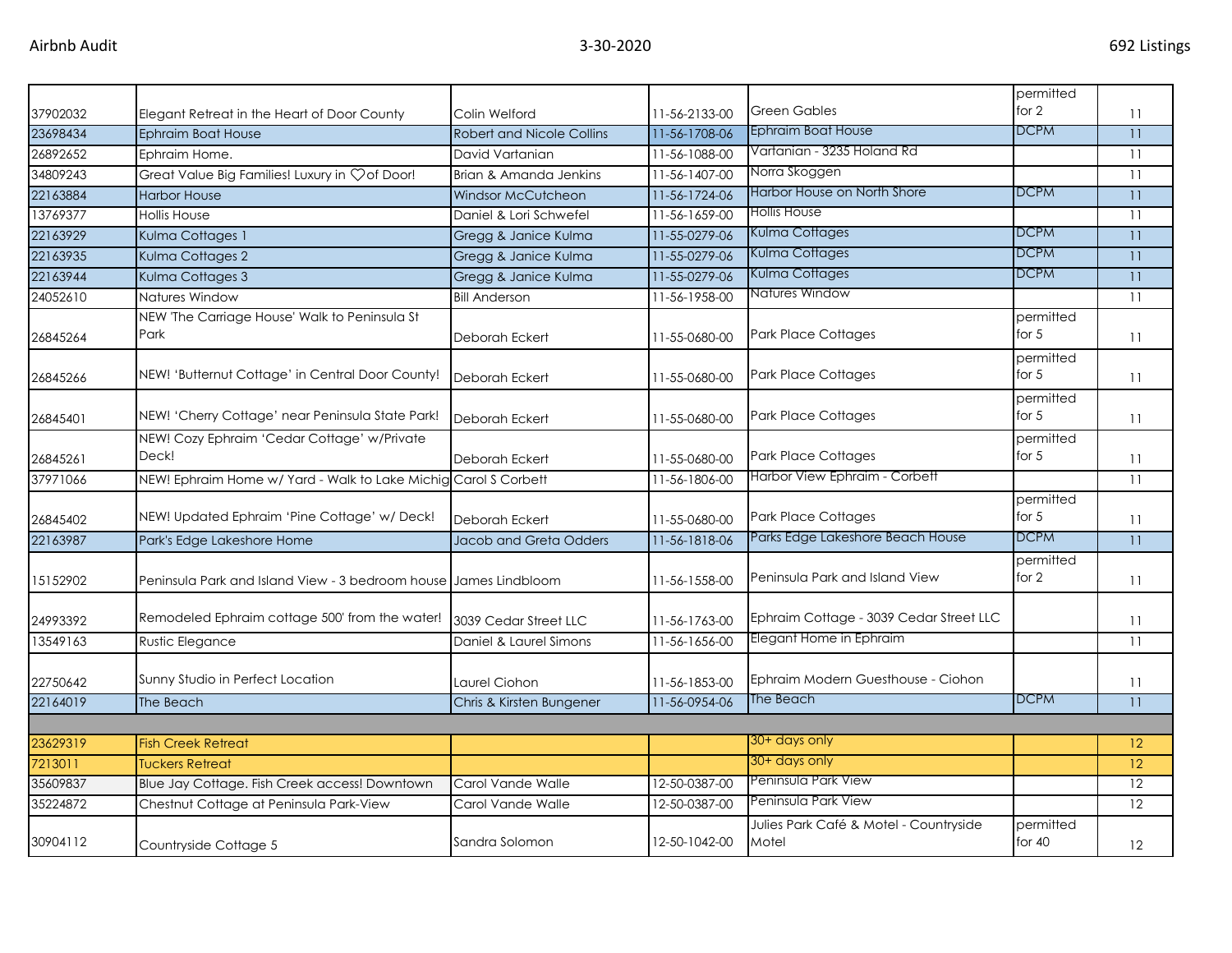|          |                                                       |                                              |               | Julies Park Café & Motel - Countryside          | permitted             |                   |
|----------|-------------------------------------------------------|----------------------------------------------|---------------|-------------------------------------------------|-----------------------|-------------------|
| 30904456 | Countryside Cottage 6                                 | Sandra Solomon                               | 12-50-1042-00 | Motel                                           | for $40$              | 12                |
| 30229308 | Countryside Cottage/Duplex Unit 7                     | Sandra Solomon                               | 12-50-1042-00 | Julies Park Café & Motel - Countryside<br>Motel | permitted<br>for $40$ | 12                |
|          |                                                       |                                              |               | Julies Park Café & Motel - Countryside          | permitted             |                   |
| 29003329 | Countryside Cottage/Duplex- Unit 8                    | Sandra Solomon                               | 12-50-1042-00 | Motel                                           | for $40$              | 12                |
| 26007168 | Evergreen                                             | Carol Vande Walle                            | 12-50-0387-00 | Peninsula Park View                             |                       | 12                |
| 22015884 | Julies Park Café Suite                                | Sandra Salomon                               | 12-50-1042-00 | Julies Park Café and Motel                      |                       | 12                |
| 41451594 | Lilac Cottage at Peninsula Park-View, NEW LISTING     | Carol Vande Walle                            | 12-50-0387-00 | Peninsula Park View                             |                       | 12                |
| 35514974 | Peninsula Parkview Sunset Meadow Whirlpool<br>Cottage | Carol Vande Walle                            | 12-50-0387-00 | Peninsula Park View                             |                       | 12                |
| 35515408 | Starling Cottage. Fish Creek access! downtown         | Carol Vande Walle                            | 12-50-0387-00 | Peninsula Park View                             |                       | 12                |
| 23008138 | <b>Fish Creek Country Resort - I Bedroom Suites</b>   |                                              |               |                                                 | <u>Wholesaler</u>     | 12                |
| 37886362 | Fun Family Times in the heart of Door County          |                                              |               |                                                 | <u>Wholesaler</u>     | 12                |
| 23709001 | <b>Get Away at Fish Creek</b>                         |                                              |               |                                                 | <u>Wholesaler</u>     | 12                |
| 36825938 | Double room-Ensuite-Standard-Deluxe Room 7            | <b>William Tressler</b>                      | 12-52-0174-00 | Whistling Swan                                  | permitted<br>for 7    | 12                |
| 36825808 | Double room-Ensuite-Standard-Room 1                   | William Tressler                             | 12-52-0174-00 | Whistling Swan                                  | permitted<br>for 7    | 12                |
| 36825836 | Double room-Ensuite-Standard-Room 2                   | <b>William Tressler</b>                      | 12-52-0174-00 | Whistling Swan                                  | permitted<br>for 7    | $12 \overline{ }$ |
| 36825887 | Double room-Ensuite-Standard-Room 4                   | <b>William Tressler</b>                      | 12-52-0174-00 | Whistling Swan                                  | permitted<br>for 7    | $12 \overline{ }$ |
| 36825919 | Double room-Ensuite-Standard-Room 6                   | William Tressler                             | 12-52-0174-00 | Whistling Swan                                  | permitted<br>for 7    | 12                |
| 36825858 | Double room-Ensuite-Standard-Suite 3                  | <b>William Tressler</b>                      | 12-52-0174-00 | Whistling Swan                                  | permitted<br>for 7    | $12 \overline{ }$ |
| 36825902 | Double room-Ensuite-Standard-Suite 5                  | <b>William Tressler</b>                      | 12-52-0174-00 | Whistling Swan                                  | permitted<br>for 7    | 12                |
| 40224358 | Brook Point #3, in the heart of Fish Creek!           | <b>Bob Marting</b>                           | 12-53-2152-00 | Vbrookpoint #3                                  | Douglas               | $\overline{12}$   |
| 40223988 | Brook Point #4, in the heart of Fish Creek!           | SMC Door County, LLC-Stuart Ch               | 12-53-0626-00 | Brookpoint #4                                   | <b>Douglas</b>        | $\overline{12}$   |
| 15634038 | Brookpoint Condo 2 BR, 2 BA                           | Karen Berndt                                 | 12-53-1681-00 | Brook Point Condo #5- Berndt                    |                       | 12                |
| 29654419 | Condo in Fish Creek by Peninsula State Park (A7)      | Evergreen Hill Condo Owners As 12-53-0357-00 |               | Evergreen Hill                                  | permitted<br>for $15$ | 12                |
| 22268447 | Downtown Fish Creek with a View                       | <b>Stacey Berndt</b>                         | 12-53-1855-00 | Downtown Fish Creek with a View - Berndt        |                       | 12                |
| 24189891 | Elegant Creekside Cottage (on Fish Creek)             | Patricia Culliton                            | 12-53-1890-00 | Creekside Cottage                               |                       | $\overline{12}$   |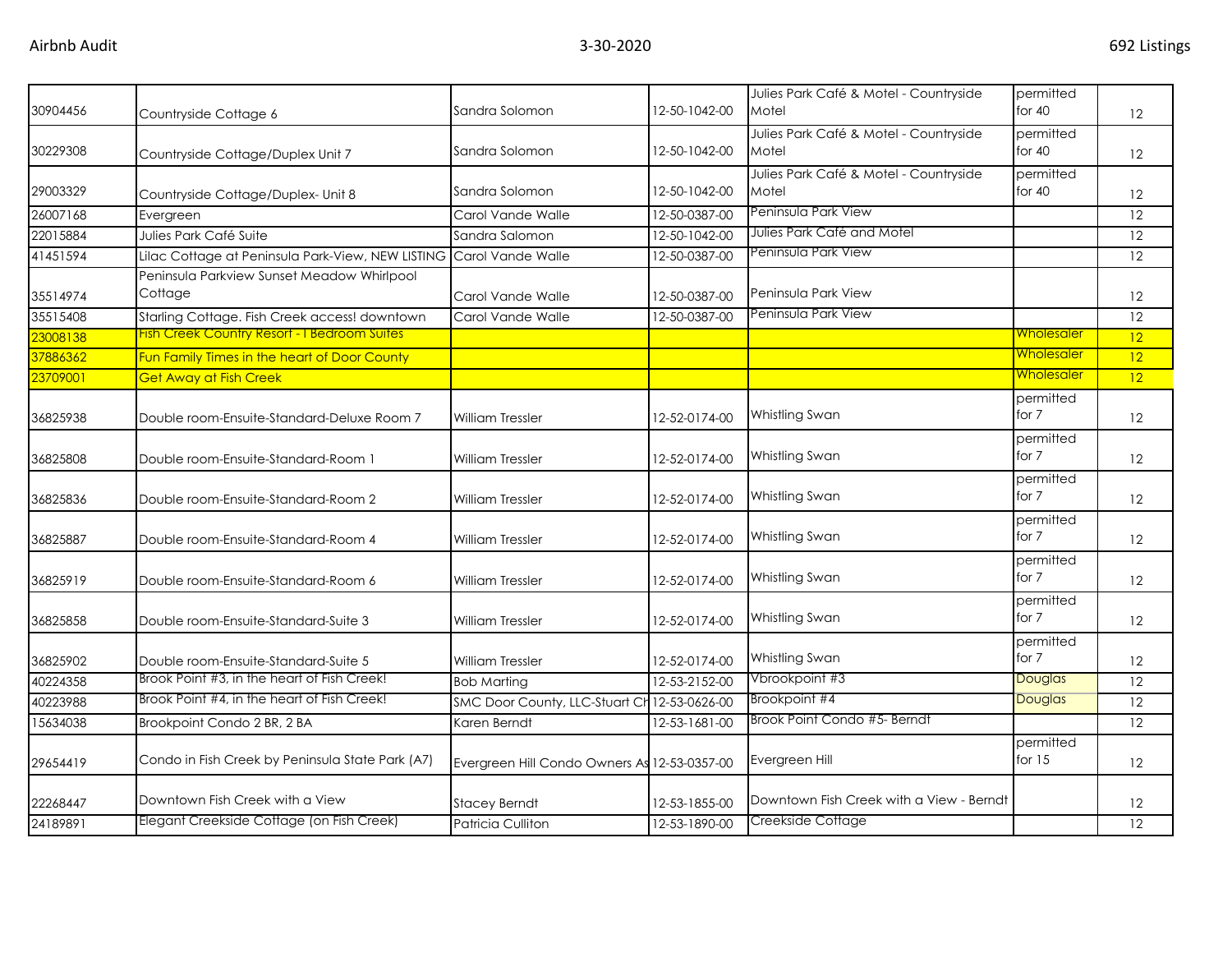| 29659682 | Evergreen A3                                                              | Evergreen Hill Condo Owners As 12-53-0357-00 |               | Evergreen Hill                                 | permitted<br>for $15$ | 12                |
|----------|---------------------------------------------------------------------------|----------------------------------------------|---------------|------------------------------------------------|-----------------------|-------------------|
| 29660011 | Evergreen A8                                                              | Evergreen Hill Condo Owners As 12-53-0357-00 |               | Evergreen Hill                                 | permitted<br>for $15$ | 12                |
| 29660194 | Evergreen B!                                                              | Evergreen Hill Condo Owners As 12-53-0357-00 |               | Evergreen Hill                                 | permitted<br>for $15$ | $12 \overline{ }$ |
| 29659642 | Evergreen B3                                                              | Evergreen Hill Condo Owners As 12-53-0357-00 |               | Evergreen Hill                                 | permitted<br>for $15$ | 12                |
| 29708652 | Evergreen B4                                                              | Evergreen Hill Condo Owners As 12-53-0357-00 |               | Evergreen Hill                                 | permitted<br>for $15$ | $12 \overline{ }$ |
| 29756847 | Evergreen B5                                                              | Evergreen Hill Condo Owners As 12-53-0357-00 |               | Evergreen Hill                                 | permitted<br>for $15$ | $12 \overline{ }$ |
| 29709704 | Evergreen B6                                                              | Evergreen Hill Condo Owners As 12-53-0357-00 |               | Evergreen Hill                                 | permitted<br>for $15$ | 12                |
| 29002621 | Evergreen Hill Condo - B2                                                 | Evergreen Hill Condo Owners As 12-53-0357-00 |               | Evergreen Hill                                 | permitted<br>for $15$ | 12                |
| 29001809 | Evergreen Hill Condo A1                                                   | Evergreen Hill Condo Owners As 12-53-0357-00 |               | Evergreen Hill                                 | permitted<br>for $15$ | 12                |
| 29513817 | Evergreen Hill Condo A2 - By Peninsula State Park                         | Evergreen Hill Condo Owners As 12-53-0357-00 |               | Evergreen Hill                                 | permitted<br>for $15$ | 12                |
| 29513197 | Evergreen Hill Condo A4 - by Peninsula State Park                         | Evergreen Hill Condo Owners As 12-53-0357-00 |               | Evergreen Hill                                 | permitted<br>for $15$ | 12                |
| 29654280 | Evergreen Hill Condo-A5                                                   | Evergreen Hill Condo Owners As 12-53-0357-00 |               | Evergreen Hill                                 | permitted<br>for $15$ | 12                |
| 29513544 | Evergreen Hill Condo B7 - By Peninsula State Park                         | Evergreen Hill Condo Owners As 12-53-0357-00 |               | Evergreen Hill                                 | permitted<br>for $15$ | 12                |
| 20308419 | Luxury tri-Level Condo Downtown Fish Creek                                | Jonathan Glapa                               | 12-53-1791-00 | Luxury Tri-Level Fish Creek - Glapa            |                       | 12                |
| 24376818 | NEW! 'Cliff Cottage' Door County Home-Walk to<br>Bay!                     | Cottage Row LLC - Jen Ciesar                 | 12-53-1979-00 | Cliff Cottage                                  |                       | $12 \overline{ }$ |
| 31457675 | Stay by Peninsula State Park, Condo A6                                    | Evergreen Hill Condo Owners As 12-53-0357-00 |               | Evergreen Hill                                 | permitted<br>for $15$ | $12 \overline{ }$ |
| 32493673 | #1 Finch Cottage - Breakfast Not Included - Thorp<br>House Inn & Cottages | Thorp House LLC - Matthew J<br>Ranzau        |               | 12-54-2047-00 Thorp House Inn and Cottages LLC | permitted<br>for $11$ | 12                |
| 32494315 | #2 Teal Cottage - Breakfast Not Included - Thorp<br>House Inn & Cottages  | Thorp House LLC - Matthew J<br>Ranzau        |               | 12-54-2047-00 Thorp House Inn and Cottages LLC | permitted<br>for $11$ | 12                |
| 32590423 | #3 Dove Cottage - Breakfast Not Included - Thorp<br>House Inn & Cottages  | Thorp House LLC - Matthew J<br>Ranzau        |               | 12-54-2047-00 Thorp House Inn and Cottages LLC | permitted<br>for $11$ | 12                |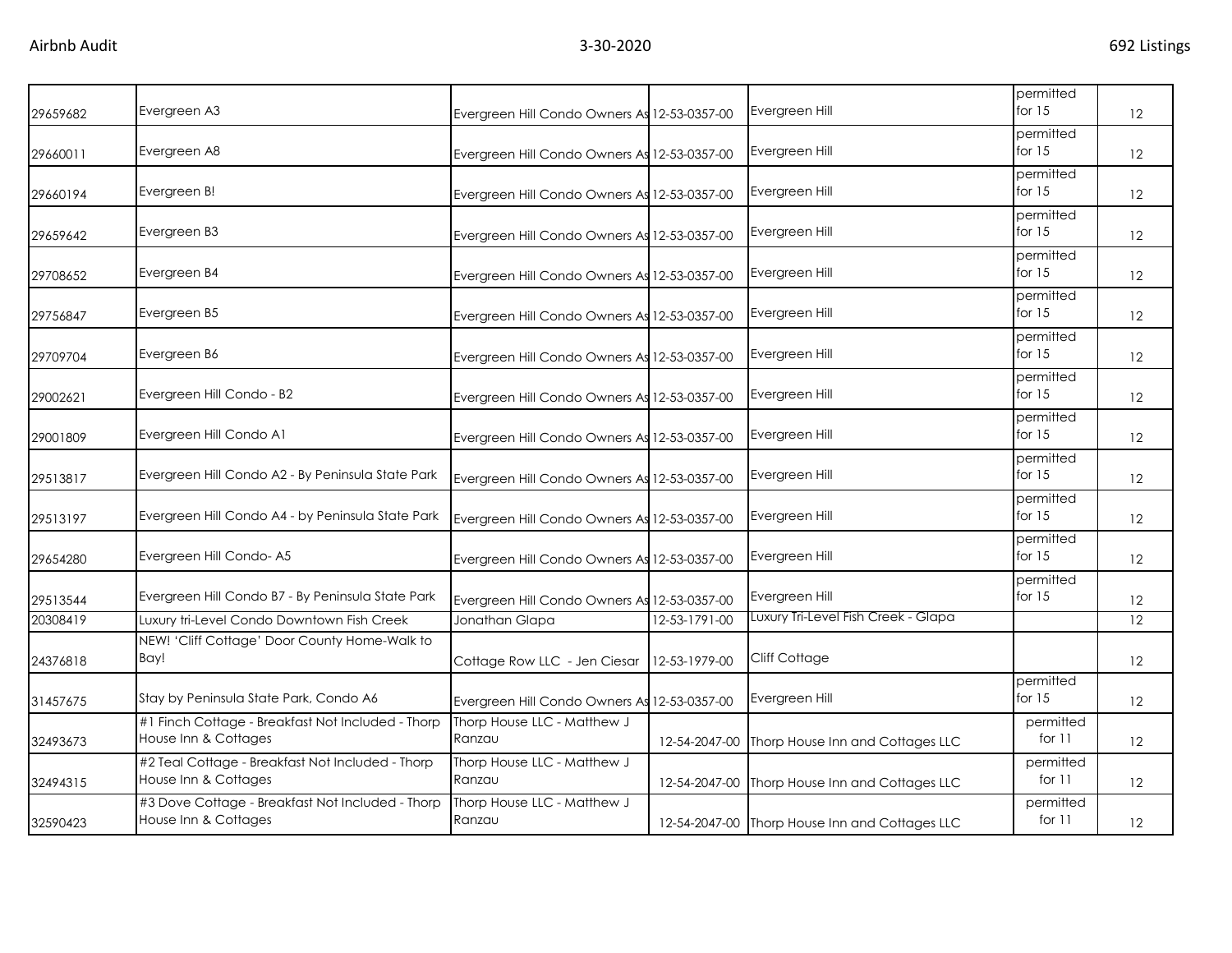| 32590795 | #4 Lark Cottage - Breakfast Not Included - Thorp<br>House Inn & Cottages  | Thorp House LLC - Matthew J<br>Ranzau         | 12-54-2047-00 | Thorp House Inn and Cottages LLC          | permitted<br>for 11   | 12              |
|----------|---------------------------------------------------------------------------|-----------------------------------------------|---------------|-------------------------------------------|-----------------------|-----------------|
| 32590983 | #5 Quail Cottage - Breakfast Not Included - Thorp<br>House Inn & Cottages | Thorp House LLC - Matthew J<br>Ranzau         | 12-54-2047-00 | Thorp House Inn and Cottages LLC          | permitted<br>for $11$ | 12              |
| 32591090 | #6 Wren Cottage - Breakfast Not Included - Thorp<br>House Inn & Cottages  | Thorp House LLC - Matthew J<br>Ranzau         | 12-54-2047-00 | Thorp House Inn and Cottages LLC          | permitted<br>for 11   | 12              |
| 5278540  | Irish Hospitality in Fish Creek WI                                        | Megan O'Meara                                 | 12-54-0685-00 | O'Meara's Cottage Loft                    |                       | 12              |
| 23398401 | A Retreat Art Gallery Stay in Door County                                 | <b>Wendy Carpenter</b>                        | 12-56-1975-00 | A Retreat Art Gallery Stay in Door County |                       | 12              |
| 32206576 | Artist's Retreat Luxury Home in Charming setting                          | <b>Paul and Katherine Munck</b>               | 12-56-1519-02 | An Artists Retreat                        | lundquist             | 12              |
| 26019754 | <b>Birch Bluff</b>                                                        | <b>Eleanor J Warntjes</b>                     | 12-56-1845-02 | <b>Birch Bluff</b>                        | lundquist             | 12              |
| 38599705 | Carraig Dale Cottage - A Peaceful Oasis                                   | <b>Carraig Cottages</b>                       | 12-56-1276-09 | <b>Carraig Dale</b>                       | carraig               | 12              |
| 38600512 | Carraig Nua House- A luxurious Door County<br>Retreat                     | <b>Carraig Cottages</b>                       | 12-56-1277-09 | Carraig Nua                               | carraig               | 12              |
| 1894636  | Cedar Creek Lodge II                                                      | Michael Servais                               | 12-56-1357-00 | Cedar Creek Lodge #2                      |                       | 12              |
| 13496429 | Cedarwood Vacation Home                                                   | Jay and Carla Marr                            | 12-55-0778-00 | Cedarwood Marr                            |                       | $\overline{12}$ |
| 35918147 | Cottage in the Creek- Centrally Located DoCo<br>Oasis                     | <b>Irish Stories LLC</b>                      | 12-56-2077-00 | Centrally Located Fish Creek Cottage      |                       | 12              |
| 22163831 | Cottage Row on the Rocks                                                  | Apfelbach Family Trust, LLC                   | 12-56-1494-06 | Cottage Row on the Rocks                  | <b>DCPM</b>           | 12              |
| 38127570 | Cottage Row Waterfront                                                    | <b>Harris Family Trust</b>                    | 12-56-0876-02 | Cottage Row Waterfront Harris             | lundquist             | 12              |
| 16497330 | COZY DC HOME RETREAT IN FISH CREEK, WI                                    | Steven Pachonphai                             | 12-56-1692-00 | DC HOME Pachonphai                        |                       | 12              |
| 35616070 | Cuckoo's Nest: Solitude & Nature Near Everything                          | Cuckoo's Nest LLC                             | 12-56-2167-00 | Cuckoo's Nest                             |                       | 12              |
| 26021111 | Daisy Patch Retreat                                                       | Tierney Home Rental LLC - Cath: 12-56-1798-02 |               | Tierney Home                              | lundquist             | 12              |
| 22163833 | Eagle Harbor View                                                         | Nancy Claypool                                | 12-56-1570-06 | <b>Eagle Harbor View</b>                  | <b>DCPM</b>           | $\overline{12}$ |
| 18941540 | <b>Ellmann House</b>                                                      | Steve Ellmann                                 | 12-56-0369-00 | <b>Ellman House</b>                       |                       | 12              |
| 36517340 | <b>Field House</b>                                                        | Michael & Jaye Meyer                          | 12-56-1282-02 | A Field House                             | lundquist             | 12              |
| 36177607 | <b>Fish Creek Beach House</b>                                             | <b>Wickman LLC</b>                            | 12-56-2142-06 | <b>Fish Creek Beach House</b>             | <b>DCPM</b>           | 12              |
| 34174821 | Fish Creek Cottage                                                        | Steven Rieck                                  | 12-56-2129-00 | Fish Creek Cottage - Rieck                |                       | 12              |
| 36178650 | <b>Fish Creek Road House</b>                                              | <b>Wickman LLC</b>                            | 12-56-2141-06 | Road House, The - 4086 Main St            | <b>DCPM</b>           | 12              |
| 12964179 | Fish Creek, WI: Sweet log cabin & meditation paths Robin Bienemann        |                                               | 12-56-1665-00 | Sweet Log Cabin Bienneman                 |                       | 12              |
| 31948544 | Foxlea Guest House in Fish Creek                                          | <b>Rymar Properties LLC</b>                   | 12-56-2055-00 | <b>Foxlea Farms</b>                       |                       | 12              |
| 28693376 | Garden House                                                              | Marise Redman                                 | 12-56-2065-00 | Garden House - 9130 STH 42- Redmann       |                       | 12              |
| 22163877 | <b>Gibraltar House</b>                                                    | Paul & Amy Devine                             | 12-56-1439-06 | Gibraltar House                           | <b>DCPM</b>           | 12              |
| 42094787 | Historic Cabin on the Green Bay Shoreline                                 | Door County Retreats LLC - Pegg 12-56-2251-00 |               | Door County Retreats LLC - Reineck        |                       | 12              |
| 26989763 | Homestead Park House                                                      | <b>PDW Rentals LLC</b>                        | 12-56-1801-00 | Park House                                |                       | 12              |
| 35875588 | House on the Hill                                                         | <b>Brett Lecy</b>                             | 12-56-2147-06 | <b>Fish Creek Central Home</b>            | <b>DCPM</b>           | $\overline{12}$ |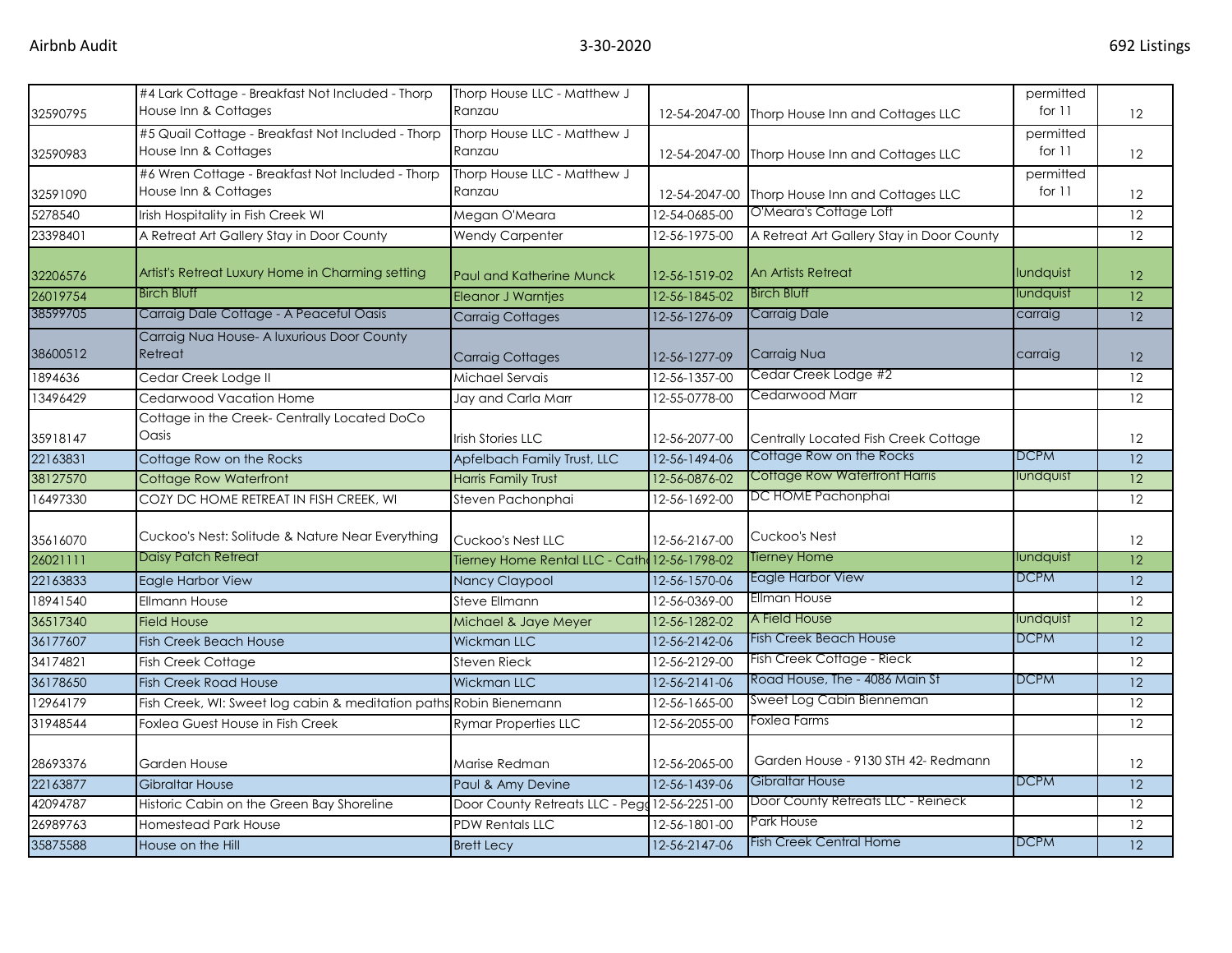| 34395537 | Kaye's Hideaway                                                  | Kaye's Hideaway                               | 12-56-2054-00 | Paul Kaye                                                  |                      | 12 |
|----------|------------------------------------------------------------------|-----------------------------------------------|---------------|------------------------------------------------------------|----------------------|----|
| 10015145 | Lawler Guest House - Blue                                        | Greg and Dan Lawler                           | 12-56-1573-00 | Lawler Guest House Blue                                    |                      | 12 |
| 38405636 | awler Guest House - Green                                        | Greg and Dan Lawler                           | 12-56-2218-00 | Lawler Guest House Green                                   |                      | 12 |
| 22339034 | Log Retreat at Fish Creek                                        | <b>William Anderson</b>                       | 12-56-1225-06 | Log Retreat at Fish Creek                                  | <b>DCPM</b>          | 12 |
| 28431338 | Maple Grove Cottage                                              | Maple Grove Cottage LLC                       | 12-56-1330-00 | Maple Grove Cottage                                        |                      | 12 |
| 28127081 | Maple Grove Landing (Brand New Rental)                           | <b>Rick and Rachel Chomeau</b>                | 12-56-2003-00 | Maple Grove Landing Chomeau                                |                      | 12 |
| 36606925 | Modern Hygge Farmhouse - Baileys Harbor/Fish Creshelly Sprinkman |                                               | 12-56-2217-00 | Modern Farmhouse - Sprinkman                               |                      | 12 |
| 26845405 | NEW Family-Friendly Fish Creek 'Cape House'<br>w/Yard            | Deborah, Carl & Joan Eckert                   | 12-56-0679-00 | Eckert Vacation Home - Cape Cod House<br><b>Fish Creek</b> |                      | 12 |
| 41931234 | NEW LISTING! Charming Stone Cottage in Fish<br>Creek!            | Ryan and Karilyn Dayton                       | 12-56-1743-07 | Manistique Stone Cottage                                   | SImpleLife           | 12 |
| 32662963 | Newly renovated farmhouse in Fish Creek on 25<br>acre            | <b>JJ JETS LLC</b>                            | 12-56-2078-00 | Tirangle Farmhouse                                         |                      | 12 |
| 41822428 | Nicely located Ranch Home Near Fish Creek-<br>4BD/2BA            | Klems Investment Properties LLC 12-56-2027-00 |               | Klems Investments - Klimczyk 8580 STH 42                   |                      | 12 |
| 34178567 | Perfect for weekend getaways and family<br>reunions              | Ken Riche                                     | 12-56-1241-00 | Riche - 9419 Tree Top                                      |                      | 12 |
| 31150450 | Private Fish Creek cottage in the woods.                         | Steven and Lana Amenda                        | 12-56-2091-00 | Private Fish Creek Cottage - Amenda                        |                      | 12 |
| 5123586  | Relax & Refocus at Hesed House                                   | Rebecca and Richard Van Sistir                | 12-56-2038-00 | Hesed House                                                |                      | 12 |
| 23254660 | Rustic Custom Home - 3 Min from Fish Creek<br>Harbor!            | <b>Beth Ciesar</b>                            | 12-56-1858-00 | <b>Bluff Barn</b>                                          |                      | 12 |
| 41157083 | Tall Pine Retreat - Fish Creek, WI                               | Walt Teichen                                  | 12-56-2247-00 | <b>Tall Pines</b>                                          |                      | 12 |
| 42637597 | The Fish Creek House                                             | Michael & Diane Cotter                        | 12-56-1410-00 | Birch Grove II - Unit #1                                   |                      | 12 |
| 23233934 | The House on High Rock Creek                                     | Karen L Wagner Trust & Andrew                 | 12-56-1938-00 | House on High Rock Creek                                   |                      | 12 |
|          |                                                                  |                                               |               |                                                            |                      |    |
| 26231098 | Forest hideaway Home                                             | <b>Ransom Flanders</b>                        | 14-56-1961-00 | Forestville Hideaway Home                                  |                      | 14 |
|          |                                                                  |                                               |               |                                                            |                      |    |
| 40701347 | ☆Modern Waterfront Lake Cabin in Door County (Jeremy Jeffrey     |                                               | 15-56-2215-00 | The Bay on Clark Lake                                      |                      | 15 |
| 19709930 | Beach House Whispering Pines Door Co, lake view                  | <b>Beth Ann Meyer</b>                         | 15-56-1793-00 | <b>Whispering Pines</b>                                    | permitted<br>for $2$ | 15 |
| 19706345 | Beach House Whispering Pines, Door Co, forest<br>view            | Beth Ann Meyer                                | 15-56-1793-00 | <b>Whispering Pines</b>                                    | permitted<br>for 2   | 15 |
| 27421061 | Beautiful Waterfront Cottage on Clark Lake                       | Kari and Scott Hunt                           | 15-56-1998-00 | Beautiful Waterfront Cottage on Clark<br>Lake              |                      | 15 |
| 25625710 | Beechwood Lodge                                                  | Jessica Porter                                | 15-56-1956-00 | <b>Beechwood Lodge Porter</b>                              |                      | 15 |
| 11659022 | Classic Farm House in Egg Harbor (upper unit)                    | Tim Raduenz                                   | 15-56-1601-00 | Raduenz 6551 CTH T                                         |                      | 15 |
| 40470866 | Cozy Log Cabin on 4 Acres                                        | Christine Skogg                               | 15-56-2237-00 | Recently Renovated Cozy Log Cabin on 4<br>Acres            |                      | 15 |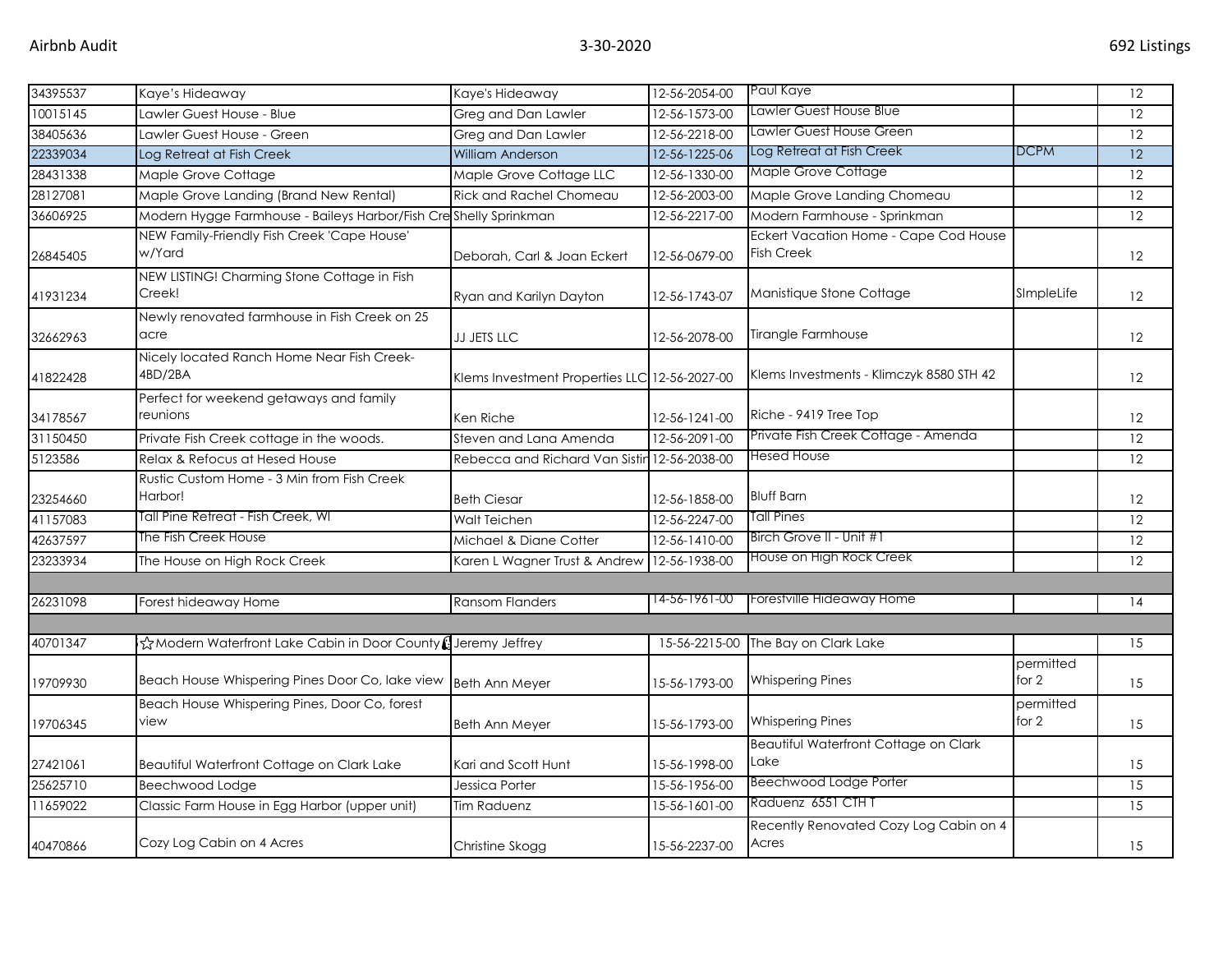| 14400793 | Door County Lakeside Retreat                                     | Janet Slater                                 | 15-56-1085-00 | Lakeside Paradise Slater              |                                                                      | $\overline{15}$ |
|----------|------------------------------------------------------------------|----------------------------------------------|---------------|---------------------------------------|----------------------------------------------------------------------|-----------------|
| 25284585 | Jacksonport Home                                                 | <b>Robert Geitner</b>                        | 15-56-1944-00 | Jacksonport Home Geitner              |                                                                      | 15              |
| 22163921 | Kangaroo South Shore                                             | Michael K & Mary Lou H Sercher 15-56-1157-06 |               | Kangaroo South Shore                  | <b>DCPM</b>                                                          | 15              |
| 34023502 | Logan Creek Cottage                                              | Robert Geitner                               | 15-56-2105-00 | Logan Creek Cottage                   |                                                                      | $\overline{15}$ |
| 29701170 | NEW! Door County Lake Cabin on Private<br>Peninsula              | Jeremy and Caitlyn Jeffery                   | 15-56-2060-00 | The Point on Clark Lake               |                                                                      | 15              |
| 38797844 | Smitty's Beach House on Lake Michigan                            | Ruth Zubrensky                               | 15-56-2208-00 | Smitty's Beach House                  |                                                                      | 15              |
| 22164036 | Vans Log Home                                                    | Robert & Marilyn Van Lieshout                | 15-56-0308-06 | Vans Log Home                         | <b>DCPM</b>                                                          | $\overline{15}$ |
|          |                                                                  |                                              |               |                                       |                                                                      |                 |
| 28561474 | Deluxe Apartment with Whirlpool *Stay & Play in<br>Sturgeon Bay* | Jon Hanson                                   | 27-51-0807-00 | <b>Beach Harbor Resort</b>            | 36 (35<br>beach<br>harbor $+1$<br>unit at 6404<br>CTH <sub>C</sub> ) | 27              |
| 26715499 | Deluxe Apartment with Whirlpool *Stay & Play in<br>Sturgeon Bay* | Jon Hanson                                   | 27-51-0807-00 | <b>Beach Harbor Resort</b>            | 36 (35<br>beach<br>harbor $+1$<br>unit at 6404<br>CTH C)             | 27              |
| 33826439 | Studio Cottage                                                   | Jon Hanson                                   | 27-51-0807-00 | <b>Beach Harbor Resort</b>            | 36 (35<br>beach<br>harbor $+1$<br>unit at 6404<br>CTH C)             | 27              |
| 33284391 | Waterfront Beach House Cottage                                   | Jon Hanson                                   | 27-51-0807-00 | <b>Beach Harbor Resort</b>            | 36 (35<br>beach<br>harbor $+1$<br>unit at 6404<br>CTH C)             | 27              |
|          |                                                                  |                                              |               | Cliffdwellers Resort Studio Cottage - |                                                                      |                 |
| 19736390 | Cliffdwellers Resort Studio Cottage                              | Laurence McDermott                           | 27-53-2168-00 | McDermott                             |                                                                      | 27              |
| 22163859 | Cabots point                                                     | <b>Cabot's Point Properties LLC</b>          | 27-56-1729-06 | <b>Cabots Point</b>                   | <b>DCPM</b>                                                          | 27              |
| 24010019 | Door County Cabin next to working lighthouse                     | Bay Area Property Managemen 27-56-1900-00    |               | Door County Cabin next to Lighthouse  |                                                                      | 27              |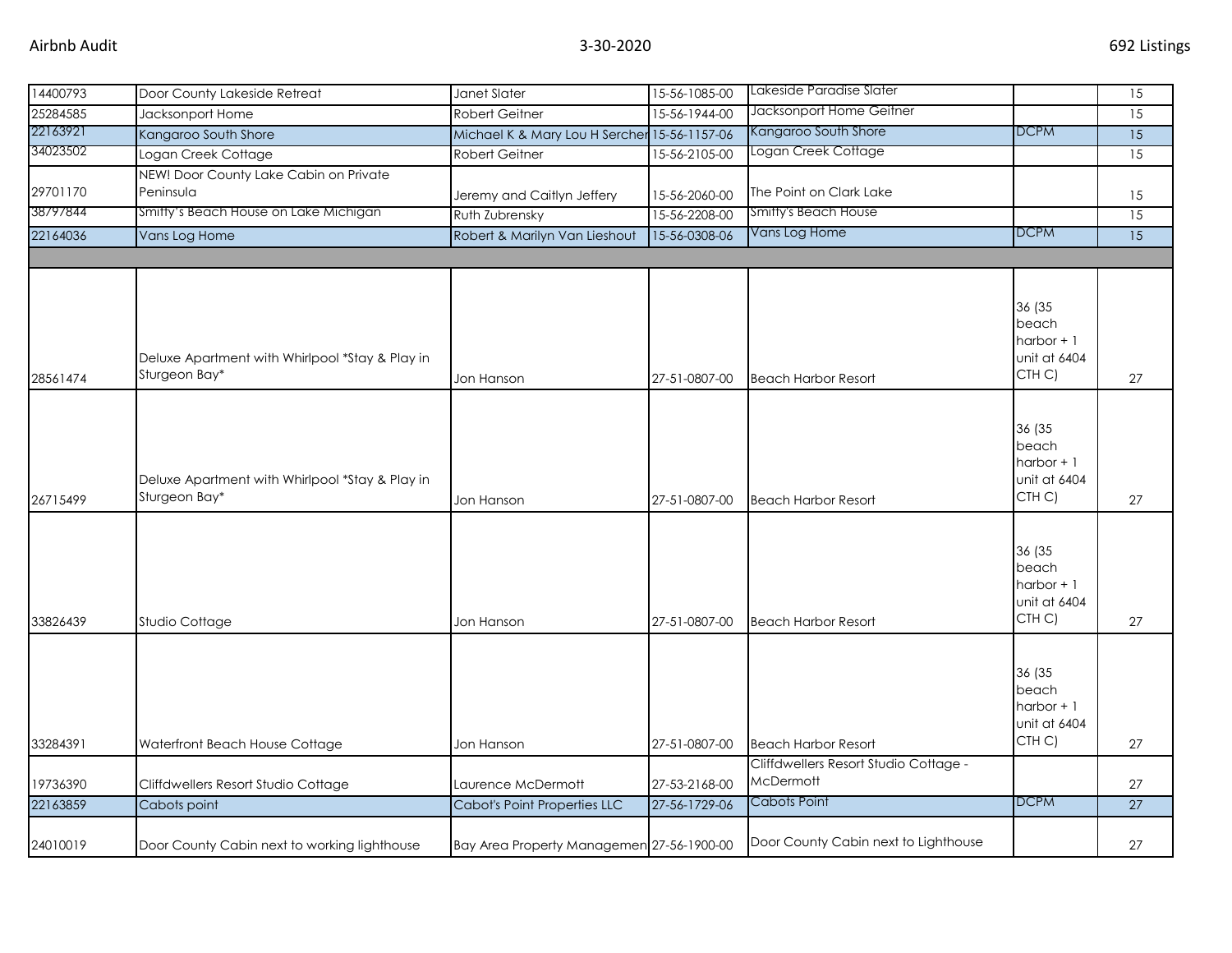| 9953250  | Door County Country Home                                            | <b>Terry Kinney</b>                                                    | 27-55-0737-00 | Door County Country Home                       |             | $\overline{27}$ |
|----------|---------------------------------------------------------------------|------------------------------------------------------------------------|---------------|------------------------------------------------|-------------|-----------------|
| 185416   | Door County Waterfront Cottage                                      | Lane Kendig and Elaine Carmic 27-56-1156-00                            |               | Kendig Snake Island                            |             | 27              |
| 26157331 | <b>English Bluebell Cottage</b>                                     | Reginald Peter Jackson                                                 | 27-56-1955-00 | English Blubell Cottage                        |             | $\overline{27}$ |
| 18022339 | <b>Harbor Cottage Retreat</b>                                       | Ray Ambrosius                                                          | 27-56-1723-00 | <b>Harbor Cottage Retreat</b>                  |             | 27              |
| 35999204 | Log Cabin House on the Water (Waterfront)                           | Rachel Messner                                                         | 27-56-2184-00 | Log Cabin House on the Water                   |             | 27              |
| 23881936 | <b>Meredith House</b>                                               | Steven C Sullivan                                                      | 27-55-0471-17 | <b>Meredith House</b>                          | restassure  | 27              |
| 25447356 | Nasewaupee Trail Log Home                                           | Terry Kinney                                                           | 27-56-1841-00 | Nasewaupee Trail Log Home react<br>5/29/18     |             | 27              |
|          |                                                                     | White Slope Hospitality Partners<br>LLC-Przemyslaw (Peter)<br>Szewczyk |               | Open Door Oasis                                |             |                 |
| 41002430 | Open Door Oasis                                                     |                                                                        | 27-56-2204-00 | Shed, The - Vander Velden                      |             | 27              |
| 25189877 | Quiet Country Shed Surrounded by Nature's Beauty Glen Vander Velden |                                                                        | 27-56-1912-00 |                                                |             | 27              |
| 37080488 | Sand Bay Door County Waterfront cottage                             | Donn Rozz, Robert Paul                                                 | 27-56-2179-00 | Sand Bay Door County Waterfront Cottage        |             | 27              |
| 20965365 | Secluded Retreat Near Potawatomi State Park                         | Glen and Gloria La Plante                                              | 27-56-2233-00 | Secluded Retreat Near Potawatomi State<br>Park |             | 27              |
| 22983752 | Sunrise Cabin in Sturgeon Bay, Door County                          | Claire Miller & Justin Berken                                          | 27-56-1861-00 | Big Island                                     | owner       | 27              |
| 22983092 | Sunset Cabin in Sturgeon Bay, Door County                           | Claire Miller & Justin Berken                                          | 27-56-1861-00 | Big Island                                     | owner       | 27              |
| 20512078 | Sunshine's Bayshore Vacation Cottage                                | Lyle Handeland                                                         | 27-56-1796-00 | Sunshine's Bayshore Vacation Cottage           |             | 27              |
| 33704069 | Sunshine's Wooded Retreat - Door County                             | Nina Handeland                                                         | 27-56-2093-00 | Sunshine's Wooded Retreat                      |             | 27              |
|          |                                                                     |                                                                        |               |                                                |             |                 |
| 22163909 | Hideaway                                                            | <b>Gregory Herman</b>                                                  | 32-53-0955-06 | Hideaway, The Herman                           | <b>DCPM</b> | 32              |
| 38572013 | Hideaway #203                                                       | Karen Nystrom                                                          | 32-53-2198-06 | Hideaway #203                                  | <b>DCPM</b> | 32              |
| 13368133 | Delightful 2 Bdrm B&B                                               | Kathleen Schmidt                                                       | 32-54-1638-00 | Hummingbird B&B                                |             | 32              |
| 22163817 | A Pearl                                                             | Jeffrey & Alliscon Ockwood                                             | 32-56-1409-06 | A Pearl                                        | <b>DCPM</b> | 32              |
| 23698547 | <b>Appleport Sunrise</b>                                            | Kathleen and Edward Callahan 32-56-1913-06                             |               | <b>Appleport Sunrise</b>                       | <b>DCPM</b> | 32 <sup>2</sup> |
| 22163843 | Arnie's Sanctuary                                                   | <b>James Arneson</b>                                                   | 32-56-1352-06 | Arnie's Sanctuary                              | <b>DCPM</b> | 32              |
| 22163815 | <b>Aunt Sallys</b>                                                  | <b>William Bell</b>                                                    | 32-56-1238-06 | <b>Aunt Sallys</b>                             | <b>DCPM</b> | 32              |
| 22163849 | <b>Beechers Cabin</b>                                               | Susan Szabo & Mark Beecher                                             | 32-56-1571-06 | <b>Beechers Cabin</b>                          | <b>DCPM</b> | 32              |
| 22163853 | <b>Bells' Cottage</b>                                               | Matt & Ryan Bell                                                       | 32-56-1131-06 | <b>Bells Cottage</b>                           | <b>DCPM</b> | 32              |
| 35162816 | <b>Birch Isle</b>                                                   | reBarn LLC - Douglas and<br>Gretchen Cunliffe-Owen                     | 32-56-1922-02 | <b>Birch Isle</b>                              | Lundquist   | 32              |
| 23005364 | <b>Blackberry Acres</b>                                             | Chad Ewald                                                             | 32-56-1847-00 | <b>Blackberry Acres</b>                        |             | 32              |
| 22163856 | <b>Brenner Tower</b>                                                | <b>Brenner Tower LLC</b>                                               | 32-56-1227-06 | <b>Brenner Tower</b>                           | <b>DCPM</b> | 32              |
| 35262306 | <b>Bumpfy Hill</b>                                                  | Donna & Kirk Scattergood                                               | 32-56-2132-06 | <b>Bumpfy Hill</b>                             | <b>DCPM</b> | 32              |
| 36554021 | Cabin at the tip of the Door                                        | Scott Studebaker                                                       | 32-56-1747-02 | Cabin at the Tip of the Door                   | Lundquist   | 32              |
| 26020396 | Camp Door                                                           | <b>Jonathan Ocker</b>                                                  | 32-56-1844-02 | <b>Camp Door</b>                               | Lundquist   | 32              |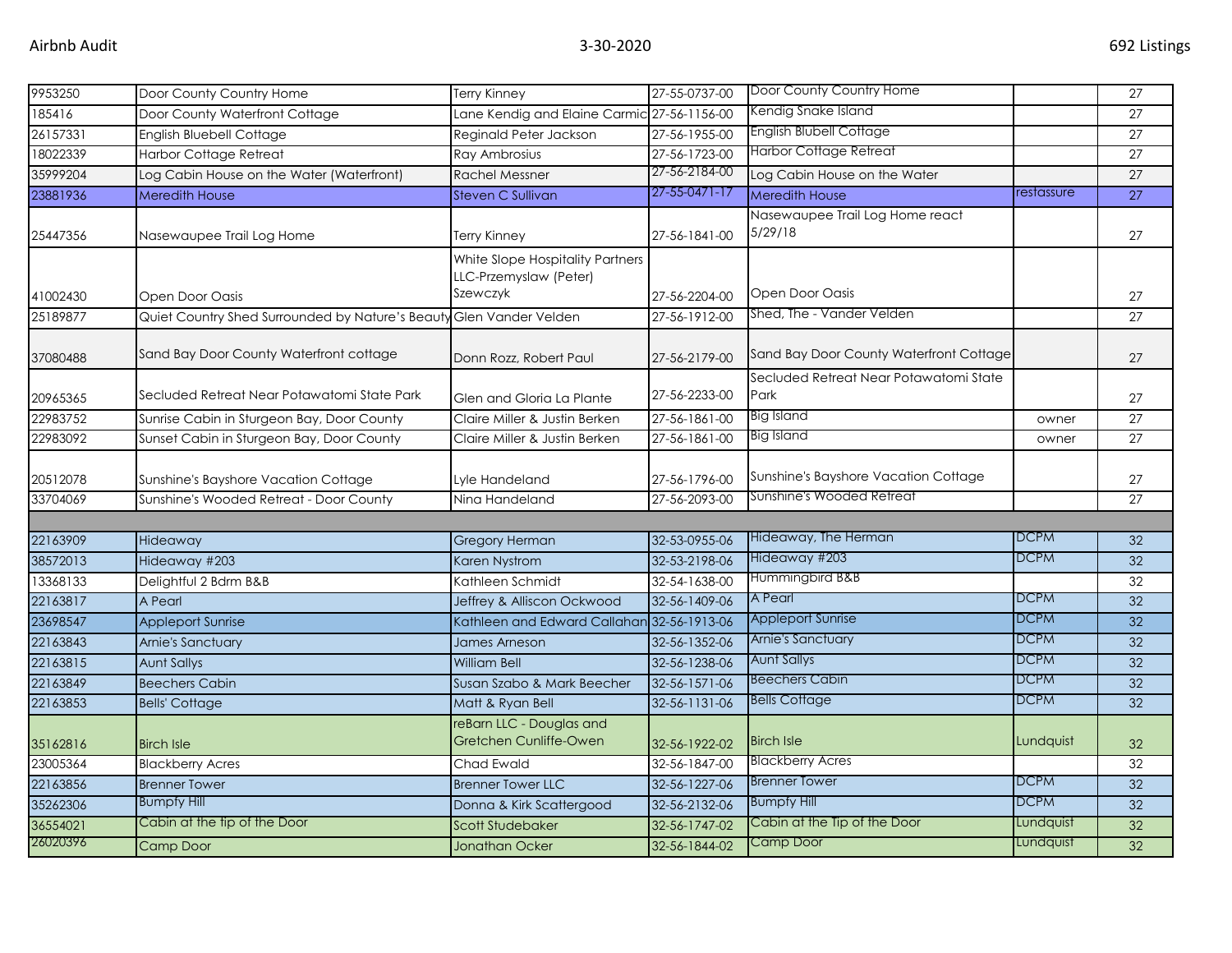| 22337471 | Cappy Cottage                                                               | <b>Hakes Family Trust</b>                     | 32-56-1132-06 | <b>Cappy Cottage</b>                           | <b>DCPM</b>             | 32 |
|----------|-----------------------------------------------------------------------------|-----------------------------------------------|---------------|------------------------------------------------|-------------------------|----|
| 22163823 | Cedar Dell Chalet                                                           | <b>Vicky Kalscheur</b>                        | 32-56-1203-06 | Cedar Dell Chalet                              | DCPM                    | 32 |
| 30926930 | <b>Cedar Tree Cottages</b>                                                  | Glen and Laurie Moegenburg                    | 32-56-1202-02 | <b>Cedar Tree Cottages</b>                     | Lundquist               | 32 |
| 9818691  | Charming 1880's Log Cabin                                                   | Terry & Kermit Bott                           | 32-55-0770-00 | Doc's Hideaway                                 |                         | 32 |
| 23255108 | Charming Bluff Cottage abuts Waterfront &<br><b>Orchards</b>                | Kathleen Van Gemert                           | 32-56-1908-00 | <b>Bluffside Cottage Van Gemert</b>            |                         | 32 |
| 25949863 | Colorful, Cozy Cottage in a Quiet Town                                      | Mathias Zehender                              | 32-56-1992-00 | Zehnder - Colorful Cozy Cottage Windside<br>#3 |                         | 32 |
| 21026430 | Cottage Hideaway                                                            | Mary Jahnke                                   | 32-55-0710-00 | Cottage Hideaway                               |                         | 32 |
| 36176625 | Country Lane Home                                                           | Greg & Suzanne Sunstrom                       | 32-56-2144-06 | County Lane Home                               | <b>DCPM</b>             | 32 |
| 39248101 | Cro's Nest - On the shore. Island views.                                    | Donald Lee Buckingham                         | 32-56-2270-00 | Cro's Nest                                     |                         | 32 |
| 27550326 | DOOR 42                                                                     | Shawn and Kim Marshall                        | 32-56-1976-00 | DOOR 42                                        |                         | 32 |
| 24741359 | Eagle Sands Beach Lodge                                                     | Matthew P Shumway                             | 32-56-1870-06 | <b>Vandelay Shore</b>                          | <b>DCPM</b>             | 32 |
| 22163835 | <b>East Haven</b>                                                           | <b>Barnara Moline</b>                         | 32-56-1592-06 | East Haven                                     | <b>DCPM</b>             | 32 |
| 1036370  | <b>Eclectic Style Cottage</b>                                               | Tim Raduenz                                   | 32-56-0930-00 | <b>EBDC-Raduenz</b>                            |                         | 32 |
| 1807644  | First Floor with Forest View                                                | Loren & Helen Fandrei                         | 32-56-1341-00 | Granpa's House Rental Door Co WI               |                         | 32 |
| 22163867 | <b>Garret Bay Bluff</b>                                                     | <b>William Berry</b>                          | 32-56-1641-06 | Garret Bay Bluff                               | <b>DCPM</b>             | 32 |
| 20802710 | <b>Garrett Bay Getaway</b>                                                  | Kenneth Hays & Sally Wheelock 32-56-1802-00   |               | Garret Bay Getaway                             |                         | 32 |
| 18686076 | Get Ready to hear Welcome Home                                              | Charlene K Berg                               | 32-56-1756-00 | Welcome Home-12625 STH 42                      |                         | 32 |
| 37805022 | Gunderson Cabin                                                             | <b>Edward Patera</b>                          | 32-56-2186-00 | Gunderson Cabin on the Water                   |                         | 32 |
| 22163913 | Hoffman's Up North                                                          | Hoffman's Up North LLC - Matthe 32-56-1463-06 |               | Hoffman's Up North                             | <b>DCPM</b>             | 32 |
| 22163924 | Krause Cottage                                                              | Douglas & Ellen Krause                        | 32-56-1466-06 | <b>Krause Cottage</b>                          | <b>DCPM</b>             | 32 |
| 23682161 | Lakeview Lodge                                                              | Lee Hildebrand - Lakeview Lodd 32-56-1804-06  |               | Lakeview Lodge                                 | DCPM                    | 32 |
| 22163958 | Le Jardin                                                                   | <b>Jeff Brozek</b>                            | 32-56-2067-06 | Le Jardin                                      | DCPM                    | 32 |
| 26019632 | Lime Kiln Cottage                                                           | Carol B Sills                                 | 32-56-1107-02 | Old Lime Kiln Cottage                          | Lundquist               | 32 |
| 26960062 | Lovely Apt in Sister Bay                                                    | Stoyan Dimitrov                               | 32-56-2006-00 | Lovely Apartment in Sister Bay-Dimitrov        |                         | 32 |
| 35222861 | Moose Manor                                                                 | David & Cory Erickson                         | 32-56-2085-02 | <b>Moose Manor</b>                             | Lundquist               | 32 |
| 27154178 | Never Want to Leave Cottage                                                 | Herman and Camille Unger                      | 32-56-1996-00 | Never Want to Leave Cottage                    |                         | 32 |
| 36416958 | NEW! Cottage in Roweleys Bay w/ Deck & Grill!                               | Mary Cole                                     | 32-55-0014-00 | <b>Rowleys Bay Cabins</b>                      | evolve                  | 32 |
| 36417068 | NEW! Rowleys Bay Cottage w/Grill Near Fall Foliage Mary Cole                |                                               | 32-55-0014-00 | Rowleys Bay Cabins                             | evolve                  | 32 |
| 38669989 | NEW! Updated Home w/Deck, 2 Mi to Sister Bay BeoBrian and Alissa Schwalbach |                                               | 32-56-2200-00 | Beach Road Cottage - Schwalbach                | evolve                  | 32 |
| 19476764 | North Woods Cottage                                                         | <b>Robert Grant</b>                           | 32-56-1749-00 | Northwoods Cottage                             |                         | 32 |
| 40304839 | Northern Lights Farmhouse                                                   | Randall J Daubner                             | 32-56-1722-00 | Timberline Road - Daubner                      | previously<br>permitted | 32 |
| 38484779 | Peaceful Studio Loft on Outskirts of Sister Bay                             | Sunwise Turn LLC- Eryka Fiedler               | 32-56-2171-00 | Sunwise Turn                                   |                         | 32 |
| 22163990 | Porcupine Shores                                                            | Brian Bartell - Kim Winburn                   | 32-56-1603-06 | Porcupine Shores                               | <b>DCPM</b>             | 32 |
| 23052847 | Rothaus/Europe Lake                                                         | Roman and Claudia Apuzzo                      | 32-56-1849-00 | Europe Lake Cottage-Apuzzo -501 Europe Lake    |                         | 32 |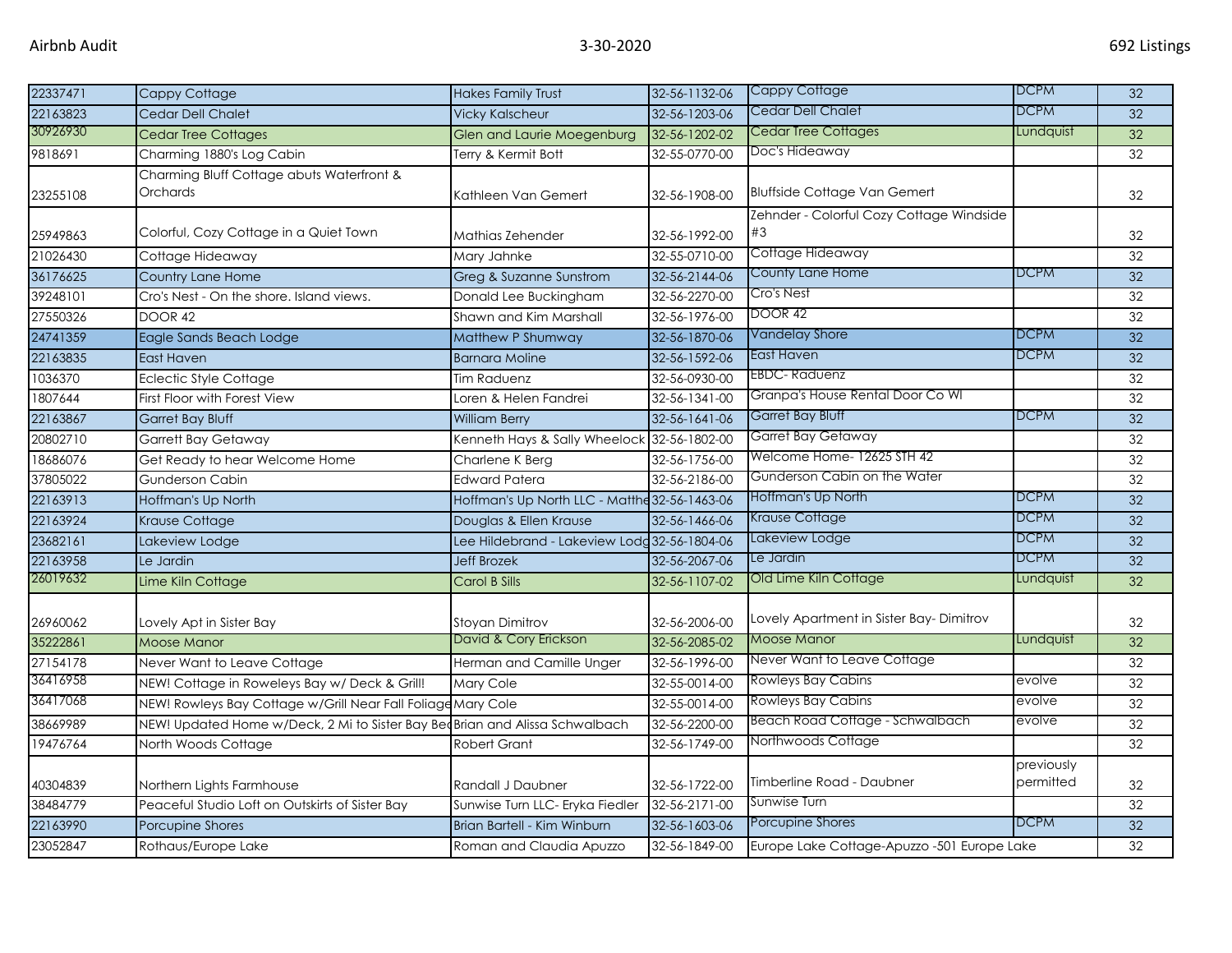| 22163998 | <b>Rustic Cottage</b>                                 | Sandra Berg                                             | 32-56-1387-06 | <b>Rustic Cottage</b>                  | <b>DCPM</b>                     | 32              |
|----------|-------------------------------------------------------|---------------------------------------------------------|---------------|----------------------------------------|---------------------------------|-----------------|
| 6795558  | Rustic Summer Sleeping House                          | Tim and Kathleen Kay                                    | 32-56-1523-00 | <b>Three Sisters Farm</b>              | permnitted<br>for $3$           | 32              |
| 31885024 | Sand Bay Beach Cabin (Waterfront w/ private<br>beach) | Tom & Tanya Wismar - Sand<br><b>Bay Beach Cabin LLC</b> | 32-56-1880-00 | Sand Bay Beach Cabin LLC - Wismar      |                                 | 32              |
| 17656861 | Schwandt Cottage                                      | Georgina Schwandt                                       | 32-55-0177-00 | Schwandt Cottage                       |                                 | 32              |
| 31074495 | Serendipity Meadow 7-acre oasis in Door County V      | Cecilia and Dennis Lindell                              | 32-56-1963-00 | Serendipity Meadow                     |                                 | 32              |
| 26095414 | Serenity Now                                          | <b>Todd and Michelle Cox</b>                            | 32-56-1838-00 | Sister Bay Respite                     |                                 | 32              |
| 22339050 | <b>Shadow Lawn</b>                                    | John Peterson                                           | 32-56-0190-06 | Shadown Lawn                           | <b>DCPM</b>                     | 32              |
| 24307299 | Sister Bay Log Home with a View                       | Van Moreau Properties LLC                               | 32-56-1932-00 | Sister Bay Log Home with a view        |                                 | 32              |
| 896385   | Sunny Cottage in Ellson Bay                           | Deborah "Sophie" Taubert Geha 32-55-0124-00             |               | <b>Terra Cottages</b>                  | permitted<br>for five units     | 32              |
| 7998854  | <b>Sweet Door County Cabin</b>                        | Shelly Sprinkman                                        | 32-56-1682-00 | Architecturally Designed Charmer       |                                 | 32              |
| 2336212  | Terra Cottages #2                                     | Deborah "Sophie" Taubert Geha 32-55-0124-00             |               | <b>Terra Cottages</b>                  | permitted<br>for five units     | 32              |
| 14648663 | Terra Cottages #4                                     | Deborah "Sophie" Taubert Geha 32-55-0124-00             |               | Terra Cottages                         | permitted<br>for five units     | 32              |
| 896560   | Terra Cottages Gills Rock 3                           | Deborah "Sophie" Taubert Geha 32-55-0124-00             |               | <b>Terra Cottages</b>                  | permitted<br>for five units     | 32              |
| 897991   | Terra Cottages Gills Rock, Door Co.                   | Deborah "Sophie" Taubert Geha 32-55-0124-00             |               | <b>Terra Cottages</b><br>Hazen Cabbage | permitted<br>for five units     | 32              |
| 6798124  | The Cabbage, a 1969 A frame                           | Kimberly Hazen                                          | 32-56-1496-00 | Nest, The                              | <b>DCPM</b>                     | 32              |
| 22164029 | The Nest                                              | Paul O'Keefe                                            | 32-56-1514-06 | The Swedish Orchard Farm               |                                 | 32              |
| 41772460 | The Swedish Orchard Farm                              | Peder Nelson                                            | 32-56-2083-00 |                                        |                                 | 32              |
| 8346814  | Three Sister Meadow Private Room                      | Tim and Kathleen Kay                                    | 32-56-1523-00 | <b>Three Sisters Farm</b>              | permitted<br>for three<br>units | 32              |
| 8036265  | Three Sisters "Sweet" Retreat                         | Tim and Kathleen Kay                                    | 32-56-1523-00 | <b>Three Sisters Farm</b>              | permitted<br>for three<br>units | 32              |
| 31650868 | Tree Top Getaway                                      | Kayla Gensler                                           | 32-56-2040-00 | <b>Tree Top Getaway</b>                |                                 | 32              |
| 40775569 | Under The Tree Top Getaway                            | Kayla Gensler                                           | 32-56-2040-00 | <b>Tree Top Getaway</b>                |                                 | $\overline{32}$ |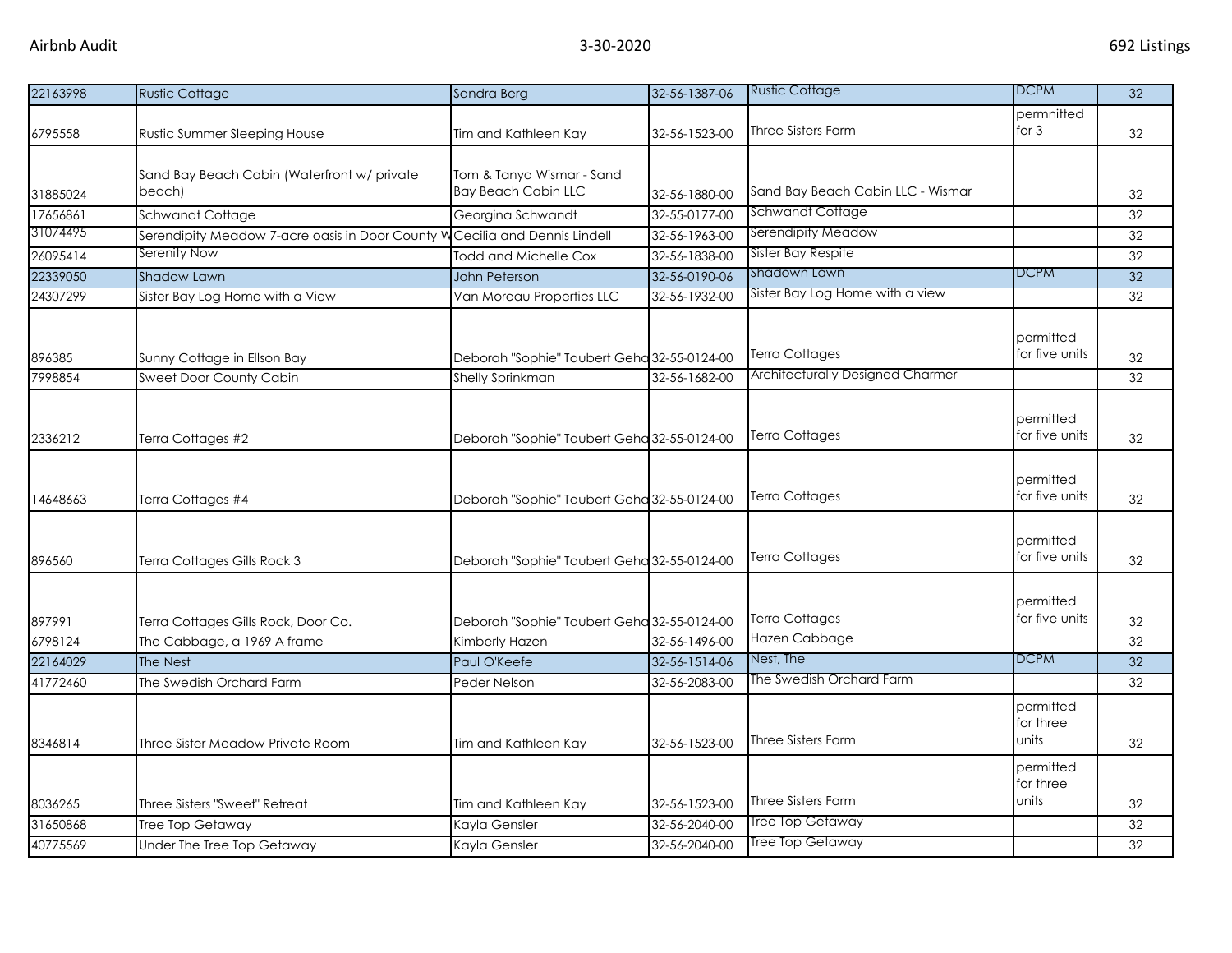| 24230129 | Unique architect designed home on waterfront blu Kimberly Hazen        |                                                  | 32-56-1971-00 | Vinkelhus-Vest                                               |                       | 32 |
|----------|------------------------------------------------------------------------|--------------------------------------------------|---------------|--------------------------------------------------------------|-----------------------|----|
| 34750391 | Windermere                                                             | <b>Barton Warner</b>                             | 32-56-2103-06 | Windermere                                                   |                       | 32 |
| 22164049 | <b>Windmill Place</b>                                                  | Michael & Vicki Bowers                           | 32-56-1134-06 | Windmill - 10104 Town Line Dr                                | <b>DCPM</b>           | 32 |
| 33129311 | Your million dollar view of the Bay awaits you                         | Sandra Rice                                      | 32-56-2137-00 | Rice - 11243 Bayview Road                                    |                       | 32 |
|          |                                                                        |                                                  |               |                                                              |                       |    |
| 26565068 | Chanticleer Guest House-Garden Room                                    | Chanticleer Guest House, Inc.                    | 33-54-0006-00 | <b>Chanticleer Guest House</b>                               | permitted<br>for $12$ | 33 |
| 26537104 | Chanticleer Guest House-Granary Room                                   | Chanticleer Guest House, Inc.                    | 33-54-0006-00 | <b>Chanticleer Guest House</b>                               | permitted<br>for $12$ | 33 |
| 26564676 | Chanticleer Guest House-Loft Room                                      | Chanticleer Guest House, Inc.                    | 33-54-0006-00 | <b>Chanticleer Guest House</b>                               | permitted<br>for $12$ | 33 |
| 26565824 | Chanticleer Guest House-Rose Room                                      | Chanticleer Guest House, Inc.                    | 33-54-0006-00 | <b>Chanticleer Guest House</b>                               | permitted<br>for $12$ | 33 |
| 26565527 | Chanticleer Guest House-Sunflower Room                                 | Chanticleer Guest House, Inc.                    | 33-54-0006-00 | <b>Chanticleer Guest House</b>                               | permitted<br>for $12$ | 33 |
| 28359743 | Beautiful home on the best sand beach in Door<br>Co.                   | Gary and Marion Ciepluch                         | 33-56-2009-00 | Beautiful Home on the Best Sand Beach in<br>Do Co - Ciepluch |                       | 33 |
| 23546503 | Birmingham's Barn by the Bay                                           | Birmingham's of Sturgeon Bay                     | 33-55-0163-00 | <b>Birminghams Cottages</b>                                  |                       | 33 |
| 3047435  | Cottage on Lake in State Park                                          | Barb & Gil Hoffman                               | 33-56-1429-00 | Cottage on Lake                                              |                       | 33 |
| 13328872 | Door County Dream House                                                | Fred Suchy                                       | 33-56-0695-00 | Door County Dream Home                                       |                       | 33 |
| 15048452 | Door County Escape!                                                    | Ann Johnson                                      | 33-56-1660-00 | Clark Lake Cottage - Johnson                                 |                       | 33 |
| 22939300 | Elegant Farmhouse with Massage                                         | Russell Burie                                    | 33-56-1851-00 | <b>Elegant Farmhouse</b>                                     |                       | 33 |
| 31488590 | Fantastic Family Cottage on Sand Beach                                 | Kaftan Family LLP                                | 33-55-0777-00 | Kaftan - 4830 Bark Road                                      |                       | 33 |
| 28484110 | Featured in Door County Magazine Luxury Homes                          | Travis & Jolyn Boland                            | 33-56-0620-00 | Whitefish Bay - Boland 4967 Cave Point Dr                    |                       | 33 |
| 39088182 | Glidden Cottage                                                        | Justin & Lindsey Bohrer                          | 33-56-1954-00 | Bayside Cottage -- Bohrer - 3815 Bayshore                    | permitted<br>for 2    | 33 |
| 22164023 | Green House                                                            | A&J Properties, LLC                              | 33-56-1493-06 | <b>Green House</b>                                           | <b>DCPM</b>           | 33 |
| 4860774  | Huge House on Glidden Drive                                            | Mary & Ray Spangler                              | 33-56-0400-00 | Mary's Beach House                                           |                       | 33 |
| 22163954 | Lakeside Haven                                                         | Kathy Richmond                                   | 33-56-1240-06 | Lakeside Haven                                               | <b>DCPM</b>           | 33 |
| 25742101 | Lodge on Laurie Lane                                                   | Shirley Becker Trust - Polly Kerkm 33-56-1492-17 |               | Lodge on Laurie Lane                                         | restassure            | 33 |
| 28407162 | Log Cabin on the nicest sand beach in Door Count Log Cabin Rentals LLC |                                                  | 33-56-1447-00 | Log Cabin on the Water                                       |                       | 33 |
| 18834422 | Midship at Three's Company                                             | Jon Hanson                                       | 33-56-906-00  | Little Harbor Cottages                                       | permitted<br>for $3$  | 33 |
| 33554883 | NEW LISTING - Rustic Charm just steps from the Bay                     | John & Julie Thenell- Thenell Rer 33-55-0063-07  |               | <b>Thenells Cottage</b>                                      | simplelife            | 33 |
| 35428738 | NEW Listing! Entire private home! Guaranteed fun! Pete Hurth           |                                                  | 33-56-2151-00 | Hurth - Bluff Court Trail                                    |                       | 33 |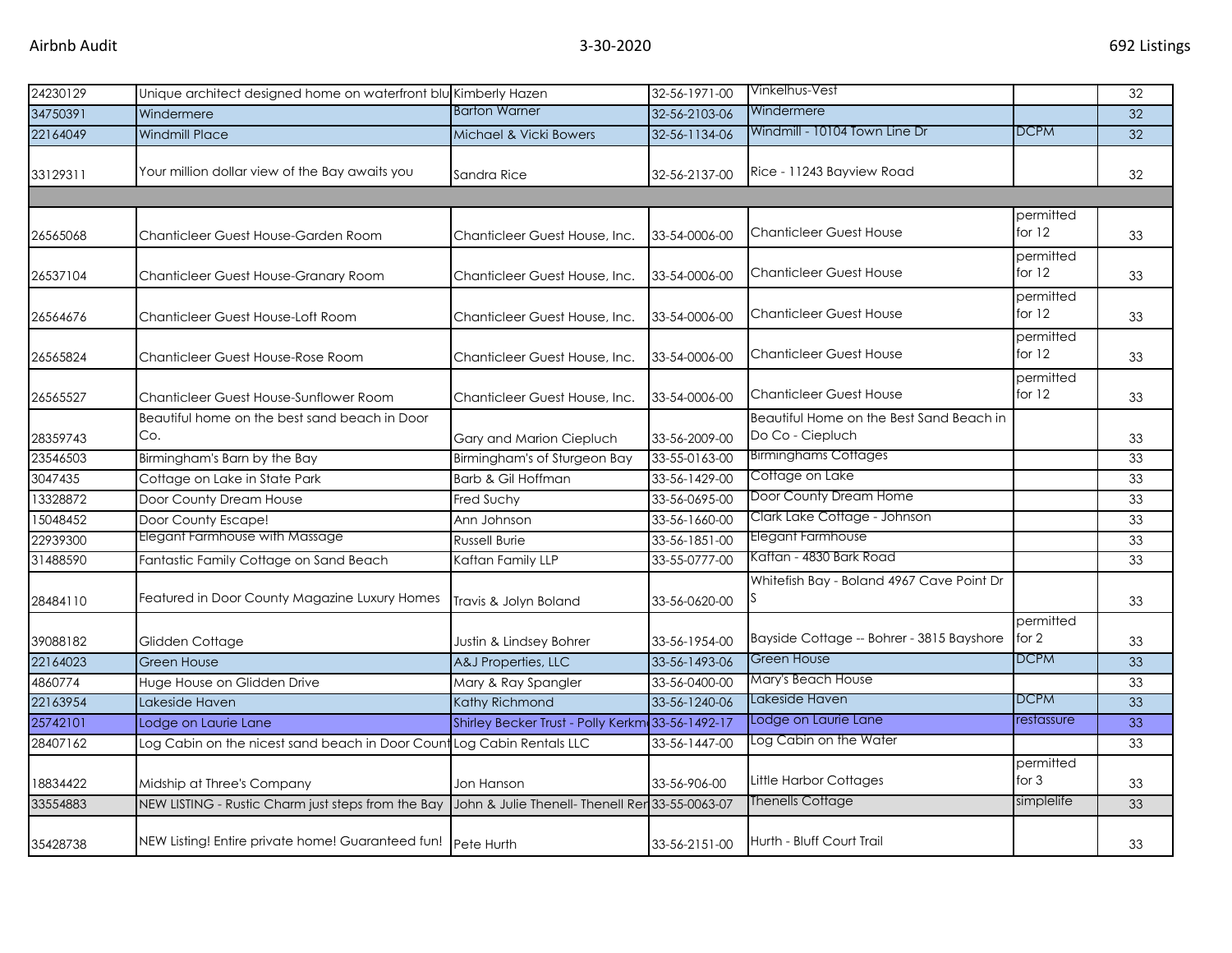|          | NEW listing! Sand Beach Cottage on Lake<br>Michigan | Greg, Mary, Nick and Jennelle<br>Anderson         |               | Sand Beach Cottage - Anderson                             |                      |                 |
|----------|-----------------------------------------------------|---------------------------------------------------|---------------|-----------------------------------------------------------|----------------------|-----------------|
| 25551184 |                                                     |                                                   | 33-56-1942-00 |                                                           |                      | 33              |
| 36451928 | Secluded Forest Retreat in Door County              | John F Quella                                     | 33-56-2169-00 | Quella -4324 Whitefish Bay Rd-Secluded<br>pine tree retre |                      | 33              |
| 18834309 | Starboard Cottage at Three's Company                | Jon Hanson                                        | 33-56-0906-00 | Little Harbor Cottages                                    | permitted<br>for $3$ | 33              |
| 19767552 | <b>Stunning Door County Sunsets</b>                 | <b>Beth Ann Resch</b>                             | 33-56-1792-00 | Stunning Door County Sunsets - Resch                      |                      | 33              |
| 25487105 | Sturgeon Bay Waterfront Cottage                     | Justin & Lindsey Bohrer                           | 33-56-1954-00 | Bayside Cottage -- Bohrer - 3815 Bayshore                 |                      | 33              |
| 38026760 | Sunset Bluff                                        | Carter Holdings LLC                               | 33-56-2205-00 | Sunset Bluff - 5217 Red Sunset Lane                       |                      | 33              |
| 12323917 | Woodsy Retreat on Lake Michigan                     | Joan Shiels                                       | 33-56-1627-00 | Woodsy Retreat on Lake Michigan                           |                      | 33              |
|          |                                                     |                                                   |               |                                                           |                      |                 |
| 26339590 | <b>Bedroom Suite</b>                                | Nora Zacek                                        | 34-50-0077-00 | Open Hearth Lodge                                         |                      | 34              |
| 26339607 | Evergreen Suite                                     | Nora Zacek                                        | 34-50-0077-00 | Open Hearth Lodge                                         |                      | 34              |
| 35615823 | 101: Downtown Sister Bay Door County, Wisconsin     | Mary Erickson                                     | 34-53-2150-00 | Marina View Condominium #101 - The 101                    |                      | 34              |
| 34598765 | Marina View #104                                    | Max Mc Cormick                                    | 34-56-2023-06 | Marina View Condominiums #104                             | <b>DCPM</b>          | 34              |
| 34538998 | Mill Road Place #1                                  | <b>Patrick Quinn</b>                              | 34-53-2072-06 | Mill Road Place #1                                        | <b>DCPM</b>          | 34              |
| 34539755 | Mill Road Place #2                                  | Kevin and Vicki Quinn                             | 34-53-2120-06 | Mill Road Place #2                                        | <b>DCPM</b>          | 34              |
| 34540316 | Mill Road Place #3                                  | Ken Larsen - Mill Road Place LLC 34-53-21 12-06   |               | Mill Road Place #3                                        | <b>DCPM</b>          | 34              |
| 34540627 | Mill Road Place #4                                  | Ken Larsen - Mill Road Place LLC 34-53-2113-06    |               | Mill Road Place #4                                        | <b>DCPM</b>          | 34              |
| 38355098 | Abode on Spring                                     | Kevin Schuhart                                    | 34-56-1291-06 | Abode on Spring                                           | <b>DCPM</b>          | 34              |
| 23698884 | Another Thyme                                       | David Peterson                                    | 34-56-1805-06 | Anpther Thyme                                             | <b>DCPM</b>          | 34              |
| 12672427 | Beach view waterfront park access!                  | Dawn and Walter Nawrot                            | 34-56-1620-00 | Parkview Drive - Nawrot                                   |                      | 34              |
| 22163827 | Copper Moon                                         | <b>Donald Denny</b>                               | 34-55-0761-06 | Copper Moon Cottage                                       | <b>DCPM</b>          | 34              |
| 24200272 | Cotter Cottage                                      | <b>Brandon Cotter</b>                             | 34-56-1885-00 | Cotter Cottage                                            |                      | 34              |
| 19227870 | Cute and Cozy Steps from Downtown                   | Audrey and Craig Schmidt                          | 34-56-1769-00 | Cute and Cozy Sister Bay - Schmidt                        |                      | 34              |
| 25692012 | Door in the woods                                   | Tom Ahlbeck - Daisy Ahlbeck Tru 34-56-1892-06     |               | Door in the Woods                                         |                      | 34              |
| 16332969 | Family Friendly Retreat in the Heart of Sister Bay  | Pamela Schmitz/ CPS Holdings L 34-56-1695-00      |               | Sister Bay Chalet                                         |                      | 34              |
| 33579557 | Farmhouse on Northwoods                             | Hillside Cove LLC                                 | 34-56-2080-00 | Farmhouse on Northwoods                                   |                      | 34              |
| 22163906 | <b>Hidden Gem</b>                                   | Julie & Nathan Slovin                             | 34-56-0495-06 | Hidden Gem on Trillium                                    | <b>DCPM</b>          | $\overline{34}$ |
| 22164027 | <b>High Garden</b>                                  | Jeff & Alisha Wiswell - Wiswell Pro 34-56-1888-06 |               | High Garden                                               | <b>DCPM</b>          | 34              |
| 42433713 | <b>Highland Escape</b>                              | Rebecca and Erik Spychalski                       | 34-53-2261-06 | <b>Highland Escape</b>                                    | <b>DCPM</b>          | 34              |
| 30368118 | Hillside Haven                                      | Pamela Schmitz/ CPS Holdings L 34-56-2051-00      |               | Hillside Haven                                            |                      | 34              |
| 22339043 | King's Landing                                      | <b>Wiswell Property Group</b>                     | 34-56-1602-06 | Kings Landing                                             | <b>DCPM</b>          | $\overline{34}$ |
| 27491674 | Large Classic Cottage in Heart of Sister Bay        | Ashley Prange et al                               | 34-56-1985-00 | Large Classic Cottage in Hear of Sister Bay               |                      | 34              |
| 30958438 | Maple Manor                                         | <b>Gary Polipnick</b>                             | 34-56-2050-00 | Maple Manor - Polipnick                                   |                      | 34              |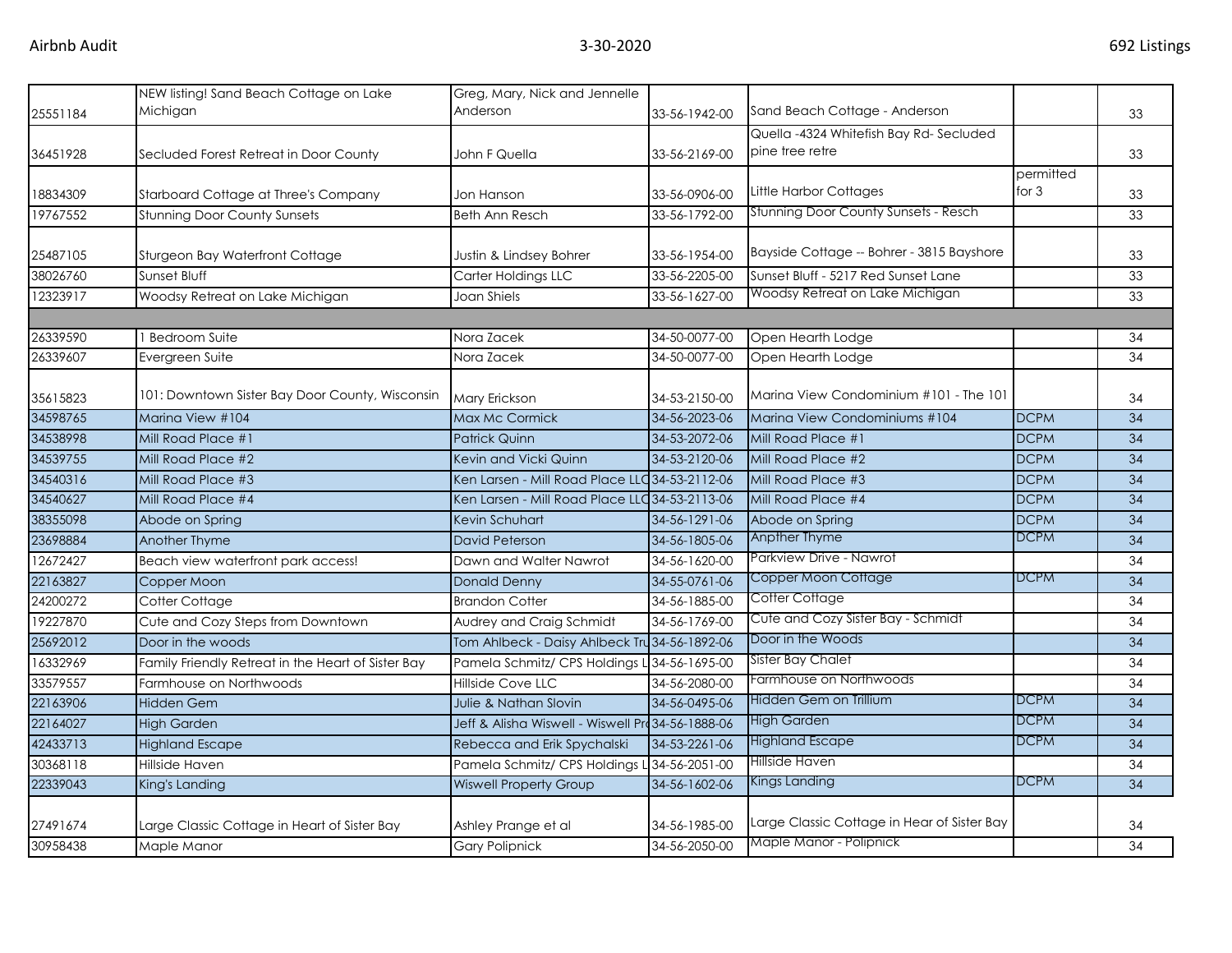| 37881421 | Modern Dörr   New Downtown Sister Bay Cottage Sarah VandenLangenberg |                                            | 34-56-2196-00 | Modern Dorr                 |               | 34 |
|----------|----------------------------------------------------------------------|--------------------------------------------|---------------|-----------------------------|---------------|----|
| 33591420 | Newly Renovated Home in Heart of Sister Bay                          | Fred Bexell                                | 34-56-2138-00 | Heart of Sister Bay Bexell  |               | 34 |
| 42222859 | Pheasant Court Near the Bay                                          | <b>Charles Raymond</b>                     | 34-56-2260-06 | Pheasant Court Near the Bay | <b>DCPM</b>   | 34 |
| 22163993 | Port New                                                             | Andrew Bookmeier                           | 34-56-0075-06 | Port New                    | <b>DCPM</b>   | 34 |
| 25692031 | Salinskys Domicile Cottage                                           | <b>Jim Salinsky</b>                        | 34-56-1757-06 | Salinskys Domicile Cottage  | <b>DCPM</b>   | 34 |
| 20981273 | Sister Bay Cottage                                                   | Karen Berndt                               | 34-56-1788-00 | Sister Bay Cottage          |               | 34 |
| 23352551 | Sister Bay Eclectic Cottage                                          | <b>Tim Raduenz</b>                         | 34-56-1859-00 | SBDC                        |               | 34 |
| 25692218 | Sister Bay View                                                      | James Johnson                              | 34-56-1422-06 | <b>Sister Bay View</b>      | <b>DCPM</b>   | 34 |
| 38747238 | Spacious Sister Bay Home                                             | <b>HRISTO BLAGOEV ET AL</b>                | 34-56-2180-00 | Spacious Sister Bay Home    | evolve        | 34 |
| 40176826 | Sweetbriar Country Manor                                             | Deb Homan                                  | 34-56-0743-00 | Sweetbriar                  |               | 34 |
| 2613362  | The Cotter Cottage                                                   | <b>Brandon Cotter</b>                      | 34-56-1371-00 | The Cotter Cottage          |               | 34 |
| 26327643 | The Yoga Pad - Open & Eclectic Includes Free Yog Brad Massey         |                                            | 34-56-1982-00 | Yoga Pad, The               |               | 34 |
| 22164033 | <b>Trillium Lane</b>                                                 | Dennis & Maribeth Dorn                     | 34-56-1702-06 | <b>Trillium Retreat</b>     | <b>DCPM</b>   | 34 |
| 22164040 | Wall to Wall Retreat                                                 | Jack and Teresa Wall                       | 34-56-1335-06 | Wall to Wall Retreat        | <b>DCPM</b>   | 34 |
|          |                                                                      |                                            |               |                             |               |    |
|          |                                                                      |                                            |               |                             |               |    |
|          |                                                                      |                                            |               |                             | 17 (15 rooms) |    |
| 27656165 | 33ft Yacht!                                                          | Jon Hanson                                 | 35-50-0907-00 | Snug Harbor Inn             | $+ 2$ boats)  | 35 |
|          |                                                                      |                                            |               |                             |               |    |
|          |                                                                      |                                            |               |                             | 17 (15 rooms) |    |
| 20869118 | Carver Cabin                                                         | Jon Hanson                                 | 35-50-0907-00 | Snug Harbor Inn             | + 2 boats)    | 35 |
|          |                                                                      |                                            |               |                             | permitted     |    |
| 31929058 | Deluxe Room, 1 King Bed, Second Floor                                | Holiday Motel Management LLC 35-50-0964-00 |               | Holiday Music Hotel         | for 18        | 35 |
|          |                                                                      |                                            |               |                             | permitted     |    |
| 31927648 | Deluxe Room, 1 Queen Bed, Second Floor                               | Holiday Motel Management LLC 35-50-0964-00 |               | Holiday Music Hotel         | for 18        | 35 |
|          |                                                                      |                                            |               |                             |               |    |
|          |                                                                      |                                            |               |                             | 17 (15 rooms) |    |
| 33549110 | Luxury Suite                                                         | Jon Hanson                                 | 35-50-0907-00 | Snug Harbor Inn             | + 2 boats)    | 35 |
|          |                                                                      |                                            |               |                             | permitted     |    |
| 31928802 | Room, 1 King Bed, Second Floor                                       | Holiday Motel Management LLC35-50-0964-00  |               | Holiday Music Hotel         | for 18        | 35 |
|          |                                                                      |                                            |               |                             | permitted     |    |
| 24498867 | Room, 1 Queen Bed and 1 Full Bed, Ground Floor                       | Holiday Motel Management LLC 35-50-0964-00 |               | Holiday Music Hotel         | for 18        | 35 |
|          |                                                                      |                                            |               |                             | permitted     |    |
| 31928561 | Room, 1 Queen Bed and 1 Full Bed, Second Floor                       | Holiday Motel Management LLC 35-50-0964-00 |               | <b>Holiday Music Hotel</b>  | for $18$      | 35 |
|          |                                                                      |                                            |               |                             | permitted     |    |
| 24476710 | Room, 1 Queen Bed, Ground Floor                                      | Holiday Motel Management LLC 35-50-0964-00 |               | Holiday Music Hotel         | for 18        | 35 |
|          |                                                                      |                                            |               |                             | permitted     |    |
| 31927631 | Room, 1 Queen Bed, Second Floor                                      | Holiday Motel Management LLC 35-50-0964-00 |               | Holiday Music Hotel         | for 18        | 35 |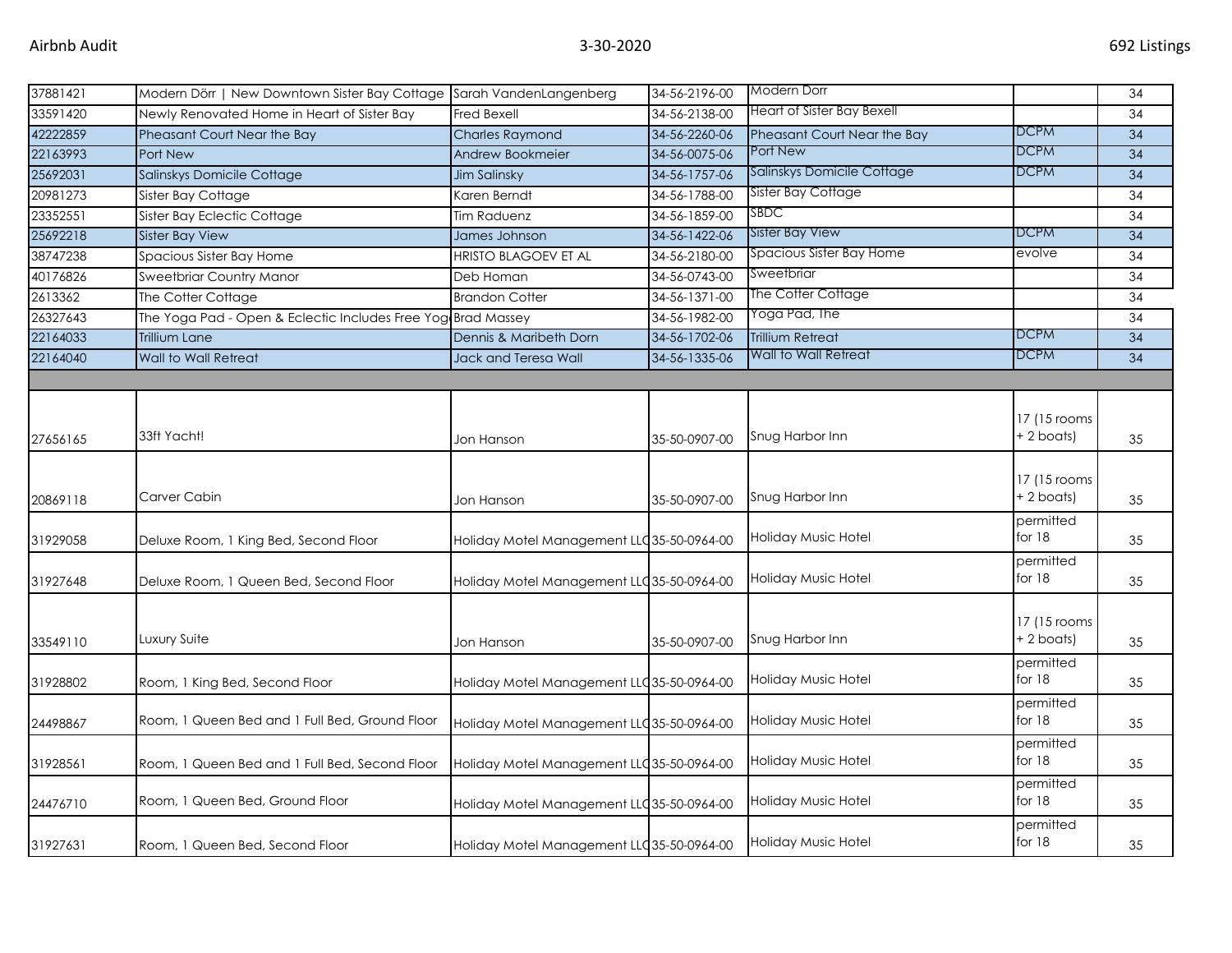| 31926806 | Room, 2 Double beds, Ground Floor                              | Holiday Motel Management LLC 35-50-0964-00 |               | <b>Holiday Music Hotel</b> | permitted<br>for 18           | 35 |
|----------|----------------------------------------------------------------|--------------------------------------------|---------------|----------------------------|-------------------------------|----|
| 31928285 | Room, 2 Double Beds, Second Floor                              | Holiday Motel Management LLC 35-50-0964-00 |               | Holiday Music Hotel        | permitted<br>for $18$         | 35 |
| 33826447 | Snug Harbor Inn - 2 Bedroom Cottage                            | Jon Hanson                                 | 35-50-0907-00 | Snug Harbor Inn            | 17 (15 rooms)<br>$+ 2$ boats) | 35 |
| 33826458 | Snug Harbor Inn - Deluxe                                       | Jon Hanson                                 | 35-50-0907-00 | Snug Harbor Inn            | 17 (15 rooms)<br>+2 boats)    | 35 |
| 18834495 | Snug Harbor Inn - Port Cottage                                 | Jon Hanson                                 | 35-50-0907-00 | Snug Harbor Inn            | 17 (15 rooms<br>$+ 2$ boats)  | 35 |
| 24114480 | Studio Suite                                                   | Jon Hanson                                 | 35-50-0907-00 | Snug Harbor Inn            | 17 (15 rooms)<br>$+ 2$ boats) | 35 |
| 33826450 | Waterfront Boutique Room                                       | Jon Hanson                                 | 35-50-0907-00 | Snug Harbor Inn            | 17 (15 rooms)<br>$+2$ boats)  | 35 |
| 24113755 | Waterfront Luxury Cottage with Whirlpool                       | Jon Hanson                                 | 35-50-0907-00 | Snug Harbor Inn            | 17 (15 rooms<br>+ 2 boats)    | 35 |
| 24114293 | Waterfront Luxury Cottage with Whirlpool at Snug<br>Harbor Inn | Jon Hanson                                 | 35-50-0907-00 | Snug Harbor Inn            | 17 (15 rooms<br>$+ 2$ boats)  | 35 |
| 33826446 | Waterfront Studio Cottage with Whirlpool                       | Jon Hanson                                 | 35-50-0907-00 | Snug Harbor Inn            | 17 (15 rooms)<br>$+ 2$ boats) | 35 |
| 31535739 | Room 1: Door County Orchard (Main House) -<br>White Lace Inn   | Dennis Statz                               | 35-52-0856-00 | White Lace Inn             | permitted<br>for $19$         | 35 |
| 31560774 | Room 10: Secret Garden (Garden House) - White<br>Lace Inn      | Dennis Statz                               | 35-52-0856-00 | White Lace Inn             | permitted<br>for 19           | 35 |
| 31560870 | Room 11: The Hideaway (Garden House) - White<br>Lace Inn       | <b>Dennis Statz</b>                        | 35-52-0856-00 | White Lace Inn             | permitted<br>for 19           | 35 |
| 31535845 | Room 2: Old Garden Roses (Main House) - White<br>Lace Inn      | <b>Dennis Statz</b>                        | 35-52-0856-00 | White Lace Inn             | permitted<br>for 19           | 35 |
| 31536049 | Room 3: English Lavender (Main House) - White<br>Lace Inn      | Dennis Statz                               | 35-52-0856-00 | White Lace Inn             | permitted<br>for 19           | 35 |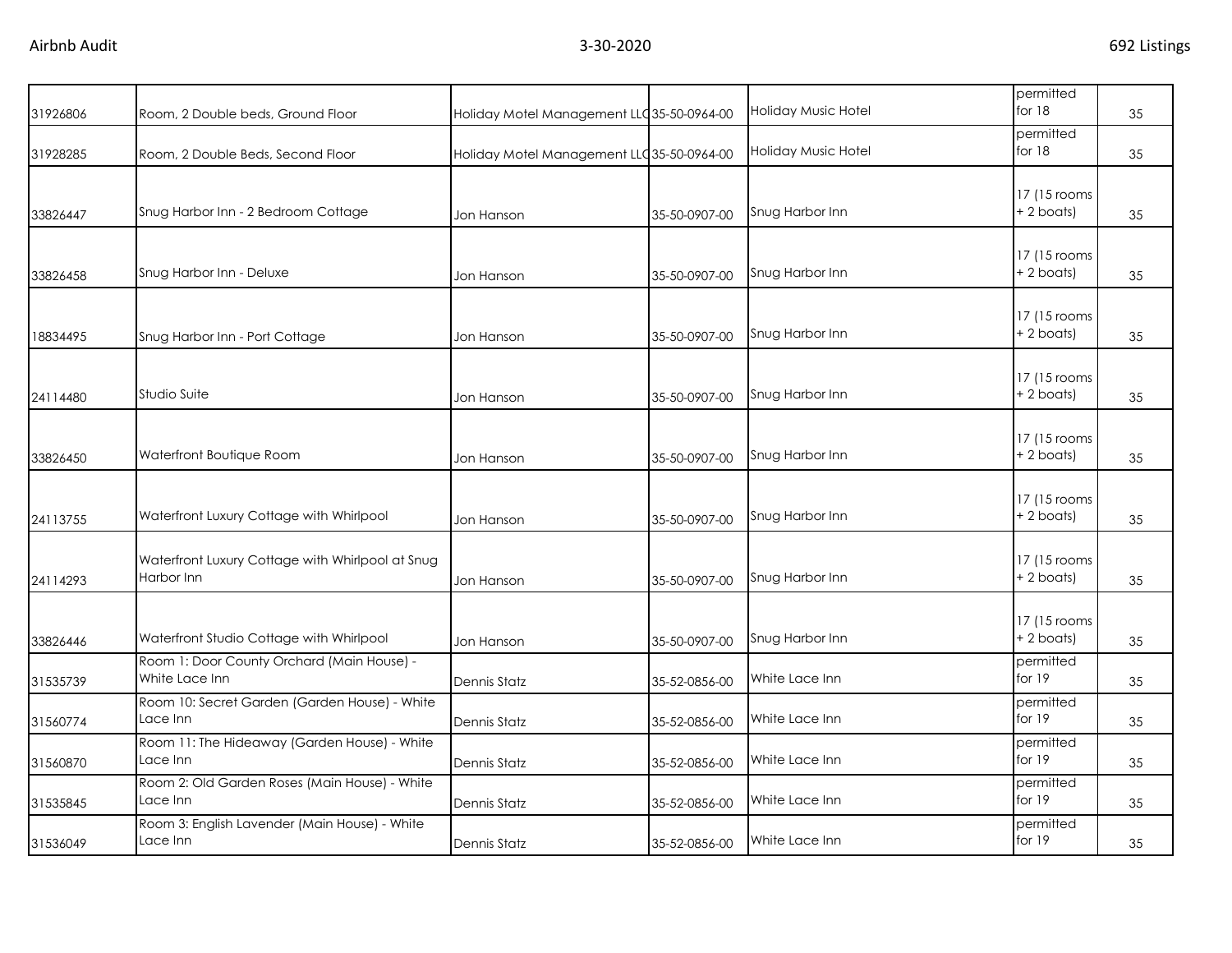| 31536176 | Room 4: Romantic Retreat (Main House) - White<br>Lace Inn         | Dennis Statz                                 | 35-52-0856-00 | White Lace Inn                    | permitted<br>for $19$      | 35 |
|----------|-------------------------------------------------------------------|----------------------------------------------|---------------|-----------------------------------|----------------------------|----|
| 31536254 | Room 6: Vintage Rose (Garden house) - White<br>Lace Inn           | Dennis Statz                                 | 35-52-0856-00 | White Lace Inn                    | permitted<br>for $19$      | 35 |
| 31536340 | Room 7: Garden View (Garden House) - White<br>Lace Inn            | Dennis Statz                                 | 35-52-0856-00 | White Lace Inn                    | permitted<br>for $19$      | 35 |
| 31560145 | Room 8: English Country (Garden House) - White<br>Lace Inn        | Dennis Statz                                 | 35-52-0856-00 | White Lace Inn                    | permitted<br>for $19$      | 35 |
| 31560520 | Room 9: Casual Victorian (Garden House) - White<br>Lace Inn       | Dennis Statz                                 | 35-52-0856-00 | White Lace Inn                    | permitted<br>for $19$      | 35 |
| 31561008 | Room A: Royal Chamber (Washburn House) -<br>White Lace Inn        | Dennis Statz                                 | 35-52-0856-00 | White Lace Inn                    | permitted<br>for $19$      | 35 |
| 31566668 | Room C: Wild Roses (Washburn House) - White<br>Lace Inn           | Dennis Statz                                 | 35-52-0856-00 | White Lace Inn                    | permitted<br>for $19$      | 35 |
| 31566760 | Room D: Country Cottage (Washburn House) -<br>White Lace Inn      | Dennis Statz                                 | 35-52-0856-00 | White Lace Inn                    | permitted<br>for $19$      | 35 |
| 31877729 | <b>Steeple View Cottage</b>                                       | Dennis Statz                                 | 35-52-0856-00 | White Lace Inn                    | permitted<br>for $19$      | 35 |
| 31586882 | Suite 16: Winter Warmth (Hadley House) - White<br>Lace Inn        | Dennis Statz                                 | 35-52-0856-00 | White Lace Inn                    | permitted<br>for $19$      | 35 |
| 31587028 | Suite 17: Country Summer (Hadley House) - White<br>Lace Inn       | Dennis Statz                                 | 35-52-0856-00 | White Lace Inn                    | permitted<br>for $19$      | 35 |
| 31587189 | Suite 18: Fall Festival (Hadley House) - White Lace<br>Inn        | Dennis Statz                                 | 35-52-0856-00 | White Lace Inn                    | permitted<br>for $19$      | 35 |
| 31587433 | Suite 19: Spring Floral (Hadley House) - White Lace<br><b>Inn</b> | Dennis Statz                                 | 35-52-0856-00 | White Lace Inn                    | permitted<br>for $19$      | 35 |
| 31561096 | Suite B: Victorian Suite (Washburn House) - White<br>Lace Inn     | Dennis Statz                                 | 35-52-0856-00 | White Lace Inn                    | permitted<br>for 19        | 35 |
| 3190446  | Downtown Sturgeon Bay - Postcard                                  | RME Holdings - Robert Esposito 35-53-1452-00 |               | Arbor and Postcard - RME Holdings | Permitted for<br>two units | 35 |
| 12792862 | Downtown Sturgeon Bay CornerSuite                                 | Robert & Teresa Esposito                     | 35-53-1628-00 | Villa and Corner Suite            | permitted<br>for 3         | 35 |
| 12793691 | Downtown Sturgeon Bay Villa Suite                                 | Robert & Teresa Esposito                     | 35-53-1628-00 | Villa and Corner Suite            | permitted<br>for $3$       | 35 |
| 3324489  | Downtown Sturgeon Bay, Arbor                                      | RME Holdings - Robert Esposito 35-53-1452-00 |               | Arbor and Postcard - RME Holdings | Permitted for<br>two units | 35 |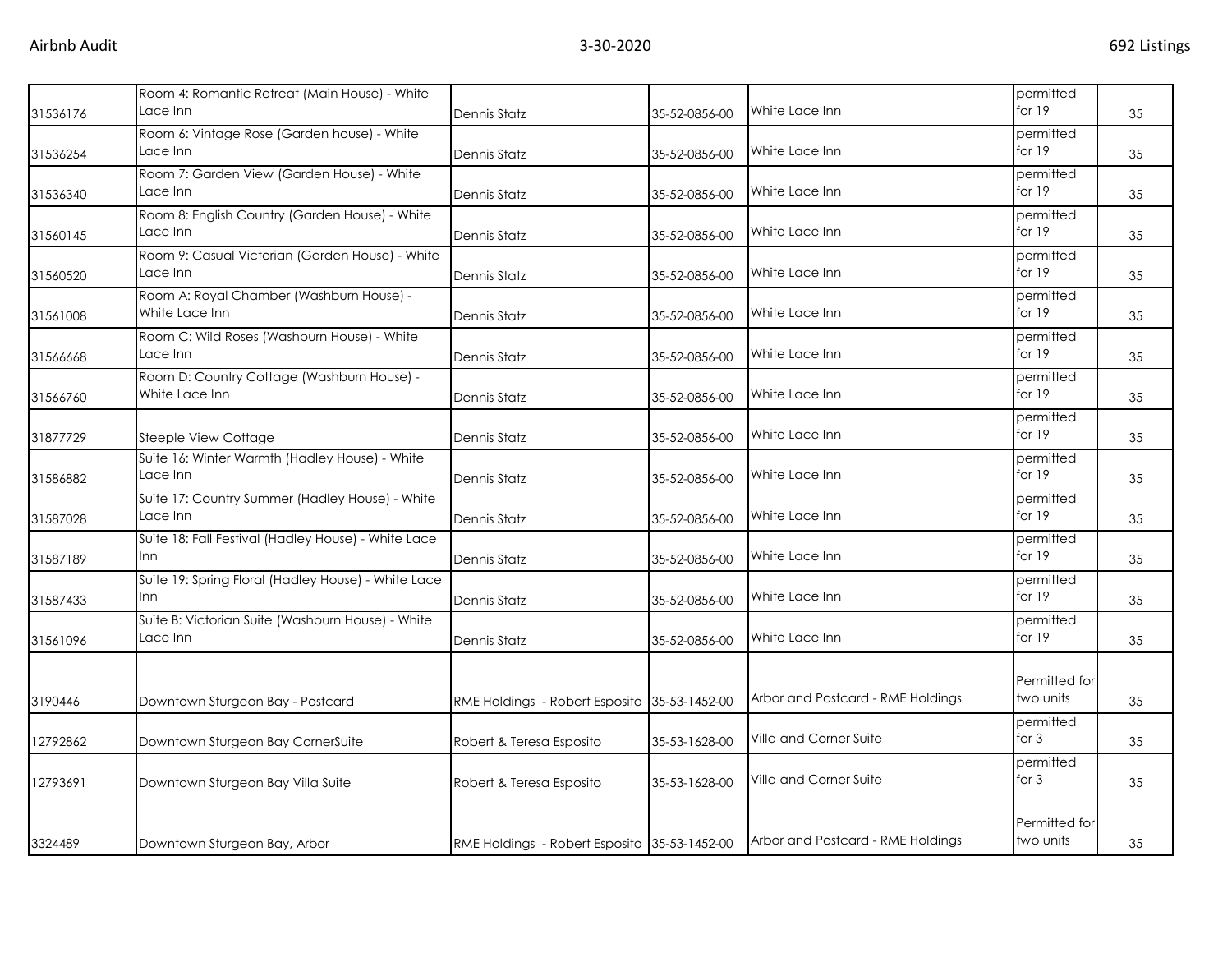| 21642288 | Overlooking Third Ave                                                                             | Joe Baw and Rob Paul                           | 35-53-1816-00 | Overlooking Third Ave        |                            | 35 |
|----------|---------------------------------------------------------------------------------------------------|------------------------------------------------|---------------|------------------------------|----------------------------|----|
|          |                                                                                                   |                                                |               | Villa and Corner Suite       | permitted<br>for $3$       |    |
| 19180482 | The Coach House                                                                                   | Robert & Teresa Esposito                       | 35-53-1628-00 | The Magnolia                 |                            | 35 |
| 4692800  | the Magnolia Suite                                                                                | Diane Allen & Mike Perski                      | 35-53-1096-00 |                              |                            | 35 |
| 3980384  | the MAGNOLIA suite                                                                                | Diane Allen & Mike Perski                      | 35-53-1096-00 | The Magnolia                 | duplicate<br>listing       | 35 |
| 22027336 | Dancing Dragonfly Airbnb                                                                          | David Hayes                                    | 35-54-1427-00 | Dancing Dranglfy             |                            | 35 |
| 9506189  | Diplomat Bed and Breakfast/Treaty Suite                                                           | Tami Dal Santo                                 | 35-54-1544-00 | Diplomat Bed and Breakfast   | permitted<br>for six units | 35 |
| 27085342 | Garden Gate Bed & Breakfast: English Lavender<br>Room                                             | Robin Vallow                                   | 35-54-0858-00 | Garden Gate                  | permitted<br>for $4$       | 35 |
| 27085059 | Garden Gate Bed and Breakfast: Cottage Rose<br>Room                                               | <b>Robin Vallow</b>                            | 35-54-0858-00 | Garden Gate                  | permitted<br>for $4$       | 35 |
| 27084207 | Garden Gate Bed and Breakfast: Garden Suite                                                       | <b>Robin Vallow</b>                            | 35-54-0858-00 | Garden Gate                  | permitted<br>for $4$       | 35 |
| 26745725 | Garden Gate Bed and Breakfast: Vintage Rose<br>Room                                               | Robin Vallow                                   | 35-54-0858-00 | Garden Gate                  | permitted<br>for $4$       | 35 |
| 35225889 | Suite Sweets #2 Cherries Jubilee                                                                  | Terry Ullman                                   | 35-54-1967-00 | Door County Candy B&B        | permitted<br>for $3$       | 35 |
| 28540445 | Sweet Suites                                                                                      | <b>Terry Ullman</b>                            | 35-54-1967-00 | Door County Candy B&B        | permitted<br>for $3$       | 35 |
| 17586605 | The Diplomat Bed and Breakfast/Chancery suite                                                     | Tami Dal Santo                                 | 35-54-1544-00 | Diplomat Bed and Breakfast   | permitted<br>for six units | 35 |
| 24911248 | 3BR Newly Renovated House in Sturgeon Bay                                                         | Phlip Lyons and Judith Dwyer Ly 35-56-1994-00  |               | Three Bedroom House - Lyons  |                            | 35 |
| 1095333  | A City Cottage in the Heart of Town                                                               | Kelly Avenson & Elliot Goettelmd 35-56-1651-17 |               | City Cottage, The            | permitted<br>for $2$       | 35 |
| 26203239 | Air Mikey B                                                                                       | Michael Bleck                                  | 35-56-1911-00 | Bleck-316 N Joliet           |                            | 35 |
| 18359397 | <b>Barbara's Guest House</b>                                                                      | Stephen Day                                    | 35-56-1727-00 | <b>Barbara's Guest House</b> |                            | 35 |
| 35255687 | <b>Between Two Bridges</b>                                                                        | Charolette Baierl                              | 35-56-2143-00 | Between two bridges          |                            | 35 |
| 37879336 | Canal House - Waterfront Living in Sturgeon Bay                                                   | Shaun Tauber                                   | 35-56-2163-00 | Tauber Memorial Drive        |                            | 35 |
| 24733645 | Castaway Cottage                                                                                  | Jonathan & Kathy Salit                         | 35-56-1936-00 | Castaway Cottage             |                            | 35 |
| 19824536 | Chalet by the Bay                                                                                 | Jonathan Salit                                 | 35-56-1807-00 | Chalet by the Bay - Salit    |                            | 35 |
| 9271311  | Chalet on the Shore                                                                               | Jennifer Jorns & Brian Frisque                 | 35-56-1663-00 | Chalet by the Shore          |                            | 35 |
| 28415584 | City Apartment   In the heart of historic downtown Kelly Avenson & Elliot Goettelmd 35-56-1651-17 |                                                |               | City Cottage, The            | permitted<br>for $2$       | 35 |
| 34182259 | Compass Cove   Downtown Home with Modern<br>updates                                               | <b>Matthew and Desiree Wood</b>                | 35-56-2048-17 | <b>Compass Cove</b>          | Restassure                 | 35 |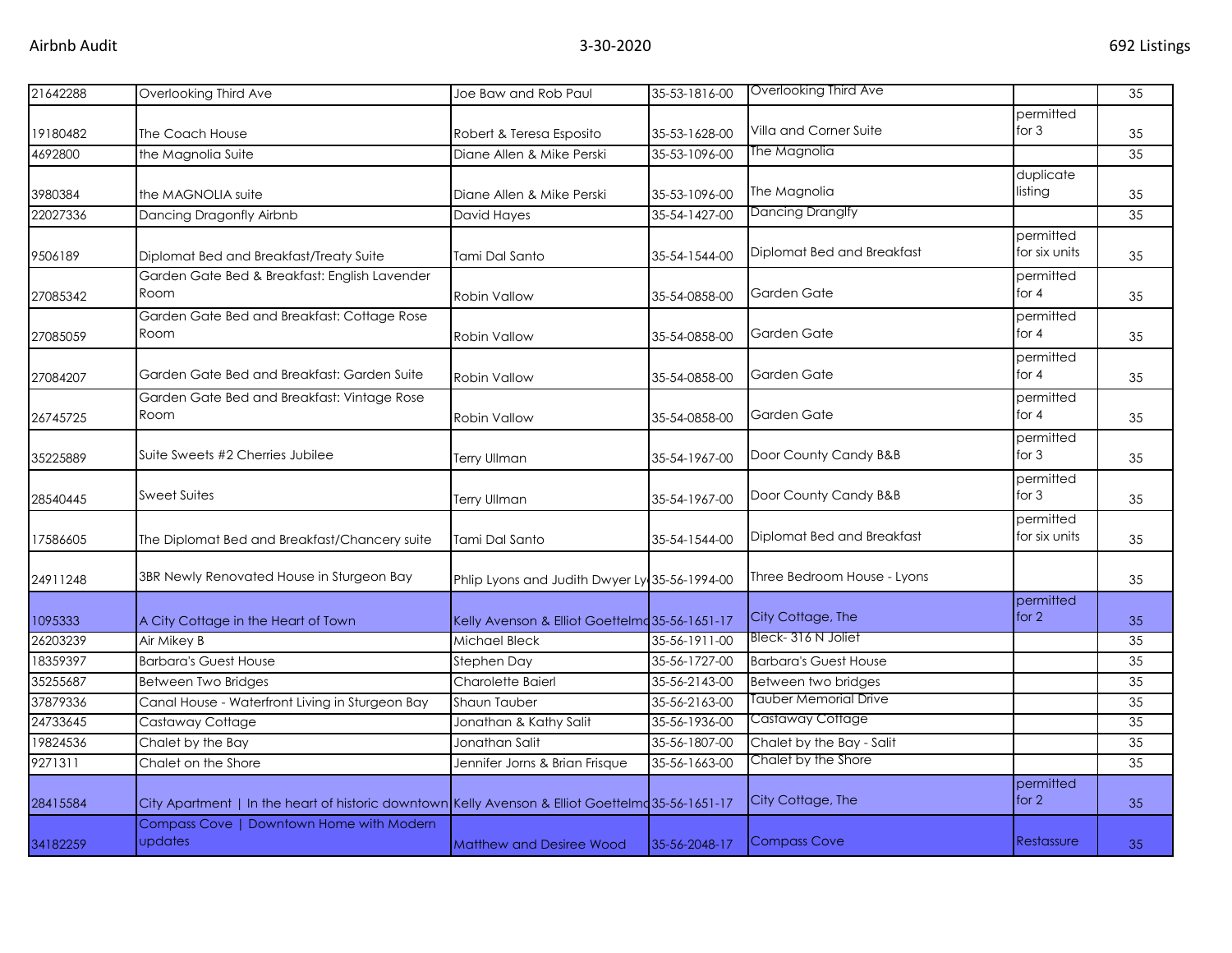| 8146241  | Cute Yellow House                                                  | Joan Schiels/Jan Mills      | 35-56-1559-00 | Little Yellow House                                    |                                 | 35 |
|----------|--------------------------------------------------------------------|-----------------------------|---------------|--------------------------------------------------------|---------------------------------|----|
| 24261293 | Dock on the Bay Coach Home                                         | Fear Investments            | 35-56-1889-00 | Dock on the Bay                                        |                                 | 35 |
| 19179293 | Door County Bayview                                                | Diane Rockwell              | 35-56-1772-00 | Door County Bayview                                    |                                 | 35 |
| 28511065 | Door County Home Away From Home                                    | Alison and Phil Weckler     | 35-56-2001-00 | Door County Home Away from Home                        |                                 | 35 |
| 3280736  | Door County Waterfront Cottage                                     | CenterPointe Yacht Services | 35-56-0911-00 | CenterPointe Marina                                    | permitted<br>for three<br>units | 35 |
| 13749828 | Door County Waterfront Cottage                                     | CenterPointe Yacht Services | 35-56-0911-00 | CenterPointe Marina                                    | permitted<br>for three<br>units | 35 |
| 3518762  | Downtown Sturgeon Bay, Door County                                 | Hans Reumschuessel          | 35-56-1437-00 | Downtown Sturgeon Bay                                  |                                 | 35 |
| 28284749 | Eagle's Nest, Waterfront Apartment                                 | Alisa Landman               | 35-56-1808-00 | Lily Pad Cottage                                       |                                 | 35 |
| 33846594 | Home Sweet Home   Sturgeon Bay-Door County                         | <b>Mary Olsen</b>           | 35-56-2087-17 | Home Sweet Home                                        | Restassure                      | 35 |
| 38731591 | Hudson House                                                       | Marisa Gotsch               | 35-56-2174-00 | Gotsch - Hudson Ave Hudson House                       |                                 | 35 |
| 16392503 | Lily Pad Cottage                                                   | Alisa Landman               | 35-56-1808-00 | Lily Pad Cottage                                       |                                 | 35 |
| 18346670 | Manor on Main                                                      | Paul Larson                 | 35-56-1777-00 | Main Manor - Larson                                    |                                 | 35 |
| 25578596 | Modern Sturgeon Bay Home by Potawatomi State<br>Park!              | Tom and Christine Dehnert   | 35-56-1927-00 | Port View Cottage                                      |                                 | 35 |
| 27877637 | Myrtles Place                                                      | <b>Bonny Schinkten</b>      | 35-56-1947-00 | <b>Myrtles Place</b>                                   |                                 | 35 |
| 26270652 | NEW! 'Collectic Farmhouse Suite!' in Sturgeon Bay!                 | Aaron Hilpipre              | 35-56-1939-00 | Hilpipre- 228 N 7th Ave - Collectic<br>Farmhouse Suite |                                 | 35 |
| 42044663 | NEW! Modern Home w/Yard, 1 Mi to Dtwn<br>Sturgeon Bay              | Christine Struzynski et al  | 35-56-2157-00 | Doors Seventh Ave - Struzynski                         |                                 | 35 |
| 24629975 | NEW!Waterfront Sturgeon Bay Home w/Deck & Fire<br>Pit              | Cheryl Link                 | 35-56-1875-00 | On Bay Thyme                                           |                                 | 35 |
| 29946818 | Oak Street Loft   Westside Water View                              | <b>Jeff Tebon</b>           | 35-56-2029-17 | Oak Street Loft - Tebon                                | Restassure                      | 35 |
| 34744184 | Patti's Place                                                      | Richard and Pat Wickman     | 35-56-2111-00 | Patti's Place                                          |                                 | 35 |
| 25614073 | Pelican Suite, Door County: Waterfront Suite                       | John Hermanson              | 35-56-1819-00 | Suite on the Water                                     | Peritted for 3                  | 35 |
| 18683132 | Perfectly Downtown                                                 | Carter Holdings LLC         | 35-56-1746-00 | Perfectly Downtown and Delaware Dream                  | permitted<br>for 3              | 35 |
| 38794419 | Petite Maison Bleu                                                 | <b>Terry Cummings</b>       | 35-56-1755-17 | Petite Maison Bleu                                     | Restassure                      | 35 |
| 37967142 | <b>Pleasantly Downtown</b>                                         | Carter Holdings LLC         | 35-56-1746-00 | Perfectly Downtown and Delaware Dream                  | permitted<br>for 3              | 35 |
| 25319787 | <b>R&amp;H Bayshore Estate</b>                                     | Helen & Robin Urban         | 35-56-1957-00 | R & H Bayshore Estate                                  |                                 | 35 |
| 41531385 | Restored 1930's Bungalow w/Fire Pit, Walk to Town! Barles Holdings |                             | 35-56-2076-00 | Barlas Holdings - 610 Jefferson St                     | evolve                          | 35 |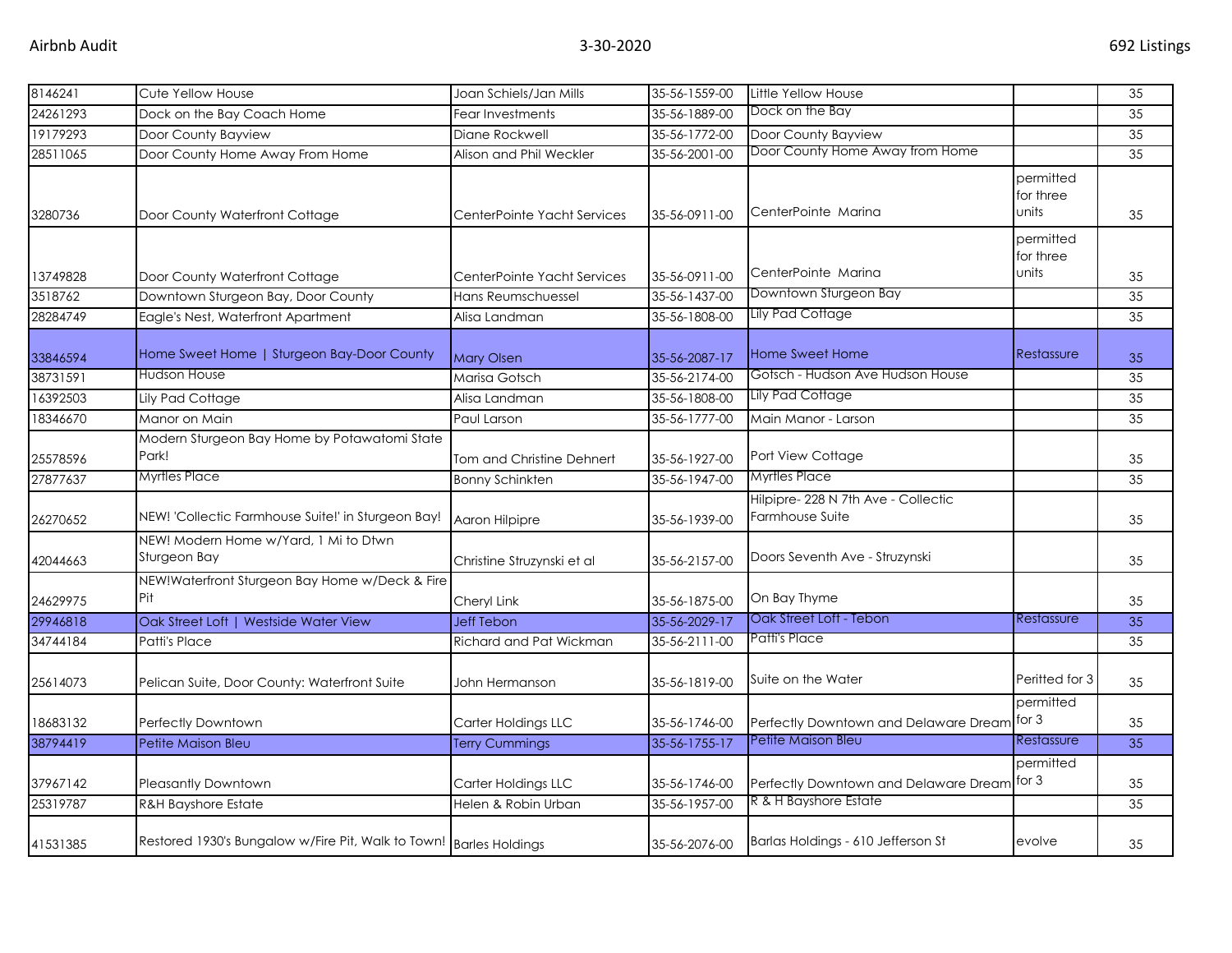| 17380652 | Sawyer View Villa                                    | Ken Glasheen                                        | 35-56-1726-00 | <b>Sawyer View Village</b>                                          |                      | 35              |
|----------|------------------------------------------------------|-----------------------------------------------------|---------------|---------------------------------------------------------------------|----------------------|-----------------|
| 27834966 | Sive's Door                                          | Sive's Door LLC - Rebecca Bodm 35-56-1972-00        |               | Sive's Door                                                         |                      | 35              |
| 33165932 | Small new home designed for energy efficiency        | Thomas Strang                                       | 35-56-2125-00 | Strang - Energy Efficient Home                                      |                      | 35              |
| 26452662 | Sturgeon Bay Countryside Studio                      | Aaron Carmody                                       | 35-56-1928-00 | Sturgeon Bay Countryside Studio                                     |                      | 35              |
| 8129738  | Sturgeon Bay Doll House                              | Patrice Sebastian                                   | 35-56-1565-00 | Sturgeon Bay Doll House                                             |                      | 35              |
| 21982114 | Sturgeon Bay Waterfront Cottage                      | Eric Minten                                         | 35-56-1767-00 | Door County Waterfront Cottage Minten                               |                      | 35              |
| 37520676 | Summer Crush                                         | <b>Russell and Jill Kelley</b>                      | 35-56-2185-00 | Summer Crush                                                        |                      | 35              |
| 28844540 | Sunset house                                         | ODK PROPERTIES Ben Keleny                           | 35-56-2017-00 | permitted<br>for $2$<br>Sunset House - Keleny-Door Belle            |                      | 35              |
| 28538540 | The Ballard House Door County                        | Restassure                                          | 35-56-2044-17 | <b>Ballard House</b>                                                | Restassure           | 35              |
| 27503937 | The Blue Cottage Cozy city cottage near<br>downtown. | Tom Haight                                          | 35-56-1991-00 | Blue Cottage, The -Haight                                           |                      | 35              |
| 41104920 | The Channel Cottage                                  | Jason B Kiehnau - Glue Van Prot 35-56-2281-00       |               | <b>Channel Cottage</b>                                              |                      | 35              |
| 34258306 | The Corner Ranch   A Stylish Modern Retreat          | <b>Robert Starr</b>                                 | 35-56-2081-00 | The Corner Ranch                                                    |                      | 35              |
| 30062445 | The Door Belle                                       | ODK PROPERTIES Ben Keleny                           | 35-56-2017-00 | Sunset House - Keleny                                               | permitted<br>for $2$ | 35              |
| 41108672 | The Fiddler House                                    | Hilcoux LLC - Carla Maccoux (M 35-56-2234-00        |               | <b>Fiddlers House</b>                                               |                      | 35              |
| 25621059 | The Nest, Door County: Room in Waterfront Home       | John Hermanson                                      | 35-56-1819-00 | Suite on the Water                                                  | Peritted for 3       | 35              |
| 25623966 | Turtle Suite, Door County: Waterfront Suite          | John Hermanson                                      | 35-56-1819-00 | Suite on the Water                                                  | Peritted for 3       | 35              |
| 23343621 | Veronica Joyce                                       | Lola DeVillers and Stuart Champ 35-56-1877-00       |               | Veronica Joice                                                      |                      | 35              |
| 24607218 | West Side Gem                                        | Susan I Guthrie                                     | 35-56-1918-00 | West Side Gem - 223 S Lansing                                       | <b>Bacon</b>         | 35 <sub>1</sub> |
| 15678659 | Yellow Cottage                                       | Megan and Shane Wheeler                             | 35-56-1946-00 | Yellow Cottage, Wheeler                                             |                      | 35              |
| 24076184 | Bay Breeze - the Floating Cottage                    | The Yacht Harbor, LLC &<br>Sturgeon Bay Marinas.com | 35-59-1676-02 | Door County Houseboat Rentals, LLC                                  | permitted<br>for $4$ | 35              |
| 23915694 | <b>Boat Bungalow</b>                                 | Sam Parent                                          | 35-59-1907-00 | Gypsy Soul - Boat bungalow                                          |                      | 35              |
| 24077834 | Pier Relaxn' - the Floating Cottage                  | The Yacht Harbor, LLC &<br>Sturgeon Bay Marinas.com | 35-59-1676-00 | Door County Houseboat Rentals, LLC                                  | permitted<br>for $4$ | 35              |
| 18035205 | The Mary I                                           | The Yacht Harbor, LLC &<br>Sturgeon Bay Marinas.com | 35-59-1676-00 | Door County Houseboat Rentals, LLC                                  | permitted<br>for $4$ | 35              |
|          |                                                      |                                                     |               |                                                                     |                      |                 |
| 30532976 | Abode on the beach                                   | LLC Great Wulf Partners/Cap Wu36-56-0811-00         |               | Abode on the Beach                                                  |                      | 36              |
| 28333052 | Beach House right on Lake Michigan!                  | <b>Mercedes Wadkins</b>                             | 36-56-1814-01 | A Spirit of Adventure-Wadkins -2986 Lake<br><b>Forest Park Road</b> |                      | 36              |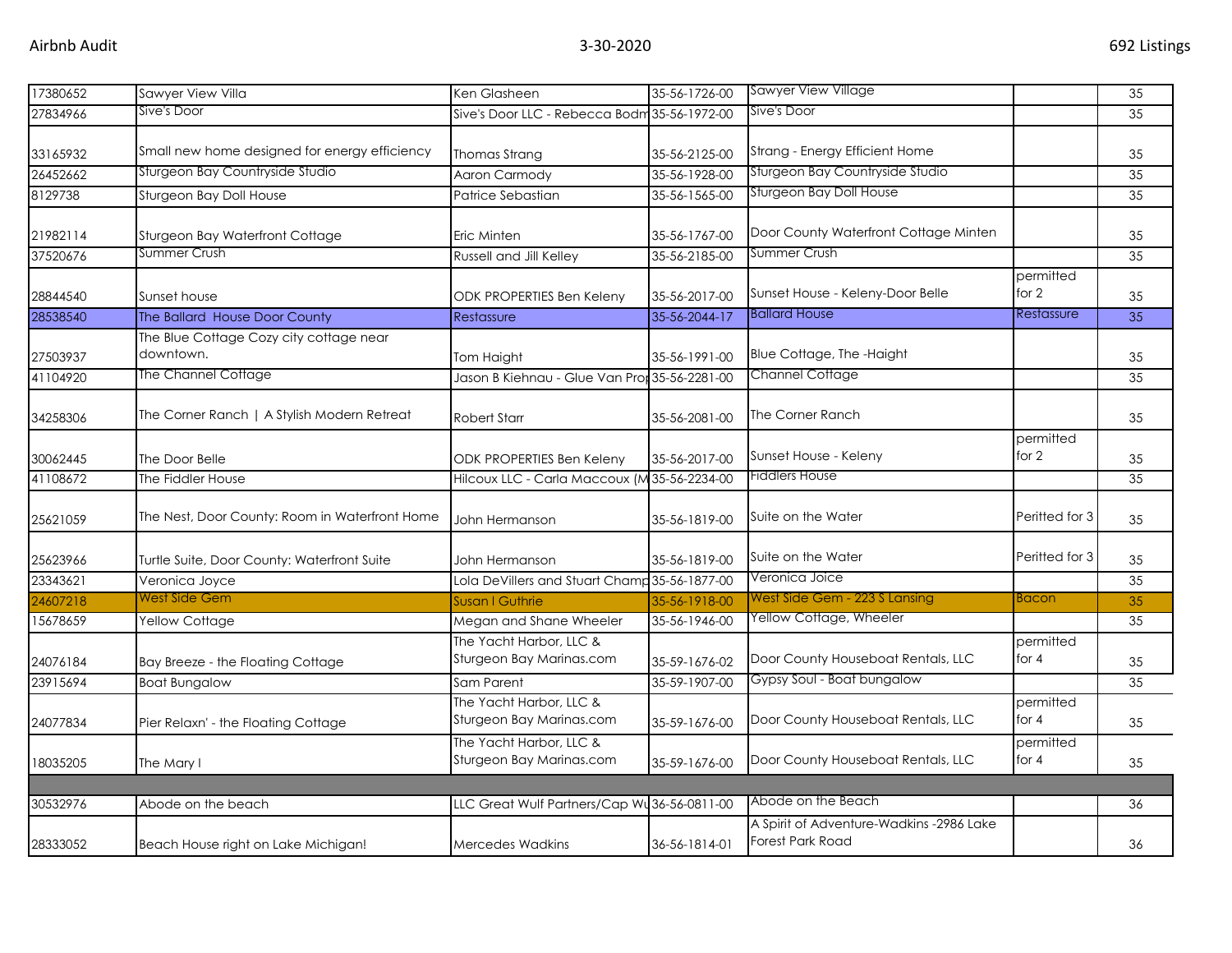| 18073736 | Claybanks   A Woodsy Retreat near Lake Michigar David Goettelman         |                            | 36-56-1731-17 | Clay Banks Woodsy Retreat                  | restassure           | 36              |
|----------|--------------------------------------------------------------------------|----------------------------|---------------|--------------------------------------------|----------------------|-----------------|
| 38794494 | Flagstaff Manor   Waterfront + High Speed Internet Amber and Brian Writt |                            | 36-56-2139-17 | Writt-3446 N Lake Michigan Drive           | restassure           | 36              |
| 10283729 | <b>Historic Family Farm</b>                                              | Tom Mickelson              | 36-56-1579-00 | <b>Historic Family Farm</b>                |                      | 36              |
| 11699220 | Lake Lane Cottage #2                                                     | Rob Vogel                  | 36-56-0869-00 | permitted<br>Lake Lane Cottages<br>for 3   |                      | 36              |
| 11700582 | Lake Lane Cottages Camper                                                | Rob Vogel                  | 36-56-0869-00 | permitted<br>for $3$<br>Lake Lane Cottages |                      | 36              |
| 6253565  | Lake Lane Cottages in Door County #1                                     | Rob Vogel                  | 36-56-0869-00 | Lake Lane Cottages                         | permitted<br>for $3$ | 36              |
| C        | On the Sturgeon Bay Channel with private pond                            | Joe Fittshur               | 36-56-1329-00 | Port Haven                                 |                      | 36              |
| 39687827 | On the Sturgeon Bay Channel with private pond                            | Joe Fittshur               | 36-56-1329-00 | Port Haven                                 |                      | 36              |
| 28214581 | Peace of Beach                                                           | Chris Jeanguart            | 36-56-1969-00 | Jeanquart - 3140 Lake Forest Park Road     |                      | 36              |
| 41024538 | Port Haven North                                                         | Joe Fittshur               | 36-56-1329-00 | Port Haven                                 |                      | 36              |
| 38791041 | PORT HAVEN NORTH WITH POND                                               | Joe Fittshur               | 36-56-1329-00 | Port Haven                                 |                      | 36              |
| 42448932 | PORT HAVEN SOUTH                                                         | Joe Fittshur               | 36-56-1329-00 | Port Haven                                 |                      | 36              |
| 40911157 | Port Haven South Unit                                                    | Joe Fittshur               | 36-56-1329-00 | Port Haven                                 |                      | 36              |
| 41103357 | The Cedars on Lily Bay                                                   | Philip & Rebecca Roever    | 36-56-2232-06 | The Cedars on Lily Bay                     | dcpm                 | 36              |
| 32846114 | The Chickadee Cottage                                                    | Tyler Lenz                 | 36-56-2073-00 | Chickadee Cottage                          |                      | 36              |
| 20123299 | The Clerestory on Lake Michigan                                          | Christopher Mohar          | 36-56-1789-00 | The Clerestory on Lake Michigan            |                      | 36              |
|          | 'Almost Like Home" Bayside                                               |                            |               |                                            |                      |                 |
| 34381636 |                                                                          | Jerome Kobishop            | 39-56-2121-00 | Almost like home bayside                   |                      | 39              |
| 34811175 | 2 bedroom Kitchenette With a Private Bathroom                            | Liz Merner                 | 39-50-1736-00 | Countryside Motel & RV Sites               |                      | 39              |
| 1327057  | 3 Bedroom Cottage with a Water View                                      | Mark and Jill Schwarzbauer | 39-56-1320-00 | La Bella Casa Di Mattoni                   |                      | $\overline{39}$ |
| 15057147 | Door County Shore Front 2 Bdrm Cabin on 1.2 Acres Pat O'Donnell          |                            | 39-56-1398-00 | Cabin Sun Over Beach                       |                      | 39              |
| 27457684 | Door County Waterfront Cabin New Construction 2 Donn Rozz, Robert Paul   |                            | 39-53-1374-00 | permitted<br>for 2<br>Rozz Little Cemetery |                      | 39              |
| 17300921 | Family Friendly Cabin On The Bay!                                        | Goffard                    | 39-56-1709-00 | Cabin on the Bay - Goffard                 |                      | 39              |
| 35971879 | Fully Furnished Kitchenette 1 Queen Bed                                  | Liz Merner                 | 39-50-1736-00 | Countryside Motel & RV Sites               |                      | 39              |
| 35971676 | Fully Furnished Kitchenette with 2 Queen Beds                            | Liz Merner                 | 39-50-1736-00 | Countryside Motel & RV Sites               |                      | 39              |
| 36638262 | Gracie Room - 1 Queen bed and 1 Twin bed<br>Sleeps 2                     | Liz Merner                 | 39-50-1736-00 | Countryside Motel & RV Sites               |                      | 39              |
| 39081225 | Picturesque Door County Waterfront Cottage!                              | Michael Morrison           | 39-56-2219-00 | The Bayhouse                               |                      | 39              |
| 19285613 | Red Waterfront Cottage in Door County                                    | Donn Rozz, Robert Paul     | 39-53-1374-00 | Rozz Little Cemetery                       |                      | 39              |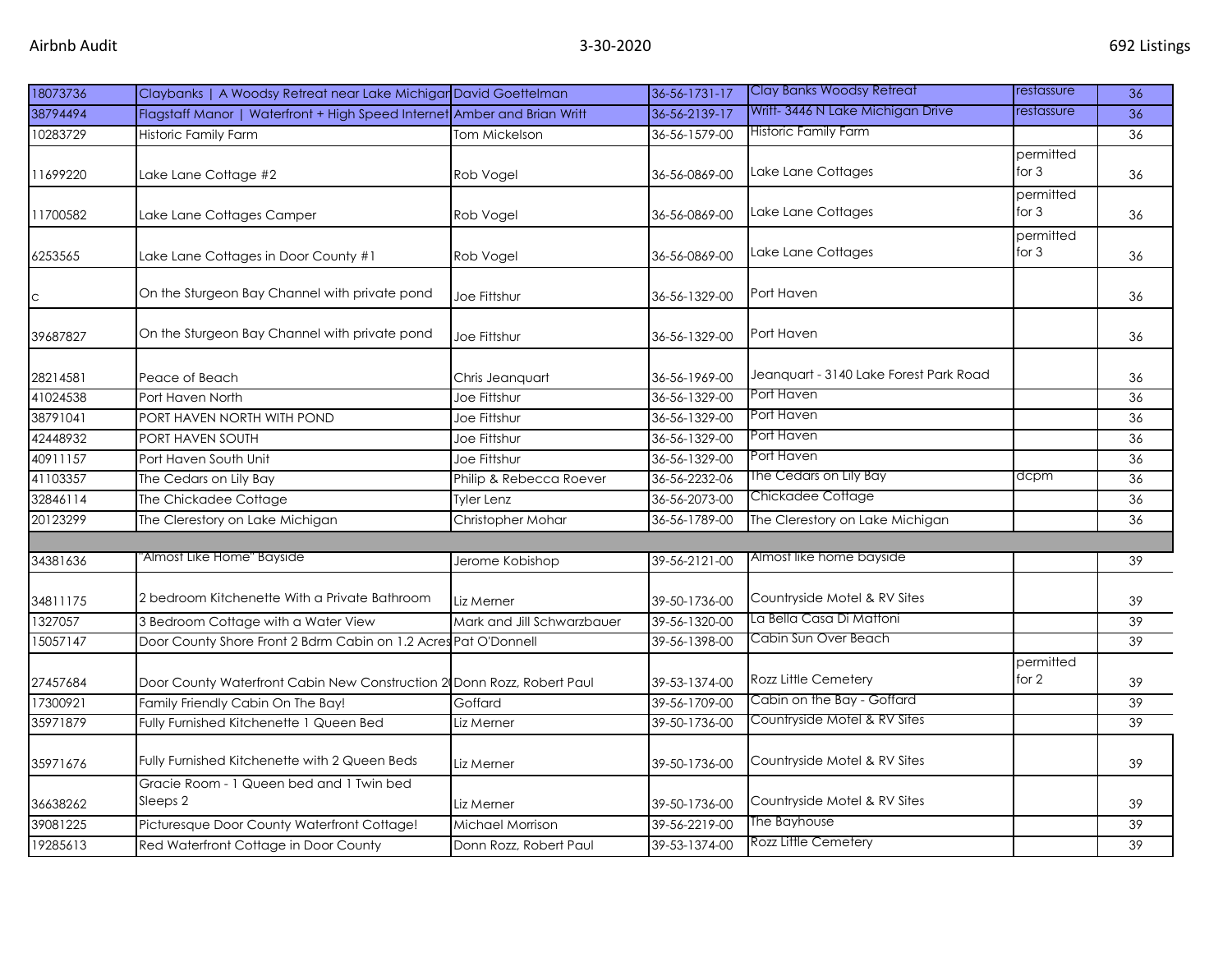| 36637954 | Sally May Room, 2 Queen Beds and Private<br><b>Bathroom</b>         | Liz Merner                 | 39-50-1736-00 | Countryside Motel & RV Sites               |                     | 39 |
|----------|---------------------------------------------------------------------|----------------------------|---------------|--------------------------------------------|---------------------|----|
| 36602655 | Sophie Room - Space For 2 Adults with 2 Queen<br><b>Beds</b>        | Liz Merner                 | 39-50-1736-00 | Countryside Motel & RV Sites               |                     | 39 |
| 18833980 | Sunset Cliff Cottage                                                | Jon Hansen                 | 39-56-0860-00 | <b>Sunset Cliff Cottage</b>                |                     | 39 |
| 38099184 | The Goble Room 1 Queen Bed and 1 Twin                               | Liz Merner                 | 39-50-1736-00 | Countryside Motel & RV Sites               |                     | 39 |
|          |                                                                     |                            |               |                                            |                     |    |
| 35934019 | Bay Front - Stunning new construction in S Door Co 315 Breezy Acres |                            | 42-56-2115-07 | 315 Breezy Acres-Maison Rouge              |                     | 42 |
| 19594834 | Waterfront Door County Cottage                                      | Lisa Soukup                | 42-56-1774-00 | Waterftont Cottage - Soukup                |                     | 42 |
|          |                                                                     |                            |               |                                            |                     |    |
| 14825088 | Charming one bedroom flat at Viking Village                         | Andrew Valentincic         | 46-50-1596-00 | Viking Village                             | permitted<br>for 13 | 46 |
| 41424793 | Hotel Washington                                                    | Jean Kokes                 | 46-50-1456-00 | Hotel Washington                           |                     | 46 |
| 33796800 | Remodeled 2 bedroom apartment unit.                                 | Andrew Valentincic         | 46-50-1596-00 | permitted<br>for 13<br>Viking Village      |                     | 46 |
| 11389754 | Washington Island. Charming near town motel roor Andrew Valentincic |                            | 46-50-1596-00 | Viking Village                             | permitted<br>for 13 | 46 |
| 31445707 | Aunt Ethel's Cozy Island Cottage - close to town!                   | Evelyn and Chad Beneda     | 46-56-2066-00 | Aunty Ethyl's                              |                     | 46 |
| 14443055 | <b>Bay Farm Lake Cottage</b>                                        | Kathleen Young             | 46-56-1650-00 | Bay Farm LLC                               |                     | 46 |
| 41256987 | Beach Bungalow - Two Bedroom & Loft                                 | Eric and Courtney DeJardin | 46-56-2176-00 | DeJardin's Island Cottages                 |                     | 46 |
| 25811058 | <b>Breezy Beach</b>                                                 | <b>Richard Tobey</b>       | 46-56-1940-00 | <b>Breezy Beach</b>                        |                     | 46 |
| 27853119 | <b>Buckwild Estate</b>                                              | Dan Jorgenson              | 46-56-1332-00 | <b>Buckwild Farm</b>                       |                     | 46 |
| 13378765 | Coffee Creek Cabins~Biker Cabin~Washington<br>Island                | Dawn Chier                 | 46-56-0731-00 | permitted<br>Coffee Creek Cabin<br>for $2$ |                     | 46 |
| 13156138 | Cute Affordable Cabin on Island - Kayaker Cabin                     | Dawn Chier                 | 46-56-0731-00 | permitted<br>for $2$<br>Coffee Creek Cabin |                     | 46 |
| 25622011 | Folk Tree Farm on Washington Island                                 | Casey Dahl & Shawn Murray  | 46-56-1933-00 | Folk Tree Farm                             |                     | 46 |
| 35580755 | Gull Cottage Waterfront Home on Washington<br>Island                | Vern Rubenic               | 46-56-1354-00 | Gull Cottage                               |                     | 46 |
| 25616352 | Island View Cottage on Washington Island                            | Edward & Peri Ann Wasie    | 46-56-1909-00 | Island View Cottage - Wasie                |                     | 46 |
| 42134533 | Island View House on Washington Island                              | Edward & Peri Ann Wasie    | 46-56-2140-00 | Island View House - Wasie                  |                     | 46 |
| 22717916 | Old Orchard Farm                                                    | Deb Sheridan               | 46-56-1867-00 | Old Orchard Farm                           |                     | 46 |
| 29857856 | Quiet Island Waterfront Retreat                                     | Daniel Wiersum             | 46-56-2036-00 | <b>Quiet Island Waterfront Retreat</b>     |                     | 46 |
| 41257002 | Scandinavian Chalet - One Bedroom & Loft                            | Eric and Courtney DeJardin | 46-56-2176-00 | <b>DeJardin's Island Cottages</b>          |                     | 46 |
| 41256983 | Sportsman's Retreat - Two Bedroom & Loft                            | Eric and Courtney DeJardin | 46-56-2176-00 | DeJardin's Island Cottages                 |                     | 46 |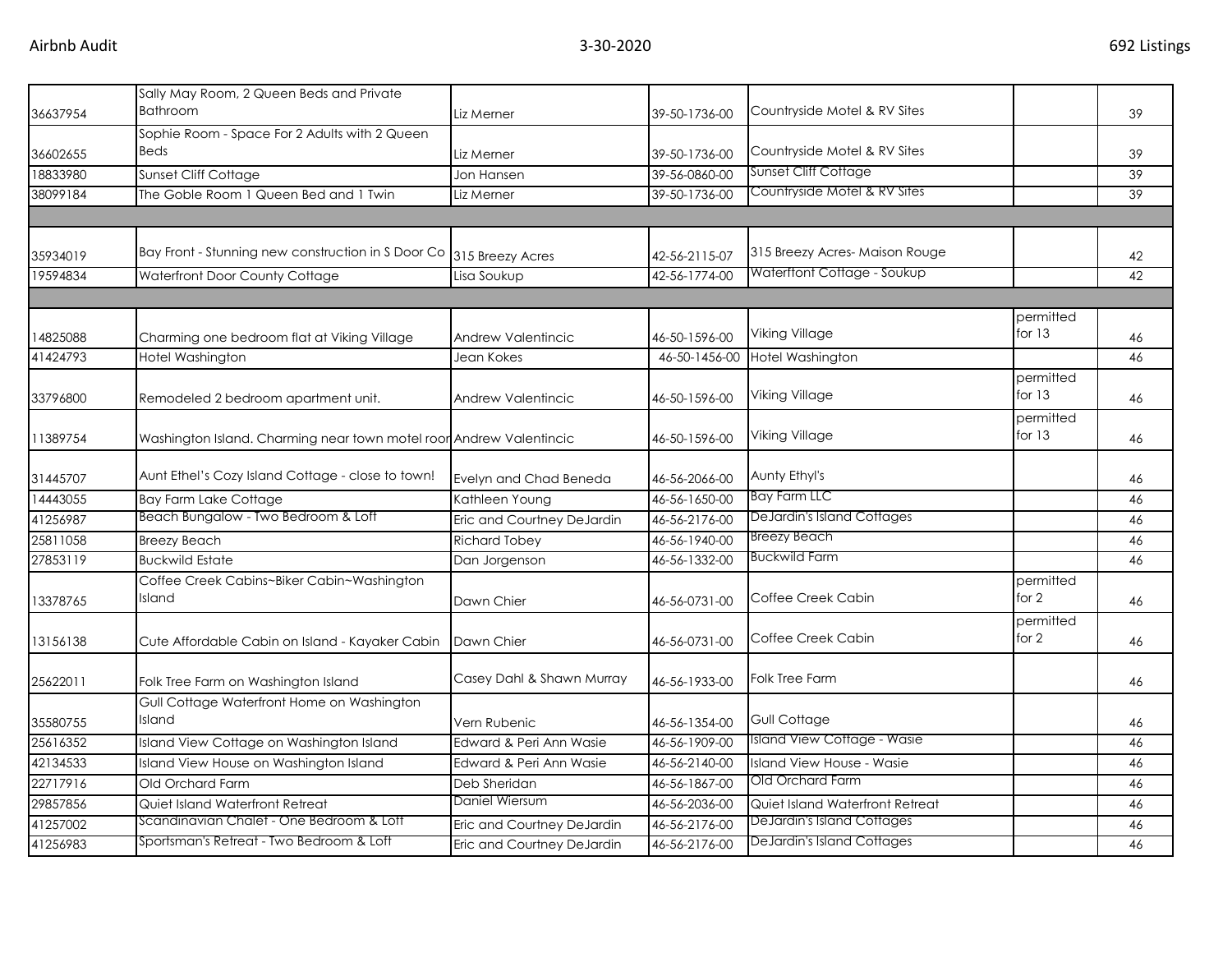| 34836681 | The Birches - Private Home on Washington Island | Christine Klann                         | 46-56-2131-00 | Klann - 2129 Mc Donald Road                  | 46 |
|----------|-------------------------------------------------|-----------------------------------------|---------------|----------------------------------------------|----|
| 41256994 | The Farmhouse - One Bedroom & Loft              | Eric and Courtney DeJardin              | 46-56-2176-00 | DeJardin's Island Cottages                   | 46 |
| 25488651 | Washington Island Home in the Woods             | Jeff and Corinn Sevcik                  | 46-56-1891-00 | West Harbor - Sevcik                         | 46 |
| 24117398 | Washington Island home With history and warmth  | Carol Lemon                             | 46-56-1917-00 | Washington Island Historical Home -<br>Lemon | 46 |
| 24807794 | Waterfront Cottage, includes 2 kayaks!          | Jason & Naomi Burke & Dan<br>Jorgeonson | 46-56-1937-11 | Detroit Harbor Homestead Cottage             | 46 |
| 26269262 | Watermark Inn-Washington Island (Suite B)       | Larry Kilduff                           | 46-56-0584-00 | Watermark Inn                                | 46 |
| 23713057 | Watermark Inn-Washington Island (Suite G)       | Larry Kilduff                           | 46-56-0584-00 | Watermark Inn                                | 46 |
| 35673335 | <b>Hope Floats</b>                              | Ashley Cote Hogan                       | 46-59-2162-00 | Hope Floats                                  | 46 |

| <b>NOT LOCATED IN DOOR COUNTY</b> |                                                            |                                                                                                 |            |  |  |  |
|-----------------------------------|------------------------------------------------------------|-------------------------------------------------------------------------------------------------|------------|--|--|--|
| 36871011                          | The Family Lure                                            | Not Door County Comes up in Door County Search                                                  | Outside DC |  |  |  |
| 21549001                          | Cozy Lakefront Home                                        | Not Door County Comes up in Door County Search                                                  | Outside DC |  |  |  |
| 32736987                          | Warm, Inviting 2 bedroom house in Marinette, WI            | Not Door County Comes up in Door County Search                                                  | Outside DC |  |  |  |
| 31441773                          |                                                            | 1 bed apartment, lake view next to Lake Michigan Not Door County Comes up in Door County Search | Outside DC |  |  |  |
| 31401357                          |                                                            | Double Queen Beds - Independence Stay of Marin Not Door County Comes up in Door County Search   | Outside DC |  |  |  |
| 1075853                           | Modern, Sunny Getaway Door County!                         | Not Door County Comes up in Door County Search                                                  | Outside DC |  |  |  |
| 32284600                          | Private Room with 10' Ceilings & Kitchen                   | Not Door County Comes up in Door County Search                                                  | Outside DC |  |  |  |
| 32317062                          | Big Private Room with 10' Ceiling & Pool Table             | Not Door County Comes up in Door County Search                                                  | Outside DC |  |  |  |
| 30106811                          | Nice Studio with 2 Full Beds and Full Kitchen              | Not Door County Comes up in Door County Search                                                  | Outside DC |  |  |  |
| 14266783                          | Cottage on Cedar                                           | Not Door County Comes up in Door County Search                                                  | Outside DC |  |  |  |
| 19012043                          | Home Away From Home Northern Wisconsin                     | Not Door County Comes up in Door County Search                                                  | Outside DC |  |  |  |
| 19176512                          | Guest House on the Menominee River                         | Not Door County Comes up in Door County Search                                                  | Outside DC |  |  |  |
| 20991844                          | <b>Menominee River Vacation Home</b>                       | Not Door County Comes up in Door County Search                                                  | Outside DC |  |  |  |
| 21816932                          | <b>Hogans Place 2</b>                                      | Not Door County Comes up in Door County Search                                                  | Outside DC |  |  |  |
| 21816968                          | Hogans Place 1                                             | Not Door County Comes up in Door County Search                                                  | Outside DC |  |  |  |
| 27232787                          | Cute 2 Bedroom Bungalow                                    | Not Door County Comes up in Door County Search                                                  | Outside DC |  |  |  |
| 31402597                          | King Executive Suite - Independence Stay<br>Marinette #202 | Not Door County Comes up in Door County Search                                                  | Outside DC |  |  |  |
| 443694                            | Lundgren Tree Farm                                         | Not Door County Comes up in Door County Search                                                  | Outside DC |  |  |  |
| 33710736                          | Winding River Cottages-Pine Cone Cottage                   | Not Door County Comes up in Door County Search                                                  | Outside DC |  |  |  |
| 33045130                          | Winding River Cottages-Evergreen Cottage                   | Not Door County Comes up in Door County Search                                                  | Outside DC |  |  |  |
| 33155244                          | Quiet & Cozy upstairs apartment 1 bedroom                  | Not Door County Comes up in Door County Search                                                  | Outside DC |  |  |  |
| 28734368                          | Luxury on the Lake                                         | Not Door County Comes up in Door County Search                                                  | Outside DC |  |  |  |
| 29841495                          | Hogan's Place 3                                            | Not Door County Comes up in Door County Search                                                  | Outside DC |  |  |  |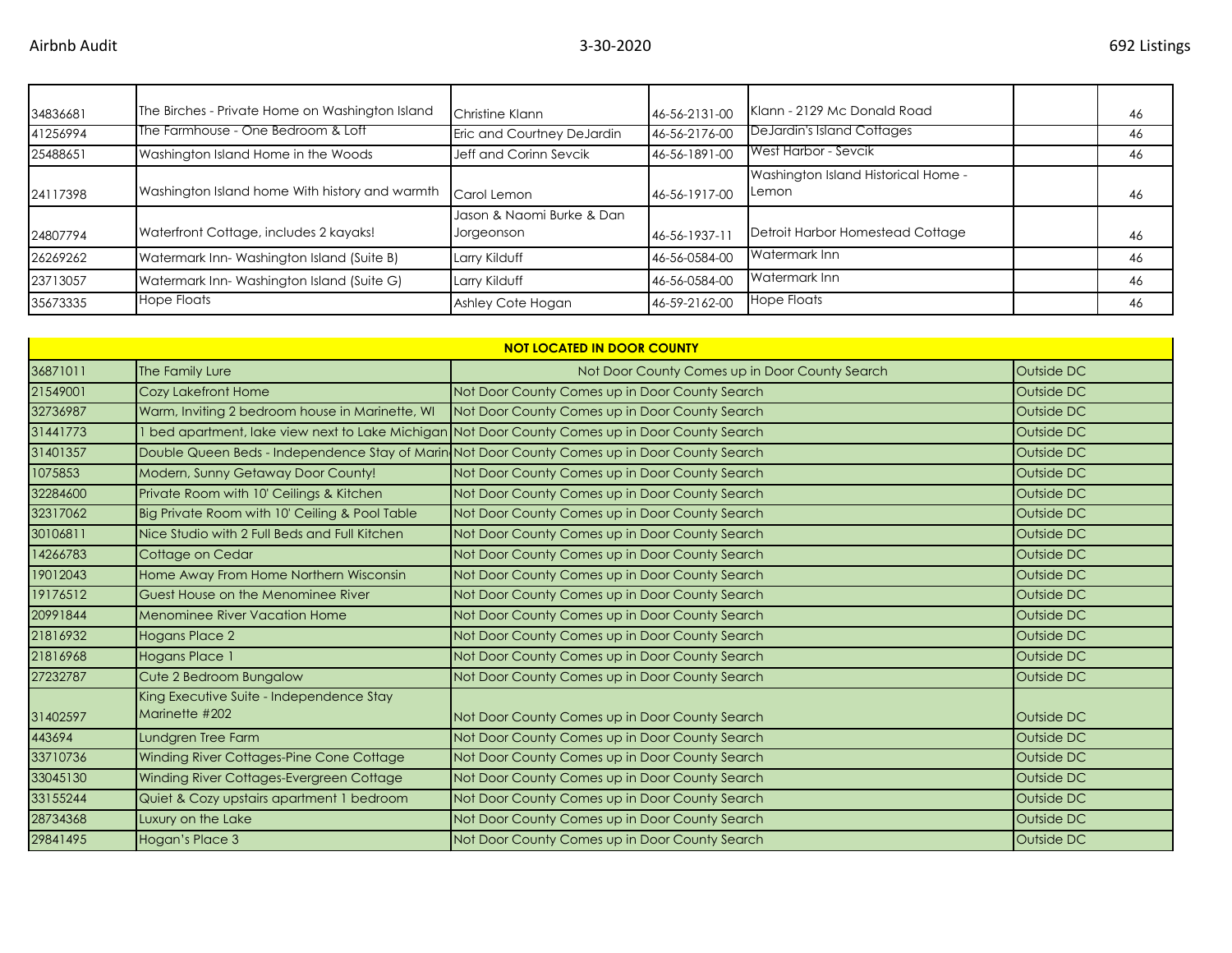|           | King Suite Room - Independence Stay of Marinette                                                |                                                |            |
|-----------|-------------------------------------------------------------------------------------------------|------------------------------------------------|------------|
| 31402252  | #205                                                                                            | Not Door County Comes up in Door County Search | Outside DC |
| 27703908  | 2 bedroom duplex in quiet neighborhood                                                          | Not Door County Comes up in Door County Search | Outside DC |
| 30403078  | <b>Bentley's Place</b>                                                                          | Not Door County Comes up in Door County Search | Outside DC |
| 32744370  | Cottage on the Bay                                                                              | Not Door County Comes up in Door County Search | Outside DC |
| 29843132  | Hogans Place 4                                                                                  | Not Door County Comes up in Door County Search | Outside DC |
| 35508656  | CEDAR CABIN on the BAY (Lake Michigan--Green B Not Door County Comes up in Door County Search   |                                                | Outside DC |
| 31440292  | Stunning Waterfront! Fully Equipped 1 BR Condo                                                  | Not Door County Comes up in Door County Search | Outside DC |
| 23147359  | Lakefront beauty Algoma condo                                                                   | Not Door County Comes up in Door County Search | Outside DC |
| 17416421  | Gorgeous beach & 5 mi's 2 Door Cty.                                                             | Not Door County Comes up in Door County Search | Outside DC |
| 32941122  | Buck's Harbor LLC in Algoma, WI                                                                 | Not Door County Comes up in Door County Search | Outside DC |
| 36077426  | Country Farmhouse living                                                                        | Not Door County Comes up in Door County Search | Outside DC |
| 15203485  | Minutes from Door County                                                                        | Not Door County Comes up in Door County Search | Outside DC |
| 11893626  | Lake Michigan Sunrise view, close to Door County                                                | Not Door County Comes up in Door County Search | Outside DC |
| 29252930  | Lake Michagan Living                                                                            | Not Door County Comes up in Door County Search | Outside DC |
| 29779882  | 3 bed apartment next to Lake Michigan loading doNot Door County Comes up in Door County Search  |                                                | Outside DC |
| 29780152  | 2 bed apartment, lake view next to Lake Michigan Not Door County Comes up in Door County Search |                                                | Outside DC |
| 31402434  | BR Suite - Independence Stay of Marinete                                                        | Not Door County Comes up in Door County Search | Outside DC |
| 26424111  | Waterfront Inn Sail & Stay                                                                      | Not Door County Comes up in Door County Search | Outside DC |
| 3010681   | Nice Studio with 2 Full Beds and Full Kitchen                                                   | Not Door County Comes up in Door County Search | Outside DC |
| 20411213  | <b>Paradise View</b>                                                                            | Not Door County Comes up in Door County Search | Outside DC |
| 30106940  | 2-Bedroom Apt next to Lake Michigan Loading Dod Not Door County Comes up in Door County Search  |                                                | Outside DC |
| 14648642  | <b>Upper Peninsula MI Retreat</b>                                                               | Not Door County Comes up in Door County Search | Outside DC |
| 32837226  | Downstairs apartment on private lake                                                            | Not Door County Comes up in Door County Search | Outside DC |
| 38894590? | Shug Lake View Condo @ The Shores                                                               | Not Door County Comes up in Door County Search | Outside DC |
| 37351248  | Camp Bayshore                                                                                   | Not Door County Comes up in Door County Search | Outside DC |
| 35127711  | King Suite Room Independence Stay RM 103                                                        | Not Door County Comes up in Door County Search | Outside DC |
| 35127334  | King Executive Suite Independence Stay RM 216                                                   | Not Door County Comes up in Door County Search | Outside DC |
| 35129476  | King Suite Room Independence Stay RM 102 HC                                                     | Not Door County Comes up in Door County Search | Outside DC |
| 39154811  | Historic Menominee District                                                                     | Not Door County Comes up in Door County Search | Outside DC |

| MUNI |                       | 2/5/2020 | 3/12/2020 | 4/1/2020 |
|------|-----------------------|----------|-----------|----------|
|      | <b>Baileys Harbor</b> |          | 73        | 77       |
|      | <b>Brussels</b>       |          |           |          |
|      | Clay Banks            |          |           |          |
|      | Town of Egg Harbor    | 56       | 58        | 58       |
|      | Village of Egg Harbor | 28       |           | 31       |
|      | Ephraim               |          | 49        | 50       |